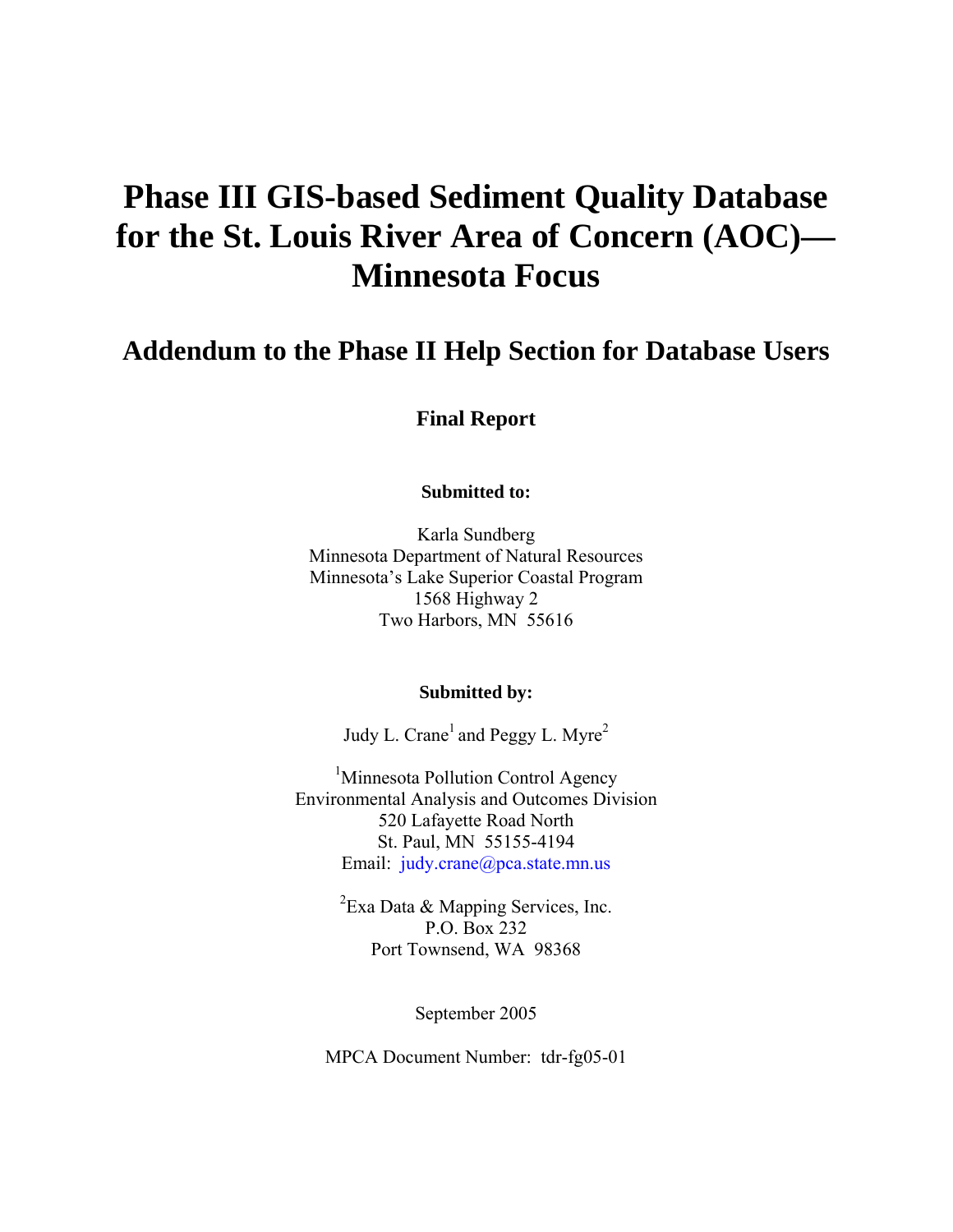## **DISCLAIMER**

### **Minnesota's Lake Superior Coastal Program**

Name of Project: Phase III GIS-based Sediment Quality Database for the St. Louis River Area of Concern (AOC)—Minnesota Focus

Date of Publication: September 2005

**Project No. 306-28-06\_\_\_\_\_\_**

**Contract No. A68008\_\_\_\_\_\_\_**

This project was funded in part under the Coastal Zone Management Act, by the National Oceanic and Atmospheric Administration's (NOAA's) Office of Ocean and Coastal Resource Management, in cooperation with Minnesota's Lake Superior Coastal Program. In addition, the Minnesota Pollution Control Agency (MPCA) contributed over 50% of state matching funds to this project. This report has been reviewed and approved by Minnesota's Lake Superior Coastal Program. Mention of trade names or commercial products does not constitute endorsement or recommendation for use by the MPCA, Minnesota's Lake Superior Coastal Program, or by NOAA.







**Minnesota Pollution Control Agency**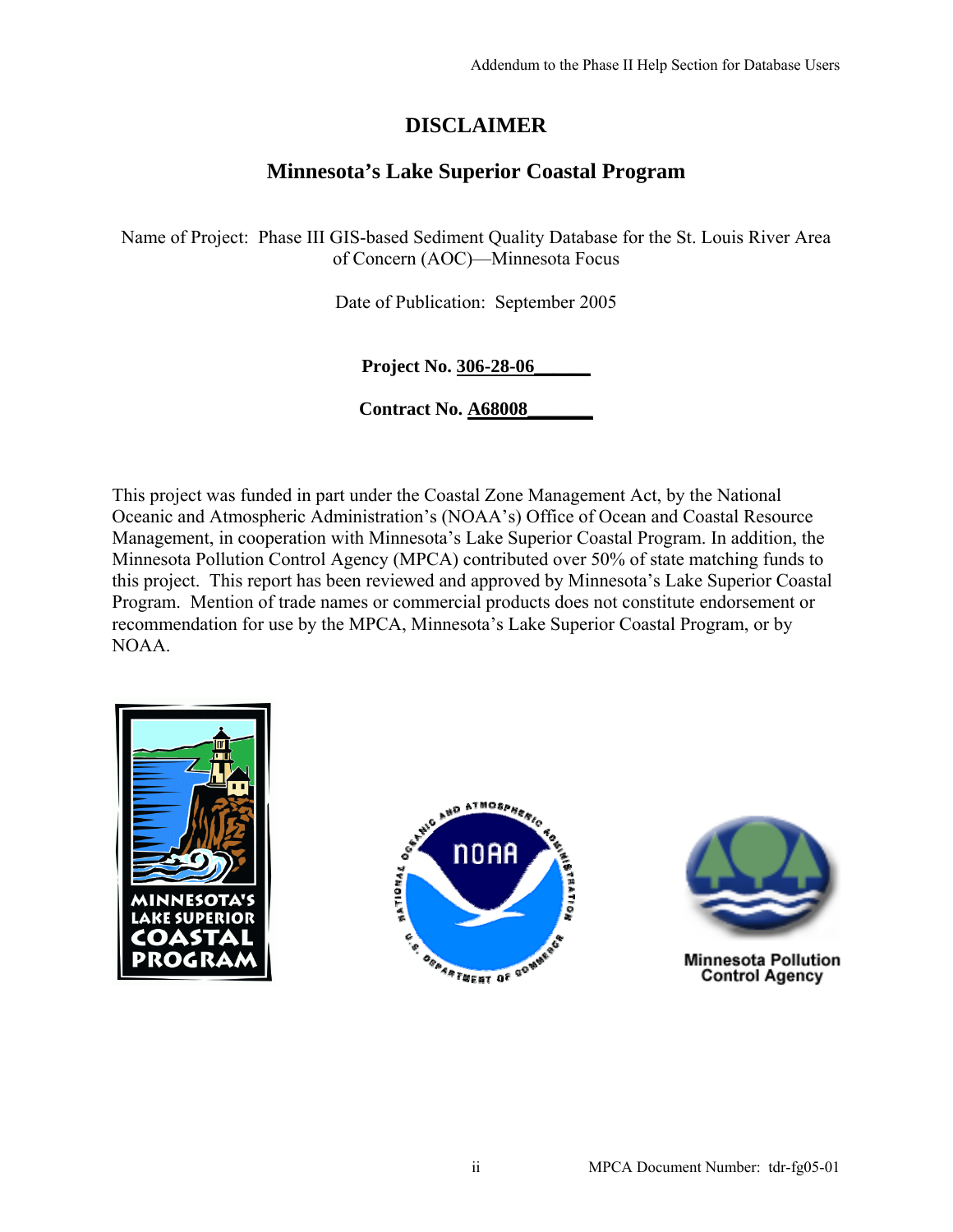## **TABLE OF CONTENTS**

### Page

| New Data Sets.<br>2.1<br>2.2<br>2.3<br>2.4 |  |
|--------------------------------------------|--|
| 31<br>3.2                                  |  |
|                                            |  |
|                                            |  |
|                                            |  |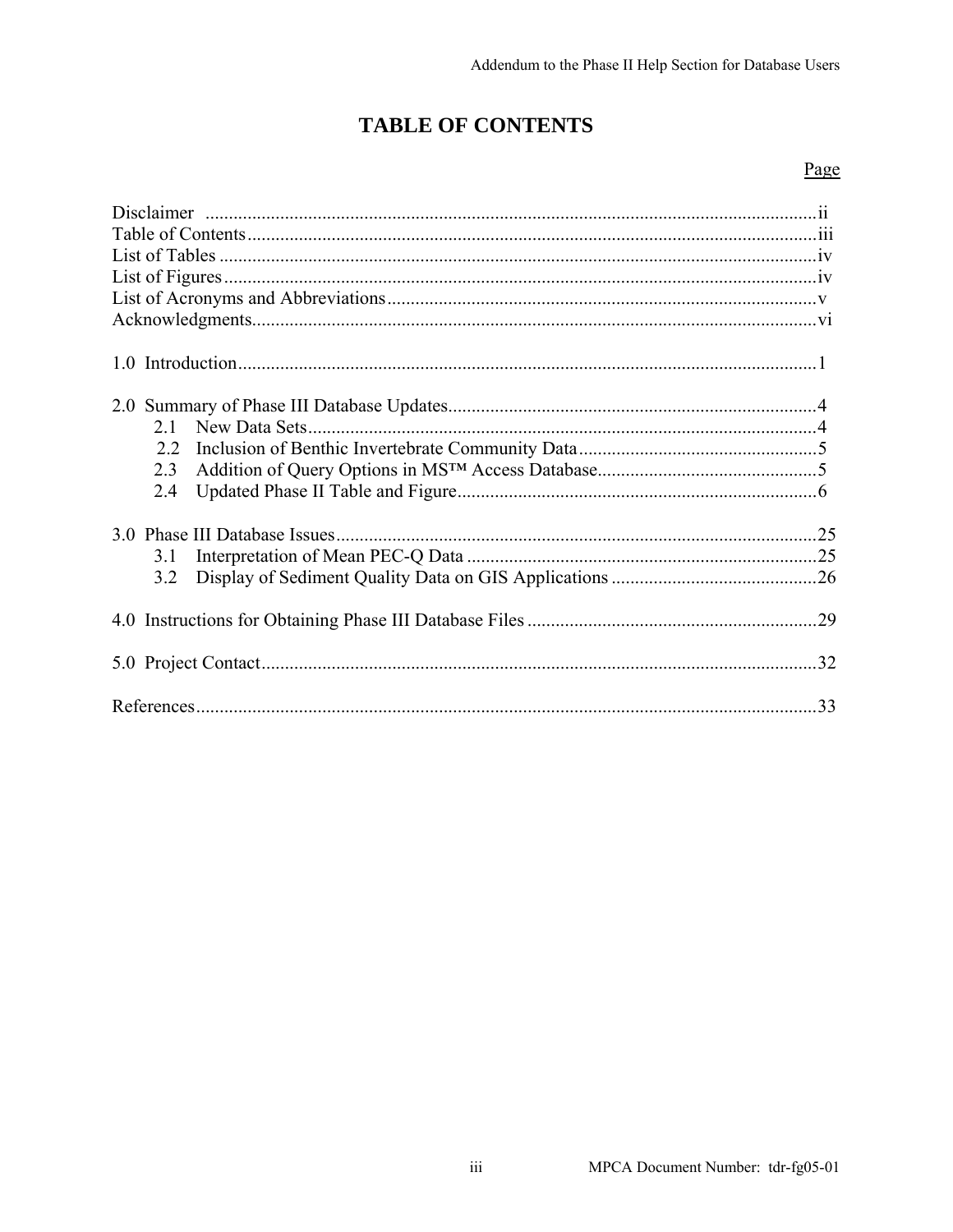## **LIST OF TABLES**

| Table |                                                                   | Page |
|-------|-------------------------------------------------------------------|------|
|       | Summary of Information Contained Within the Phase III MSTM Access |      |
|       |                                                                   |      |

## **LIST OF FIGURES**

| Figure |                                                                                                                                                | Page |
|--------|------------------------------------------------------------------------------------------------------------------------------------------------|------|
| 1      |                                                                                                                                                |      |
|        | Water body and reach boundaries of sites within the St. Louis River                                                                            |      |
|        | Diagram showing the relationships between components of the $MSTM$                                                                             |      |
| 4      | Sample locations (by StudyID) plotted on the water boundaries basemap<br>for the St. Louis River Interlake/Duluth Tar Superfund site. Note the |      |
|        | Location of sample sites for the St. Louis River Interlake/Duluth Tar<br>Superfund site plotted on the accompanying orthographic aerial        |      |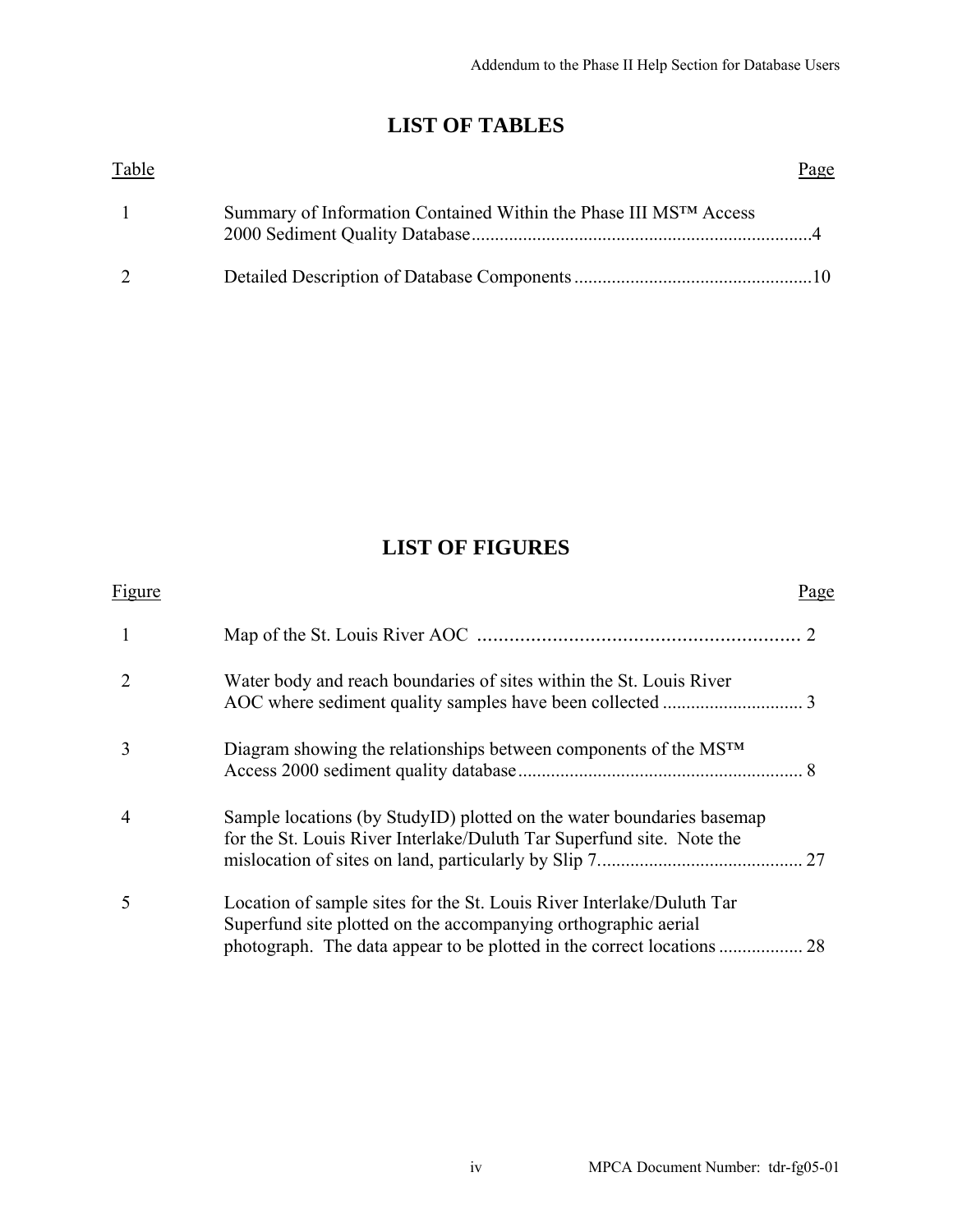## **LIST OF ACRONYMS AND ABBREVIATIONS**

| <b>AOC</b>    | Area of Concern                                 |
|---------------|-------------------------------------------------|
| CD            | <b>Compact Disk</b>                             |
| <b>FK</b>     | Foreign Key                                     |
| F/P           | Fluoranthene to Pyrene Ratio                    |
| <b>FTP</b>    | <b>File Transfer Protocol</b>                   |
| <b>GIS</b>    | Geographic Information System                   |
| GT            | Greater Than                                    |
| ID            | Identification                                  |
| <b>IJC</b>    | <b>International Joint Commission</b>           |
| LDepth        | Lower Depth Interval of a Sediment Core         |
| <b>LKP</b>    | Look-up                                         |
| <b>LT</b>     | Less Than                                       |
| <b>MLSCP</b>  | Minnesota's Lake Superior Coastal Program       |
| <b>MN</b>     | Minnesota                                       |
| <b>MPCA</b>   | Minnesota Pollution Control Agency              |
| <b>MSTM</b>   | Microsoft™                                      |
| <b>NOAA</b>   | National Oceanic and Atmospheric Administration |
| P/A           | Phenanthrene to Anthracene Ratio                |
| <b>PAH</b>    | Polycyclic Aromatic Hydrocarbon                 |
| <b>PCB</b>    | Polychlorinated Biphenyl                        |
| <b>PEC</b>    | Probable Effect Concentration                   |
| PEC-Q         | Probable Effect Concentration Quotient          |
| <b>PK</b>     | Primary Key                                     |
| <b>PTBL</b>   | Table                                           |
| QM            | Query Manager                                   |
| <b>SQT</b>    | <b>Sediment Quality Target</b>                  |
| <b>TEC</b>    | <b>Threshold Effect Concentration</b>           |
| <b>UDepth</b> | Upper Depth Interval of a Sediment Core         |
| <b>UTM</b>    | Universal Transverse Mercator                   |
| <b>WA</b>     | Washington                                      |
|               |                                                 |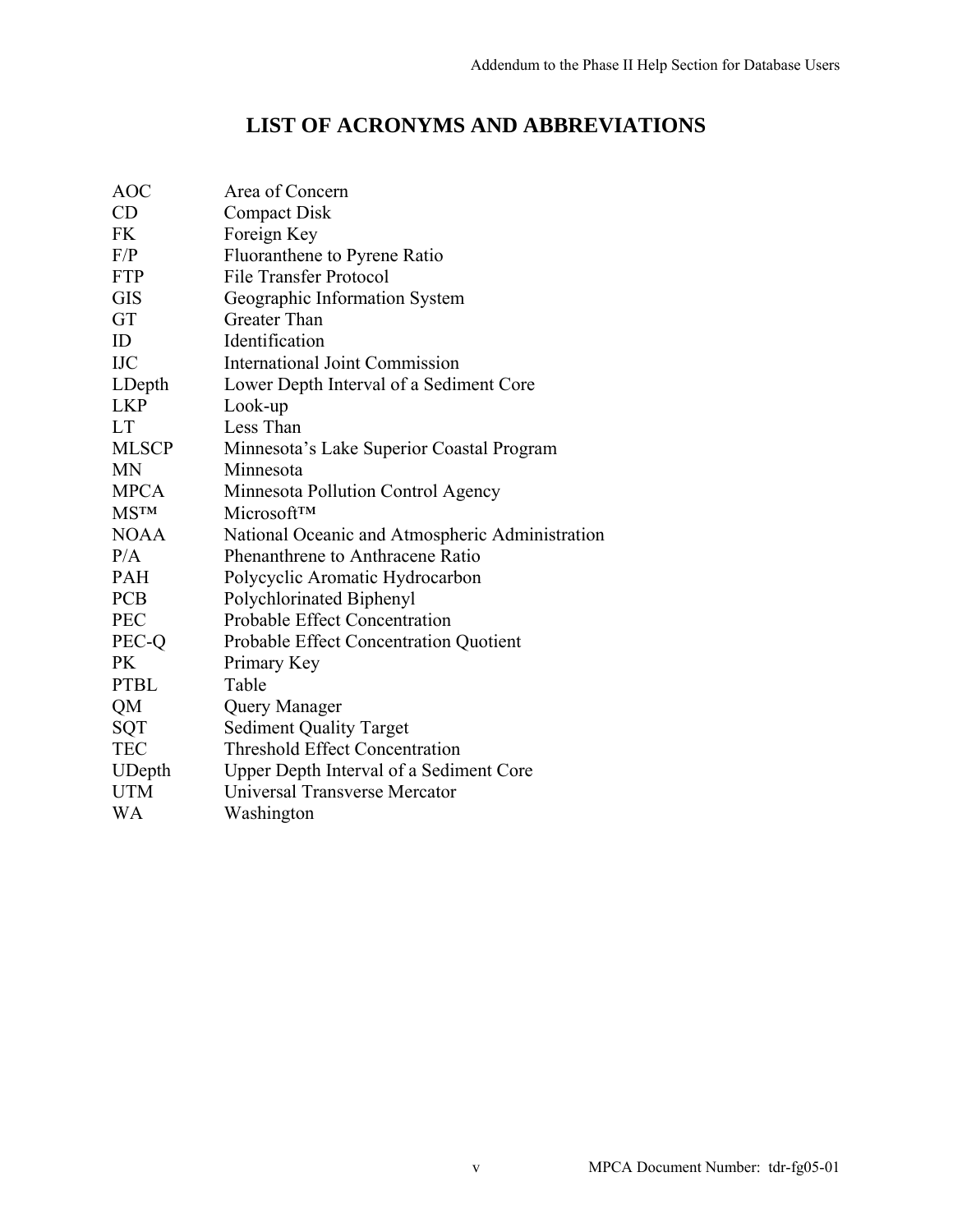## **ACKNOWLEDGMENTS**

The authors would like to take this opportunity to gratefully acknowledge the contributions of a number of individuals who assisted with the preparation of the Phase I and Phase II sediment quality databases which formed the basis for this project. These individuals were previously acknowledged in the Phase II Help Section for Database Users (Smorong and Crane 2004).

For the Phase III project, the following people provided assistance with either obtaining or providing sediment quality and/or fish tissue data: Nancy (Costa) Schuldt (Fond du Lac Band), Pat McCann (Minnesota Department of Health), Alina Heydt (Service Engineering Group), Annette Trowbridge (U.S. Fish and Wildlife Service), Susan Johnson, Andrew Streitz, Steve Hennes (Minnesota Pollution Control Agency; MPCA), Dan Breneman (Natural Resources Research Institute), and Carl Richards (Minnesota Sea Grant). Todd Goeks (NOAA), Steve Hennes (MPCA), Jay Field (NOAA), and Corinne Severn (Premier Environmental Services, Inc.) were instrumental in making the St. Louis River Interlake/Duluth Tar Superfund site data set available in NOAA's Query Manager Watershed database for the St. Louis River; these data were incorporated into the Phase III database products. Todd Biewen (MPCA) provided helpful supervisory assistance for this project. Exa Data & Mapping Services, Inc.'s work was funded through a professional and technical services contract with the State of Minnesota, in which they worked with several subcontractor's to complete their tasks. The technical team members for this project were as follows:

MPCA: Judy Crane Exa Data & Mapping Services, Inc.: Peggy Myre, Stacy Larsen Premier Environmental Services, Inc.: Corinne Severn, Laurel Menoche Searay Environmental: Raymond Valente TerraStat Consulting Group: Lorraine Read

The draft report was reviewed by Karla Sundberg (Minnesota's Lake Superior Coastal Program; MLSCP), the Grants Specialist for this project. Clinton Little (MLSCP) reviewed the draft Phase III database products. Tricia Ryan and Pat Collins were the successive program managers to Minnesota's Lake Superior Coastal Program. The funding acknowledgments for this project are provided in the Disclaimer of this report.

Janet Eckart and Mary Osborn (MPCA) provided word processing and report production support.

This report should be cited as:

Crane, J.L. and P.L. Myre. 2005. Phase III GIS-based sediment quality database for the St. Louis River Area of Concern (AOC)—Minnesota focus. Addendum to the Phase II help section for database users. Minnesota Pollution Control Agency, Environmental Analysis and Outcomes Division, St. Paul, MN and Exa Data & Mapping Services, Inc., Port Townsend, WA. MPCA Document Number tdr-fg05-01.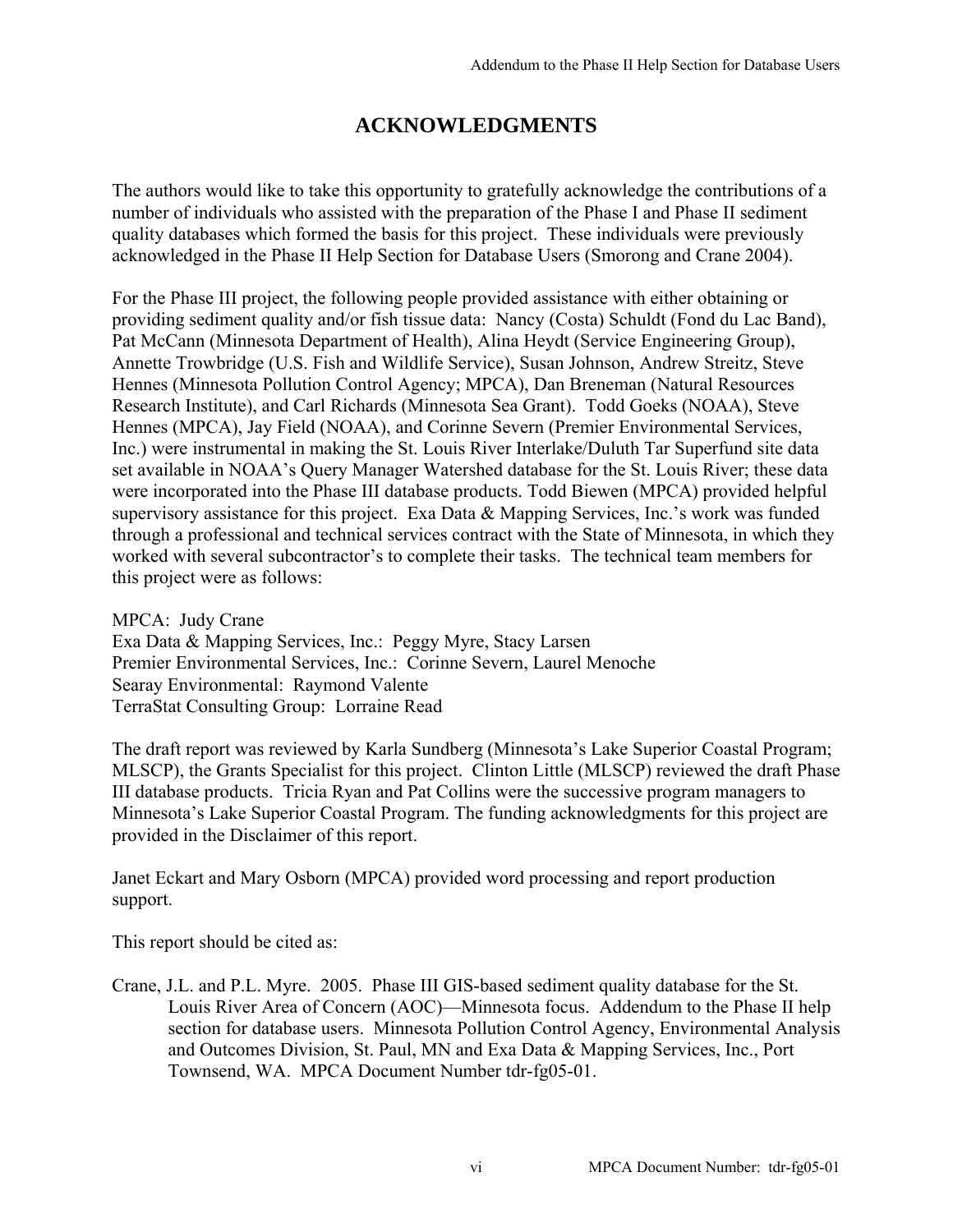### **CHAPTER 1**

### **INTRODUCTION**

The lower St. Louis River, including the Duluth-Superior Harbor, provides an important coastal resource to western Lake Superior. In particular, this transboundary waterway provides critical habitat to invertebrate, fish, and waterfowl species and also provides an economic venue for Great Lakes shipping and business (Figure 1). Contaminated sediments have contributed to several use impairments in the lower St. Louis River and were a factor in the International Joint Commission's (IJC) decision to designate the lower St. Louis River as one of 43 Areas of Concern (AOCs) in the Great Lakes basin (IJC 1989). Consequently, a number of entities have conducted contaminated sediment and fish tissue studies in the lower St. Louis River AOC since 1990 to delineate the extent and magnitude of contaminants of potential concern and to assess the potential for ecological effects (Figure 2). Sediment quality issues in the Lower St. Louis River AOC are of interest to Minnesota and Wisconsin state and local agencies, as well as the federal government, tribal groups, responsible parties, and other concerned stakeholders.

The Minnesota Pollution Control Agency (MPCA), with the contractual assistance of Exa Data & Mapping Services, Inc. and their subcontractors, have completed Phase III of a Geographic Information System (GIS)-based sediment quality database for the St. Louis River AOC (Crane 2005). This phase of the database focused on the Minnesota side of the AOC. A history of the development of earlier phases of this sediment quality database is provided in the Phase II Help Section for Database Users (Smorong and Crane 2004). The purpose of this addendum document is to provide a summary of the updates that were completed as part of the Phase III database effort. Database users should refer to the Phase II documentation (Smorong and Crane 2004, Smorong *et al.* 2004a,b), in addition to this report, when using either the Phase III Microsoft™ (MS™) Access 2000 sediment quality database or the Query Manager-compatible database files. The MS<sup>™</sup> Access 2000 sediment quality database is also available in MS<sup>™</sup> Access '97 format for those users lacking MS™ Access 2000 software. For detailed information regarding changes to the content and organization of the Phase III sediment quality database, refer to the accompanying Addendum to the Phase II Technical Documentation (Crane and Myre 2005).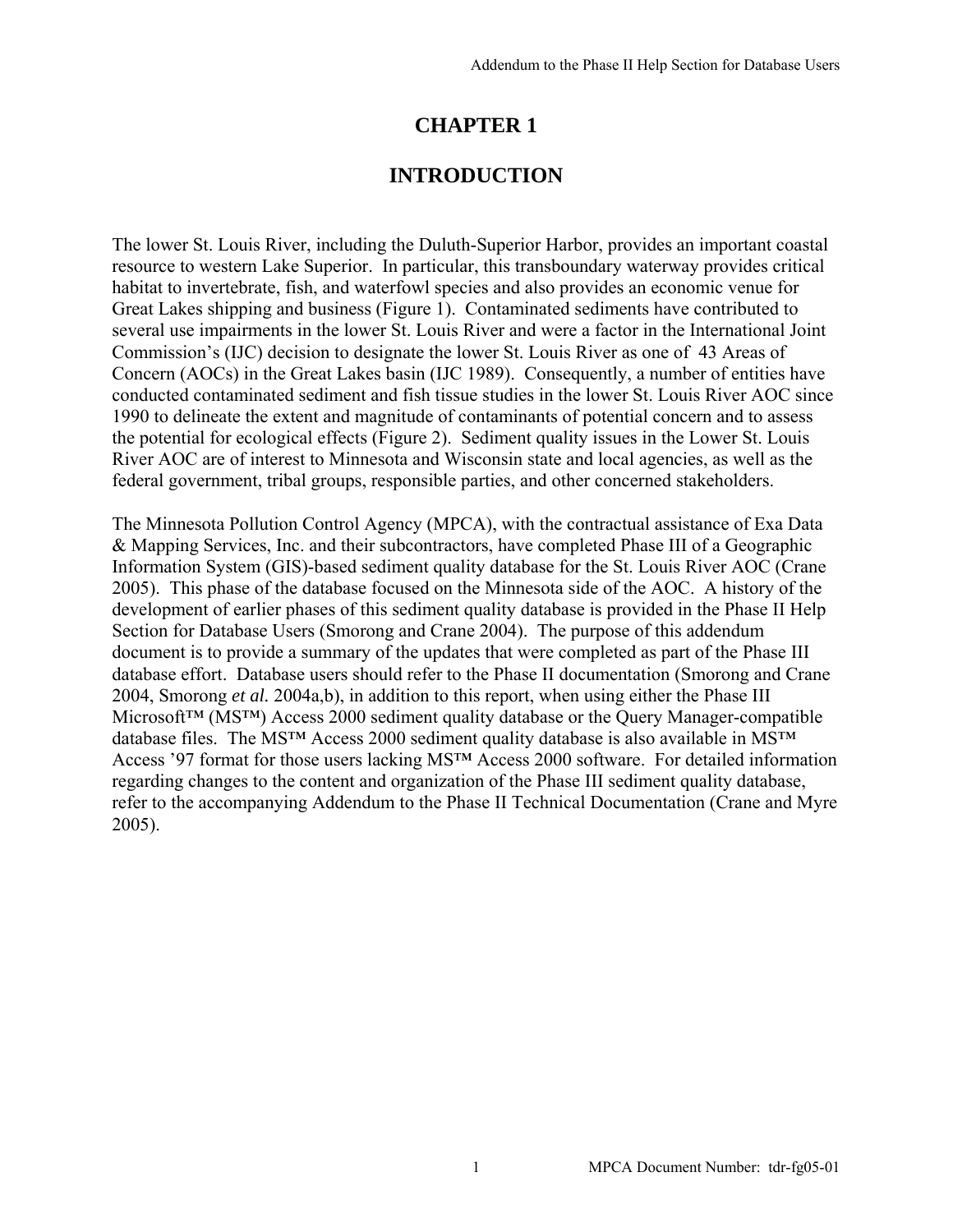

Figure 1. Map of the St. Louis River AOC.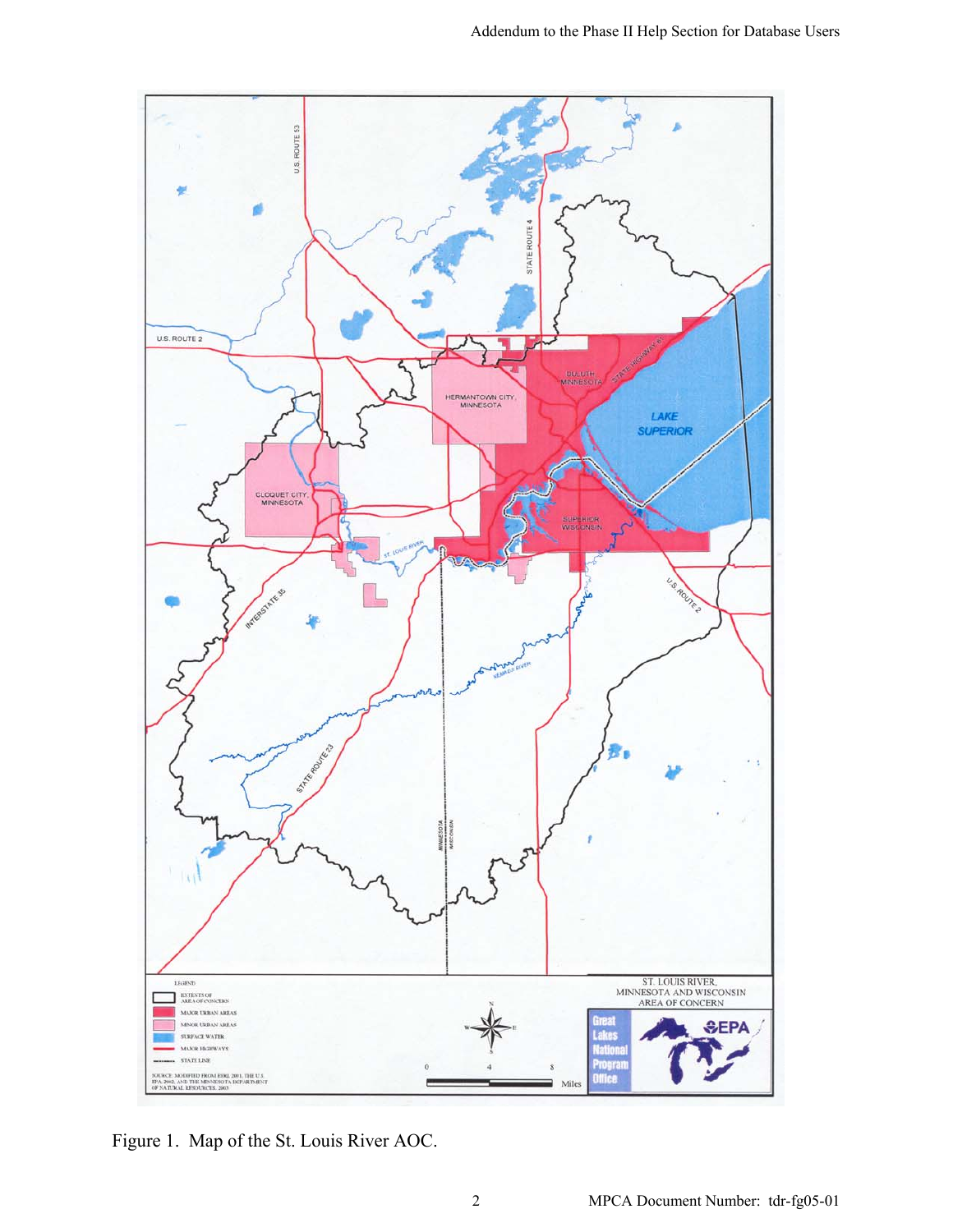

Figure 2. Water body and reach boundaries of sites within the St. Louis River AOC where sediment quality samples have been collected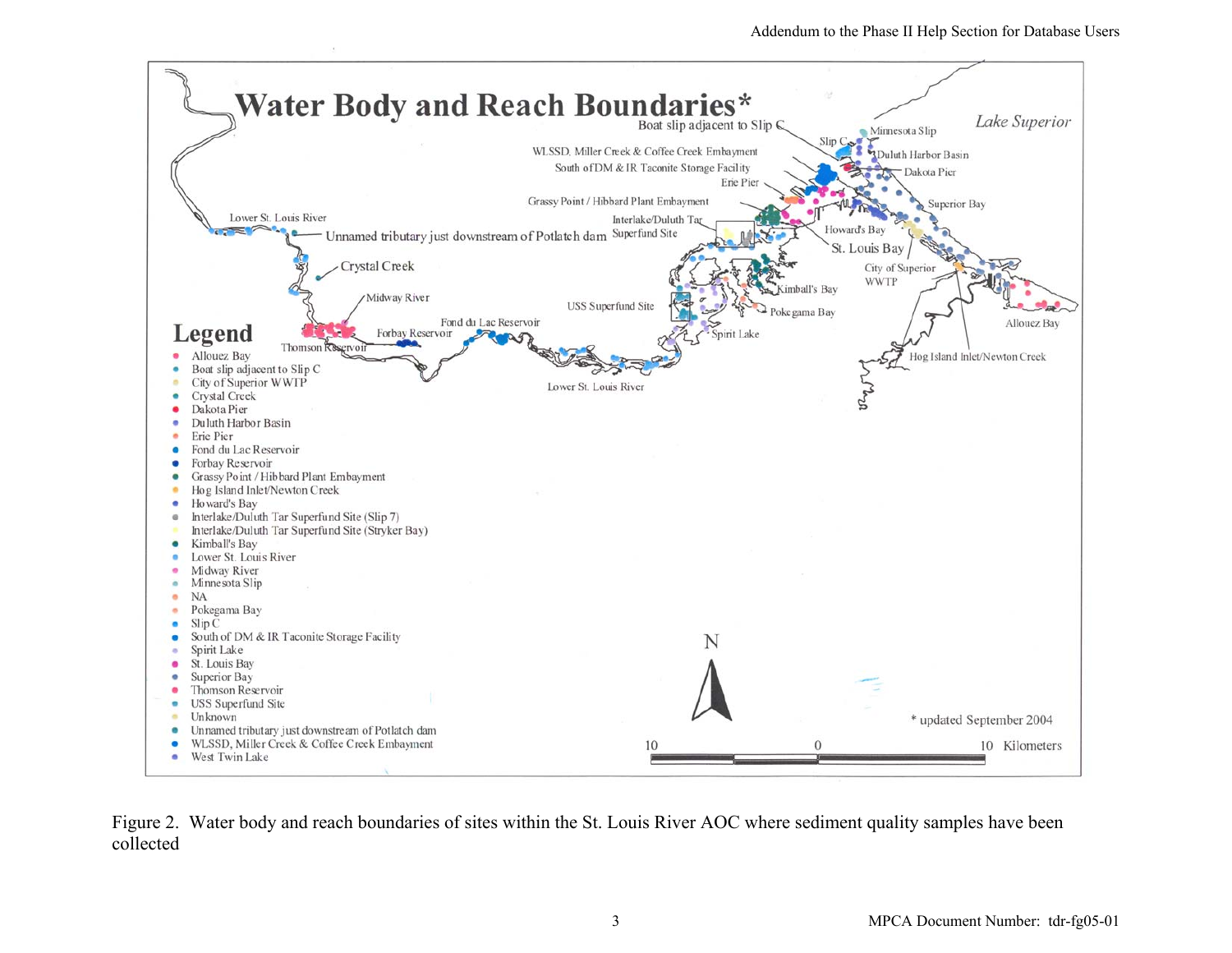## **CHAPTER 2**

### **SUMMARY OF PHASE III DATABASE UPDATES**

### **2.1 NEW DATA SETS**

The Phase III MS™ Access 2000 database includes the sediment quality and fish tissue data contained within the Phase I and II databases, as well as 25 new data sets from the Minnesota side of the St. Louis River AOC. Thirteen of these new data sets were obtained directly from the National Oceanic and Atmospheric Administration's (NOAA's) Query Manager Watershed database for the St. Louis River. NOAA compiled this Watershed database as part of their Natural Resource Trustee activities for the St. Louis River Interlake/Duluth Tar Superfund site. New data were also added to the Phase III sediment quality database from the USS Superfund site, Minnesota Slip, Kingsbury Bay, and several lakes near the St. Louis River bordering the Fond du Lac Reservation. A description of these data sets is provided in the Addendum to the Phase II Technical Documentation (Crane and Myre 2005). A summary of the number of records contained within the Phase III MS™ Access 2000 database for various sediment quality parameters is given in Table 1.

| <b>Parameter</b>                                                                   | <b>Number of Records</b> |
|------------------------------------------------------------------------------------|--------------------------|
| <b>Sediment Chemistry</b>                                                          | 95,155                   |
| <b>Sediment Toxicity</b>                                                           | 1,494                    |
| Benthic Invertebrate Community (mean values)                                       | 13,980                   |
| Benthic Invertebrate Community (replicate values)                                  | 40,958                   |
| Sample Tissue ( <i>i.e.</i> , <i>plants</i> , <i>fish</i> , <i>invertebrates</i> ) | 446                      |
| <b>Tissue Chemistry</b>                                                            | 12,506                   |
| Mean PEC- $Qs^*$                                                                   | 2,064                    |
| Sample Information                                                                 | 3,349                    |
| <b>Station Information</b>                                                         | 1,586                    |
| <b>Studies</b>                                                                     | 55                       |

Table 1. Summary of Information Contained Within the Phase III MS™ Access 2000 Sediment Quality Database.

\*PEC-Q = probable effect concentration quotient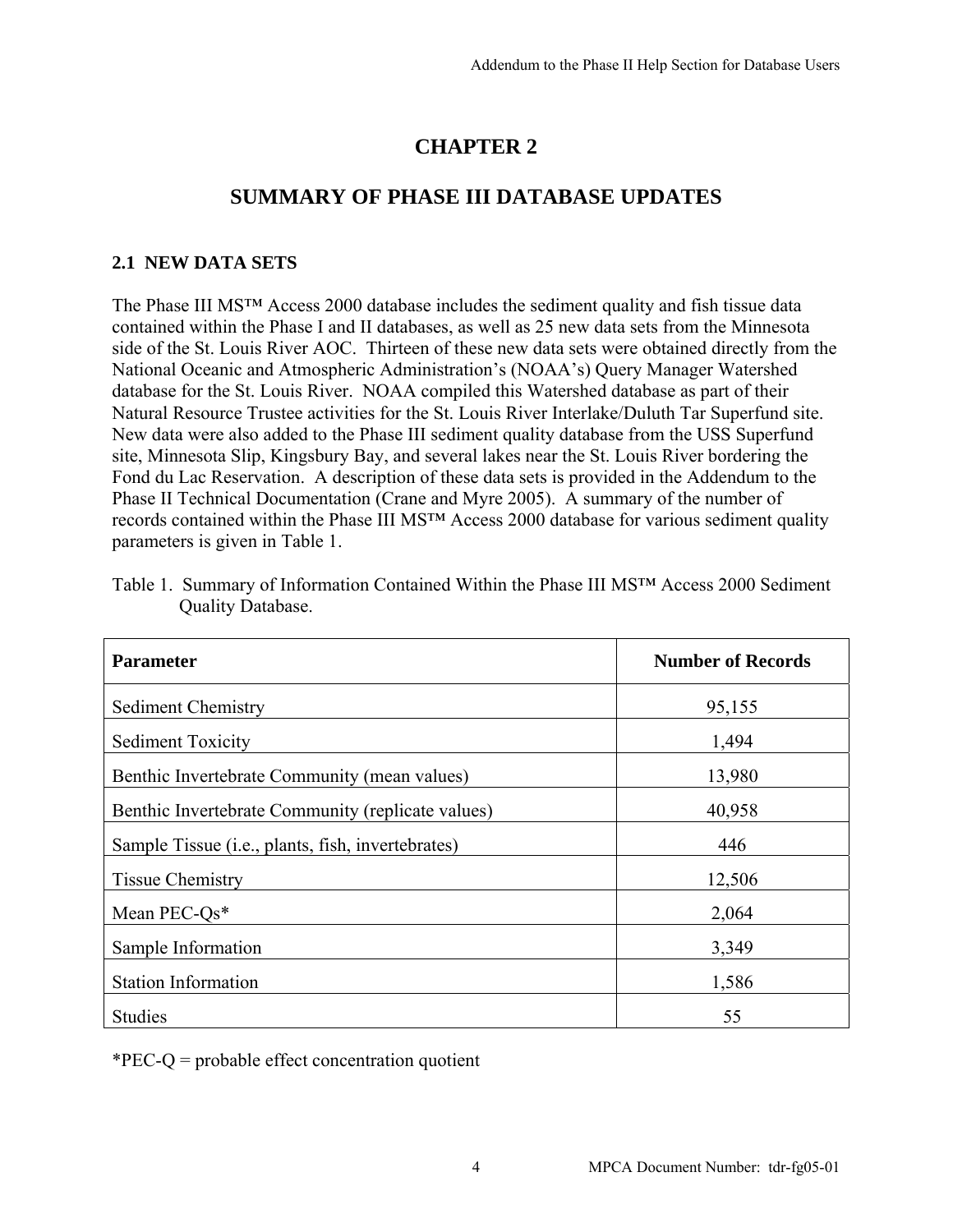### **2.2 INCLUSION OF BENTHIC INVERTEBRATE COMMUNITY DATA**

Based on input from MPCA staff and stakeholders, benthic invertebrate community data have been added to the Phase III MS<sup>™</sup> Access 2000 database as a new parameter. In particular, benthic data from two large studies (Crane *et al.* 1997; Breneman *et al.* 2000, Crane *et al.* 2005) were added to the database. These data sets provide good spatial coverage of benthic populations along the Minnesota side of the St. Louis River AOC. Benthic data for the Wisconsin side of the AOC will be added to the Phase IV GIS-based sediment quality database for the St. Louis River AOC—Wisconsin focus. The Phase IV database will be completed by the spring of 2006 through the collaborative efforts of Judy Crane (MPCA), Lynelle Hanson (St. Louis River Citizens Action Committee), Nancy Larson and Jim Killian (of the Wisconsin Department of Natural Resources), and Peggy Myre (Exa Data & Mapping Services, Inc.) and her team of subconsultants. Please note that NOAA's Query Manager database format does not currently house benthic invertebrate community data. Thus, these benthic data will not be accessible in the Query Manager compatible files produced for this project.

### **2.3 ADDITION OF QUERY OPTIONS IN MS™ ACCESS DATABASE**

Another new feature of the Phase III MS™ Access 2000 and '97 sediment quality databases is the addition of several queries, of which the query output is recorded in the "Queries" section of each database. These queries were developed by Peggy Myre (Exa Data & Mapping Services, Inc.) as an extra feature for the benefit of a few MPCA staff. As such, the queries are not very user friendly, although users with knowledge about MS™ Access will be able to adapt them for their own use. A user friendly query interface will be completed as part of the Phase IV MS™ Access 2000 sediment quality database. The query options include:

- Calculate polycyclic aromatic hydrocarbon (PAH) source ratios of phenanthrene/anthracene (P/A) and fluoranthene/pyrene (F/P) to 3 significant digits for the following depth intervals:
	- $\geq 0$  to  $\leq$ 5 cm,
	- $\geq 0$  to  $\leq 15$  cm,
	- $\triangleright \geq 0$  to  $\leq 30$  cm,
	- $\geq 215$  to  $\leq 30$  cm,
	- $\geq$   $\geq$ 30 to  $\leq$ 45 cm, and
	- $\geq$  >30 cm.

Treat data below the detection limit as one-half the reported detection limit. Exclude data that do not fall within these depth ranges (e.g., 25-40 cm).

• Sort sediment chemistry data by the Area field (e.g., Allouez Bay, Duluth Harbor, Lower St. Louis River, Lower St. Louis River Watershed, Nemadji River, St. Louis Bay, and Superior Bay). Treat data below the detection limit as one-half the reported detection limit. Users will then be able to run other queries on this subset of data that they can either design themselves or else use one of the other queries available in the MS™ Access database.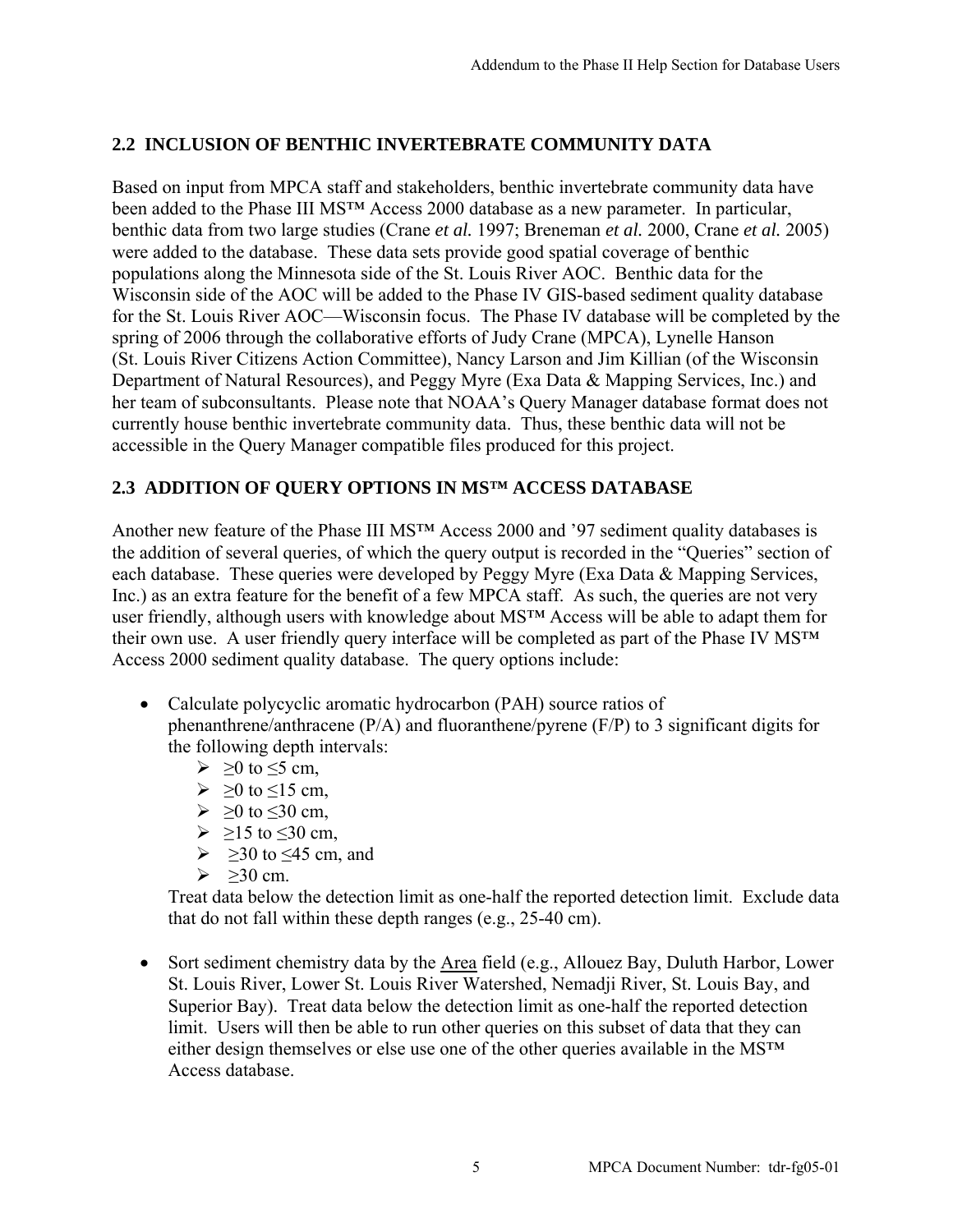- Search benthic invertebrate community data for a specific metric of the category "Taxonomic Group." The query is currently set-up to query the metric "Total Abundance" with the units of organisms/ $m^2$ . Refer to the Addendum to the Phase II Technical Documentation (Crane and Myre 2005) for directions on how to edit this query to select other benthic metrics.
- Query mean PEC-Qs (3 significant figures) for the following surficial depth intervals:
	- $\triangleright$  >0 to  $\leq$ 5 cm.
	- $\geq 20$  to  $\leq 15$  cm, and
	- $> 0$  to <30 cm.

The results are grouped as <0.1 (low risk to benthic invertebrates),  $\geq 0.1$  to  $\leq 0.6$ (moderate risk), and >0.6 (high risk).

- Compare surficial (i.e.,  $\geq 0$  to  $\leq 5$  cm,  $\geq 0$  to  $\leq 15$  cm, and  $\geq 0$  to  $\leq 30$  cm) contaminant concentrations to the corresponding Level I and Level II sediment quality targets (SQTs) listed in Table 14 of Crane *et al.* (2000). Treat data below the detection limit as one-half the reported detection limit. Exclude data that do not fall within these depth ranges. Results are grouped as less than (LT) or greater than (GT) the corresponding Level I and Level II SQT values.
- Sort sediment toxicity data by toxic, not toxic, and not determined results (using the MESL TOXIC field). This single query simply extracts all of the sediment toxicity data and sorts the data by Species, Endpoint, and MESL Toxicity code. Other fields selected include the Effect value (Effectval), the control-adjusted effects value (Ctrladj), the originally reported significance (Sigeffect), the TestID, and the medium of the test (sediment, elutriate, etc.). Negative control data are excluded from the query.

Each query includes the following fields: StudyID, MESL StationID, SampleID, StationID, UDepth (upper depth), LDepth (lower depth), as well as coordinates (latitude/longitude and UTM coordinates).

### **2.4 UPDATED PHASE II TABLE AND FIGURE**

Some documentation in the Phase II Help Section for Database Users (Smorong and Crane 2004) was updated to account for the addition of benthic invertebrate community data in the Phase III database. Table 1 (Detailed Description of Database Components) and Figure 1 (Diagram showing the relationships between database components) from the aforementioned Phase II document have been updated with similar caption titles in this Addendum document as Table 2 and Figure 3, respectively. For Figure 3, Peggy Myre (Exa Data & Mapping Services, Inc.) added primary key (PK) and foreign key (FK) designations to several fields. Since the MS<sup>™</sup> Access sediment quality database is a relational database, the database consists of several tables that can be linked together to facilitate retrieval of the data. Every record in a table must have a primary key that differentiates it from every other record in the table. Primary keys may consist of a single attribute or multiple attributes in combination. For chemistry data, the primary key fields are SiteID, StudyID, StationID, SampleID, Labrep, and Chemcode (Figure 3). The foreign key numbering system allows one to group the keys together into unique foreign keys. Thus, the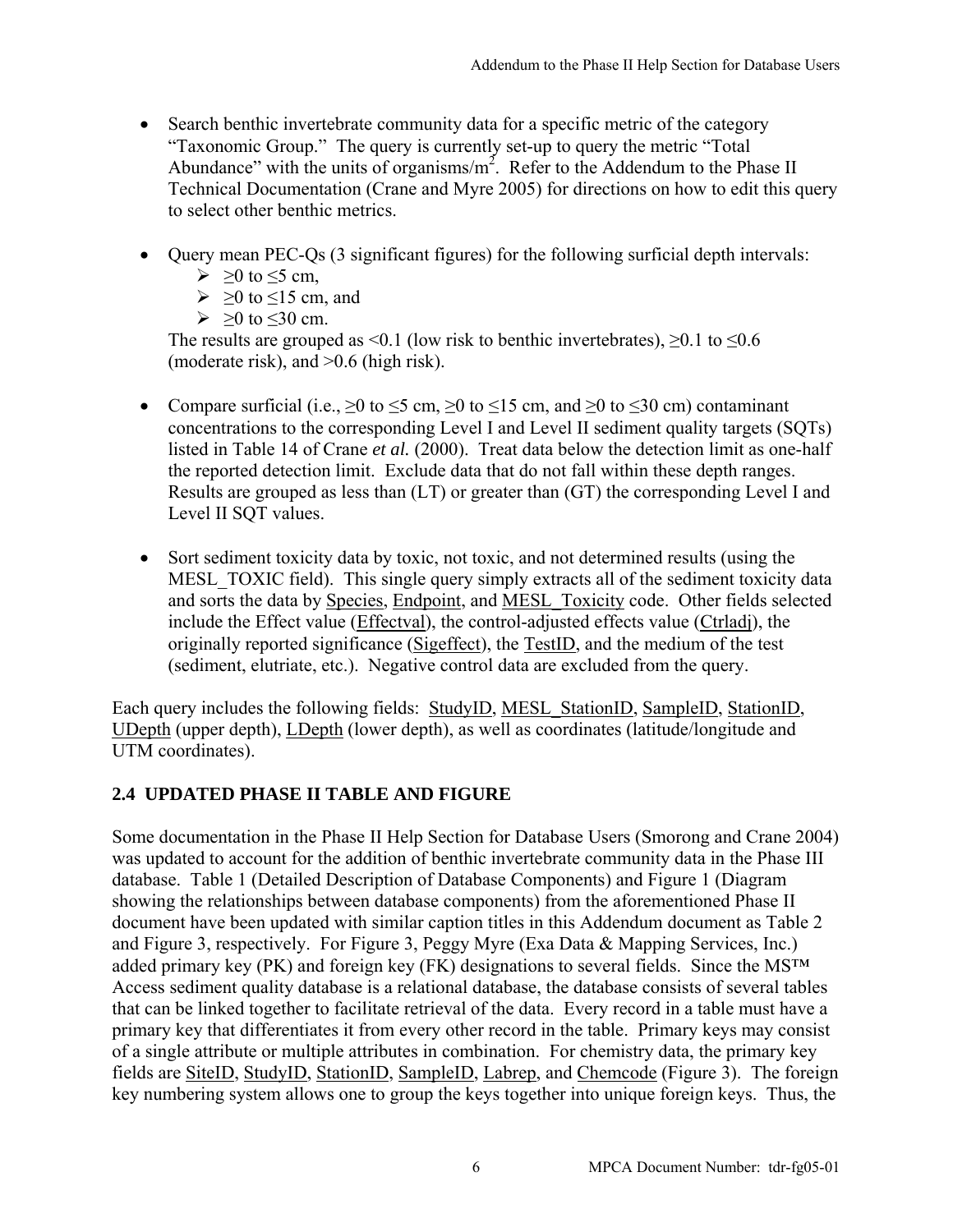primary key of one table is used in another table to establish a relationship. For example, for the chemistry table (ptbl – CHEM):

- FK1 describes the foreign key 'Chemcode" that relates the look-up (lkp) table CHEMDICT;
- FK2 describes the foreign key 'Qualcode' that relates to  $lkp QUALIFY$ ;
- FK3 describes the foreign key 'Chemcode' that relates to  $lkp SQC$ ; and,
- FK4 describes the foreign key group (SiteID+StudyID+StationID+SampleID+Labrep) that relates to parent table ptbl – SAMPLE.

These fields were designed to be consistent with fields used in NOAA's Query Manager 2.56 software.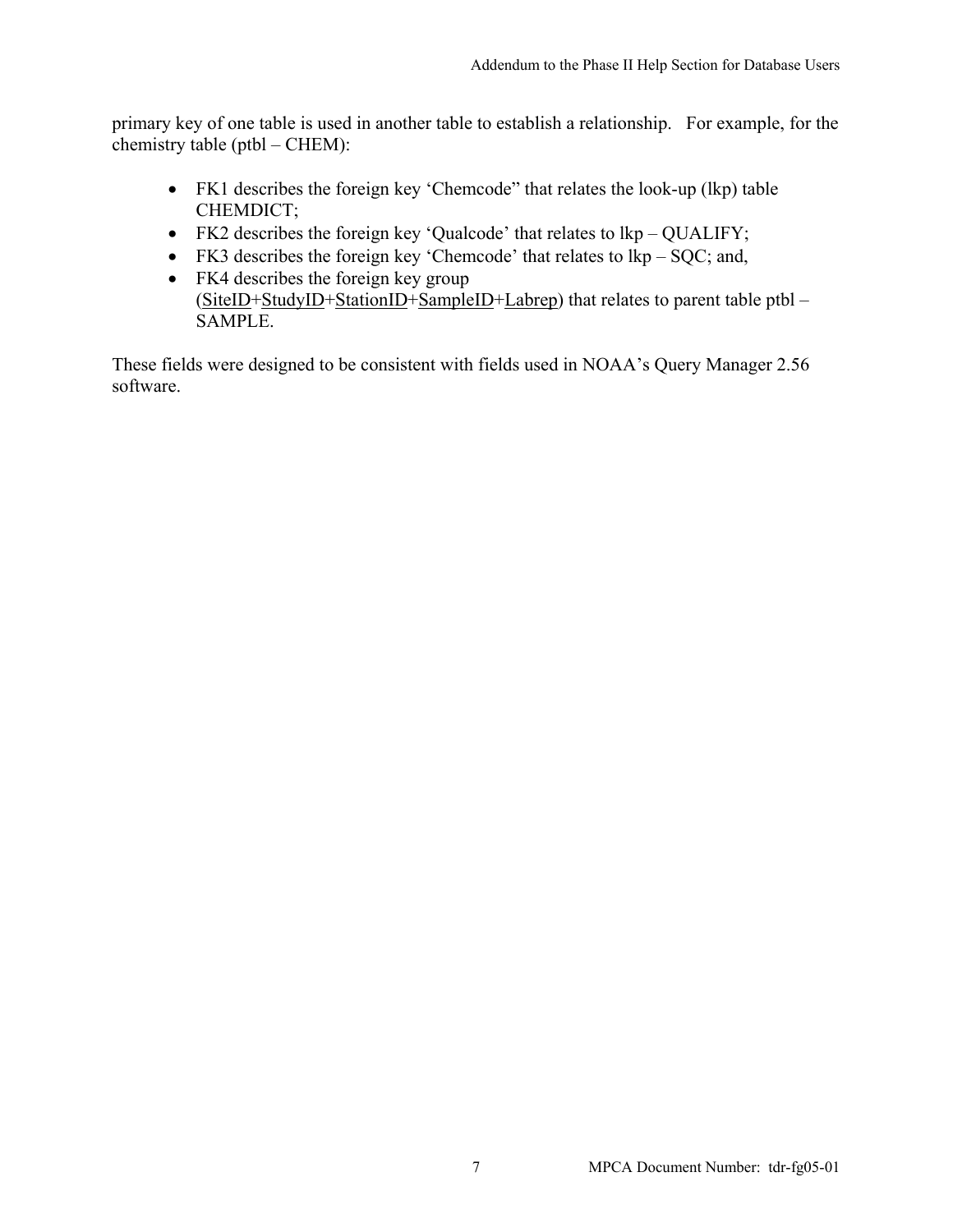

Figure 3. Diagram showing the relationships between components of the MS™ Access 2000 sediment quality database.

lkp - CHEMDICT PK CHEMCODE CHEMNAME CHEMCLASS CATEGORY SUBCATGY **CHEMTOTAL** MOLWT CASNUM UNITS WA\_UNITS EDITDATE2 EDITBY EDITDATE MESL\_synonym MESL\_syn2 MESL\_syn3<br>I1 QM\_CHEMCODE

ptbl - CHEM

MESL\_units MESL\_comment

SAMPLEID<br>SAMPLEID<br>LABREP

FIELDREP

PK,FK2,FK4,I2 SITEID<br>PK,FK2,FK4,I2 STUDYID . . . . . . . . . . . . . .<br>PK,FK2,FK4,I2<br>PK FK4 I2 PK,FK4,I2 STATIONID

SOURCE COMMENT

PK,FK4,I2 LABREP<br>PK,FK1,FK3,I1 CHEMCODE PK,FK1,FK3,I1 CHEMCODE

FK2 QUALCODE CONC<sub></sub> **UNITS** MEASBASIS **MISSINGVAL** MESL\_LIBNO MESL\_STATIONID MESL\_0171110 MESL\_QUAL\_CALC MESL\_semqual MESL\_C\_TXT MESL\_LABDUP\_AVG MESL\_C\_CALC MESL\_EXCLUDE HIGH ND MESL\_comment

lkp - QUALIFY PK SITEID PK STUDYID QUALCODE **QUALIFIERS** DESCRIPT MESL\_LIBNO ptbl - AVS\_SEM

SAMPLEID

CHEMCODE FIELDREP FK2 QUALCODE **CONC** UNITS MEASBASIS **MISSINGVAL** MESL\_LIBNO MESL\_STATIONID MESL\_DIVING MESL\_QUAL\_CALC MESL\_QUALCODE MESL\_semqual MESL\_C\_TXT MESL\_LABDUP\_AVG MESL\_C\_CALC MESL\_EXCLUDE HIGH ND MESL\_comment

PK,FK2,FK3,I2 SITEID<br>PK,FK2,FK3,I2 STUDYID PK,FK2,FK3,I2<br>PK,FK2,FK3,I2 PK,FK3,I2 STATIONID

PK, FK3, 12<br>PK, FK1, 11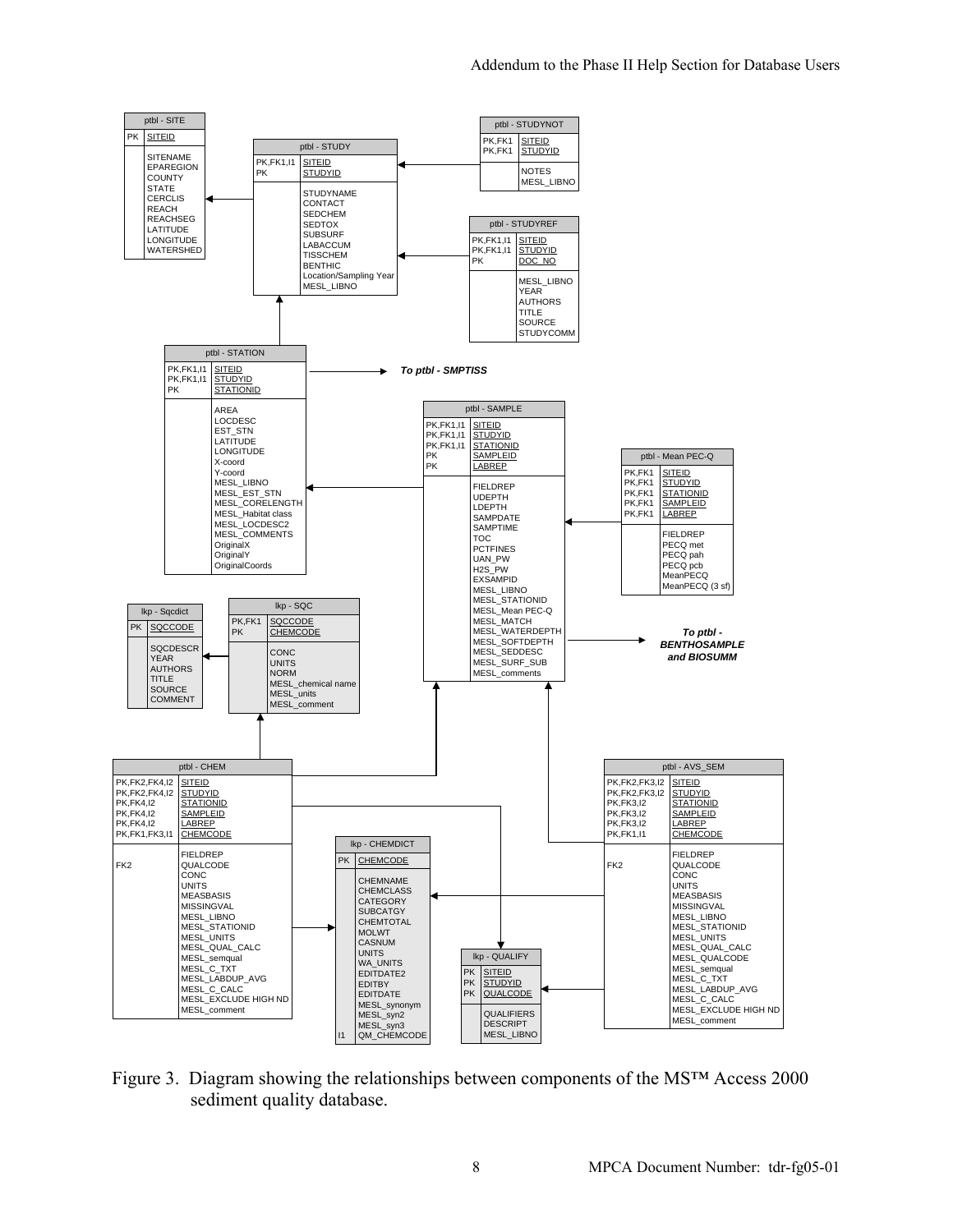

Figure 3. Continued.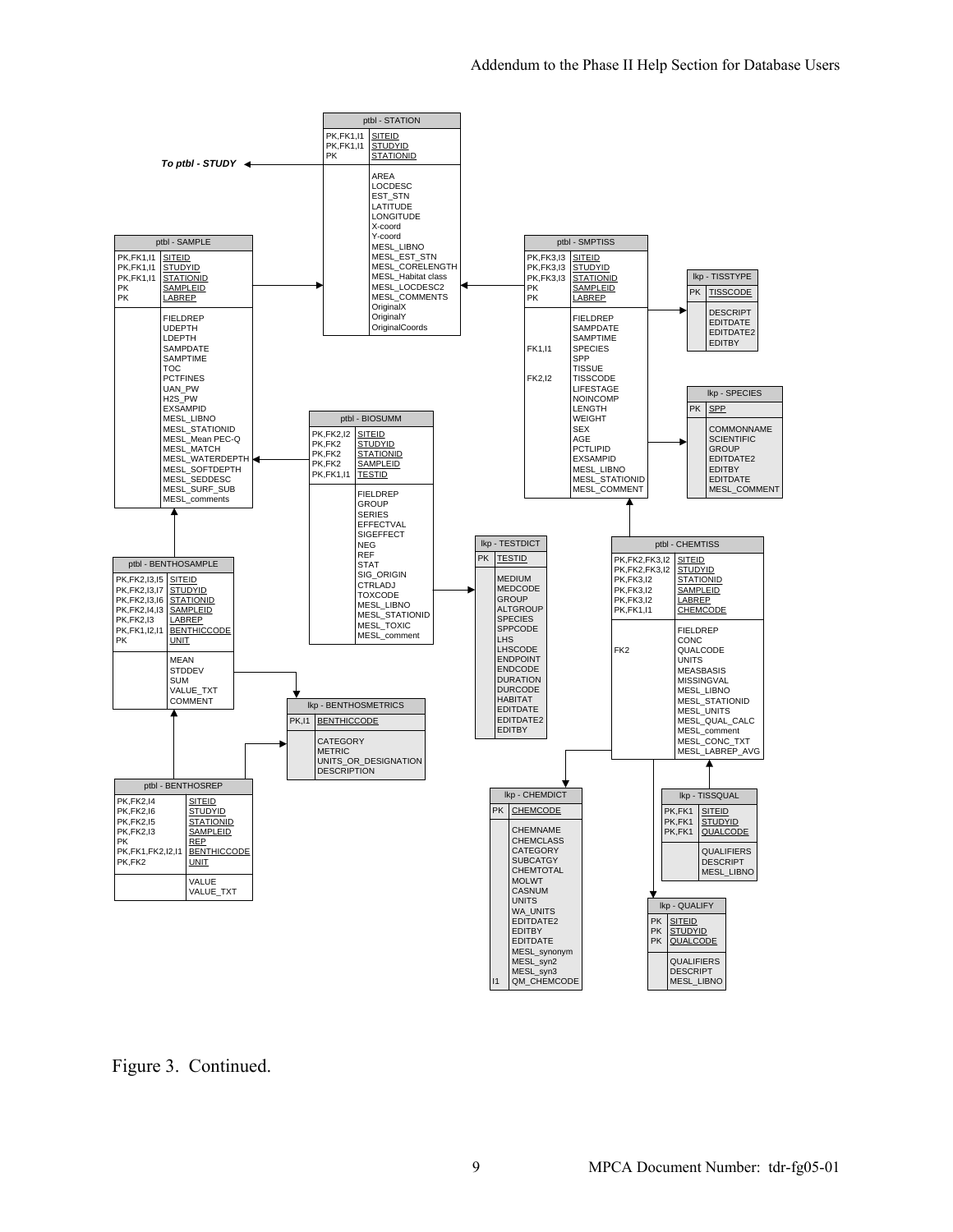## Table 2. Detailed Description of Database Components

| <b>Table</b><br><b>Name</b> | <b>Field Name</b>           | Data Type      | <b>Field</b><br><b>Size</b> | <b>Table Description / Field Description</b>            |
|-----------------------------|-----------------------------|----------------|-----------------------------|---------------------------------------------------------|
|                             | <b>lkp - BENTHOSMETRICS</b> |                |                             | Lookup table for benthic data parameters.               |
|                             | <b>BENTHICCODE</b>          | Text           | 4                           | Code for benthic parameter.                             |
|                             | <b>CATEGORY</b>             | Text           | 25                          | General category or grouping for the benthic parameter. |
|                             | <b>METRIC</b>               | Text           | 50                          | Measurement of the benthic parameter.                   |
|                             | UNITS OR DESIGNATION        | Text           | 50                          | Possible units or designation for the parameter.        |
|                             | <b>DESCRIPTION</b>          | Text           | 200                         | Description of the benthic parameter.                   |
| lkp - CHEMDICT              |                             |                |                             | Lookup table with chemical dictionary.                  |
|                             | <b>CHEMCODE</b>             | Text           | 10                          | Chemical code.                                          |
|                             | <b>CHEMNAME</b>             | Text           | 45                          | Chemical name.                                          |
|                             | <b>CHEMCLASS</b>            | Text           | 8                           | Chemical class.                                         |
|                             | <b>CATEGORY</b>             | Text           | 8                           | Query Manager field.                                    |
|                             | <b>SUBCATGY</b>             | Text           | 10                          | Query Manager field.                                    |
|                             | <b>CHEMTOTAL</b>            | Text           | 10                          | Query Manager field.                                    |
|                             | <b>MOLWT</b>                | Number, Double | $\,8\,$                     | Molecular weight of chemical.                           |
|                             | <b>CASNUM</b>               | Text           | 24                          | Chemical abstract services number.                      |
|                             | <b>UNITS</b>                | Text           | 6                           | Units of chemical concentration.                        |
|                             | WA UNITS                    | Text           | 6                           | Query Manager field.                                    |
|                             | EDITDATE2                   | Text           | 8                           | Query Manager field.                                    |
|                             | <b>EDITBY</b>               | Text           | 15                          | Query Manager field.                                    |
|                             | <b>EDITDATE</b>             | Date/Time      | 8                           | Query Manager field.                                    |
|                             | MESL_synonym                | Text           | 150                         | Synonym for chemical name.                              |
|                             | MESL syn2                   | Text           | 150                         | Synonym for chemical name.                              |
|                             | MESL syn3                   | Text           | 150                         | Synonym for chemical name.                              |
|                             | QM CHEMCODE                 | Text           | 50                          | Equivalent chemcode for Query Manager.                  |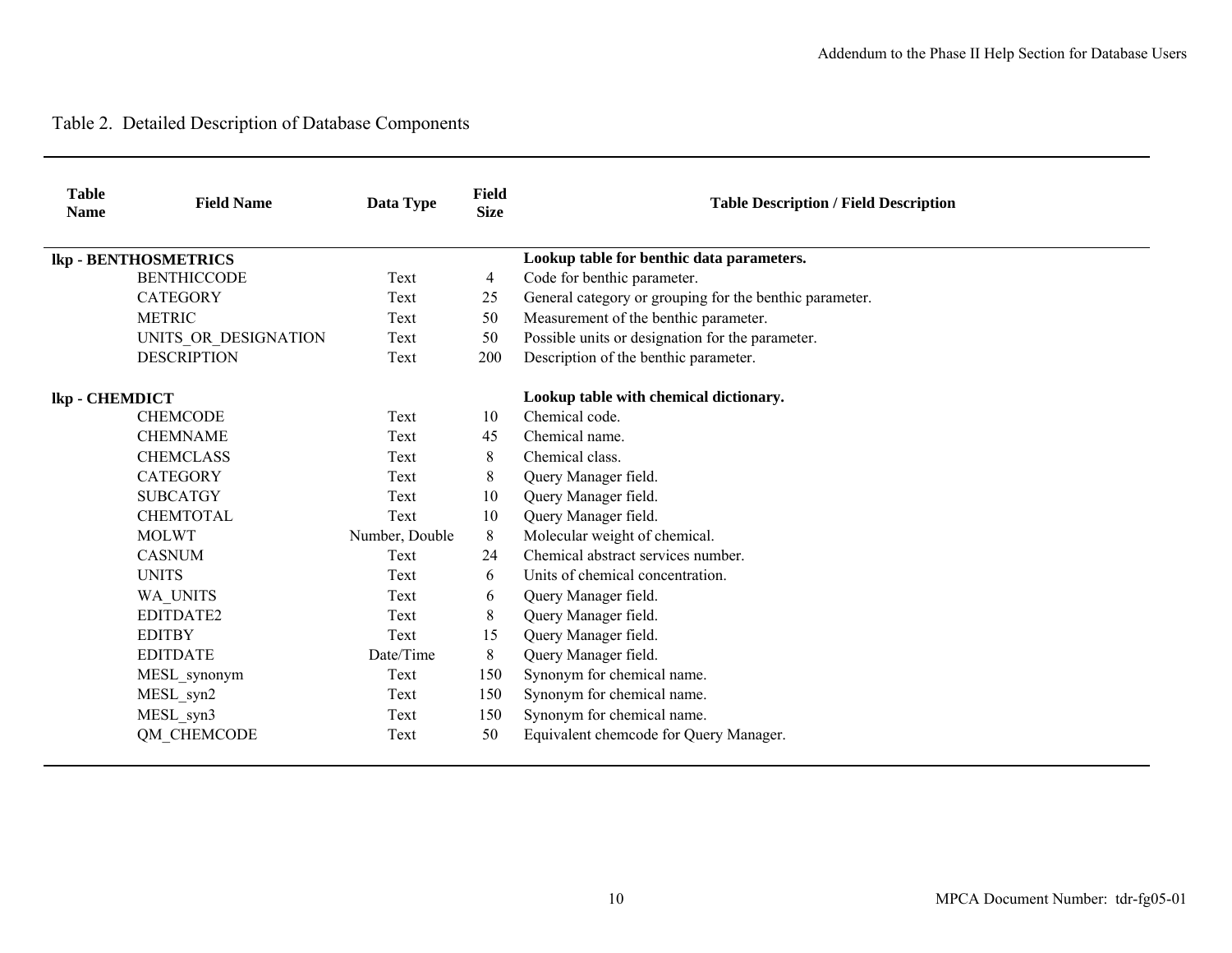| <b>Table</b><br><b>Name</b> | <b>Field Name</b>     | Data Type               | <b>Field</b><br><b>Size</b> | <b>Table Description / Field Description</b>                                                                                   |
|-----------------------------|-----------------------|-------------------------|-----------------------------|--------------------------------------------------------------------------------------------------------------------------------|
| lkp - QryDepthBin           |                       |                         |                             | Lookup table used to classify data into sediment depth bins.                                                                   |
|                             | <b>UDEPTH</b>         | Number, Single          | 4                           | Upper sampling depth (cm).                                                                                                     |
|                             | <b>LDEPTH</b>         | Number, Single          | 4                           | Lower sampling depth (cm).                                                                                                     |
|                             | <b>SORTORDER</b>      | Number, Long<br>Integer | $\overline{4}$              | Used in queries to sort results by depth bin.                                                                                  |
|                             | <b>DEPTHBIN</b>       | Text                    | 15                          | Sediment depth bin category used in queries.                                                                                   |
|                             | lkp - QryPEC_Class    |                         |                             | Lookup table used to classify data into risk categories.                                                                       |
|                             | MESL Mean PEC-Q       | Number, Single          | 4                           | A unique list of PEC quotients from sediment quality database, rounded to 3 significant digits.                                |
|                             | <b>CLASSIFICATION</b> | Text                    | 20                          | Classification of risk.                                                                                                        |
| lkp - QUALIFY               |                       |                         |                             | Lookup table for sediment chemistry qualifiers (QUALCODE).                                                                     |
|                             | <b>SITEID</b>         | Text                    | 4                           | Site ID code (from Query Manager).                                                                                             |
|                             | <b>STUDYID</b>        | Text                    | 2                           | Study ID code.                                                                                                                 |
|                             | <b>QUALCODE</b>       | Text                    | 5                           | Qualifier code for concentration value, modified to be compatible with Query Manager (all ND<br>data has a "U" in this field). |
|                             | <b>QUALIFIERS</b>     | Text                    | 30                          | Qualifier code for concentration value, as designated in report.                                                               |
|                             | <b>DESCRIPT</b>       | Text                    | 80                          | Description of the meaning of the qualifier, as indicated in the original report or data file.                                 |
|                             | <b>MESL LIBNO</b>     | Text                    | 50                          | MESL - library number.                                                                                                         |
| lkp - SPECIES               |                       |                         |                             | Lookup table for tissue samples species type (SPP).                                                                            |
|                             | <b>SPP</b>            | Text                    | 5                           | Species code.                                                                                                                  |
|                             | <b>COMMONNAME</b>     | Text                    | 25                          | Common name.                                                                                                                   |
|                             | <b>SCIENTIFIC</b>     | Text                    | 40                          | Scientific name.                                                                                                               |
|                             | <b>GROUP</b>          | Text                    | 25                          | Query Manager field.                                                                                                           |
|                             | EDITDATE2             | Text                    | 8                           | Query Manager field.                                                                                                           |
|                             | <b>EDITBY</b>         | Text                    | 15                          | Query Manager field.                                                                                                           |
|                             | <b>EDITDATE</b>       | Date/Time               | 8                           | Query Manager field.                                                                                                           |
|                             | MESL COMMENT          | Text                    | 50                          | MESL - comments.                                                                                                               |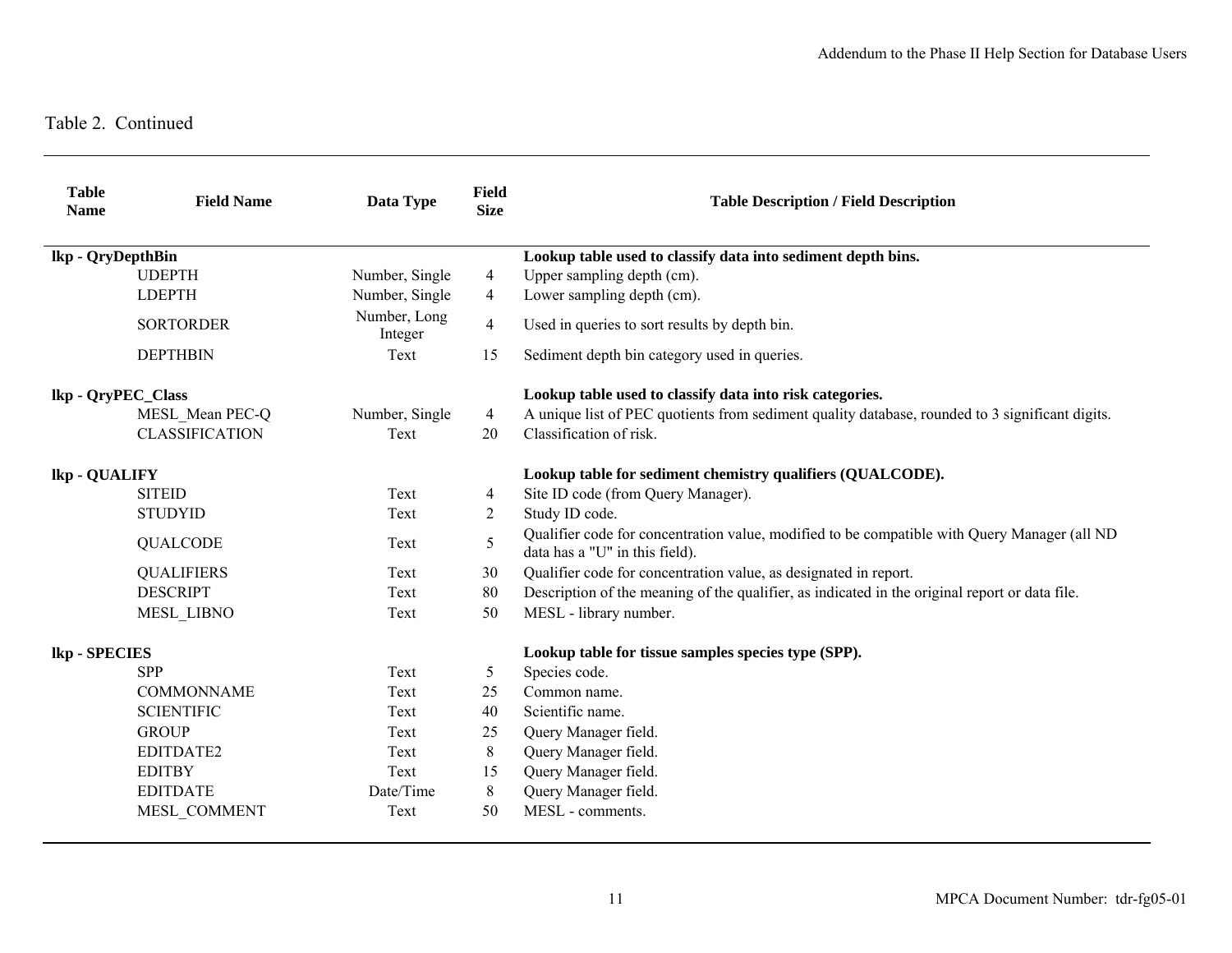| <b>Table</b><br><b>Name</b> | <b>Field Name</b>  | Data Type       | Field<br><b>Size</b> | <b>Table Description / Field Description</b>                                                      |
|-----------------------------|--------------------|-----------------|----------------------|---------------------------------------------------------------------------------------------------|
| lkp - SQC                   |                    |                 |                      | Sediment Quality Criteria: Level I and Level II SQTs (Crane et al. 2000) and SQGs (WDNR<br>2003). |
|                             | <b>SQCCODE</b>     | Text            | 10                   | Code for Sediment Quality Criteria (see lkp - Sqcdict for a description of the codes).            |
|                             | <b>CHEMCODE</b>    | Text            | 10                   | Chemical code (defined in lkp - chemdict).                                                        |
|                             | <b>CONC</b>        | Number, Double  | 8                    | Chemical concentration.                                                                           |
|                             | <b>UNITS</b>       | Text            | 6                    | Units of SQC is reported in.                                                                      |
|                             | <b>NORM</b>        | Text            | 2                    | Indicates measurement basis SQC are reported in.                                                  |
|                             | MESL chemical name | Text            | 50                   | MESL - chemical name.                                                                             |
|                             | MESL units         | Text            | 50                   | MESL - units.                                                                                     |
|                             | MESL comment       | Text            | 100                  | MESL - comments.                                                                                  |
| lkp - Sqcdict               |                    |                 |                      | Lookup table for Sediment Quality Criteria references (SQCCODE).                                  |
|                             | <b>SQCCODE</b>     | Text            | 10                   | Code for Sediment Quality Criteria.                                                               |
|                             | <b>SQCDESCR</b>    | Text            | 90                   | Description of the SQCCODE.                                                                       |
|                             | <b>YEAR</b>        | Text            | 4                    | Year of publishing for study reporting the sediment quality criteria.                             |
|                             | <b>AUTHORS</b>     | Text            | 160                  | Authors for study reporting the sediment quality criteria.                                        |
|                             | <b>TITLE</b>       | Text            | 160                  | Title of the study reporting the sediment quality criteria.                                       |
|                             | <b>SOURCE</b>      | Text            | 160                  | Source (location) for study reporting the sediment quality criteria.                              |
|                             | <b>COMMENT</b>     | Text            | 160                  | Comments.                                                                                         |
| lkp - SQCPAIRS              |                    |                 |                      | Lookup table for identifying Sediment Quality Criteria pairs.                                     |
|                             | <b>PAIRNAME</b>    | Text            | 50                   | High and low Sediment Quality Criteria (how Query Manager will reference the pair).               |
|                             | <b>SQCLOW</b>      | Text            | 10                   | SQCCODE of low Sediment Quality Criteria.                                                         |
|                             | <b>SQCHIGH</b>     | Text            | 10                   | SQCCODE of high Sediment Quality Criteria.                                                        |
|                             | <b>LOW NAME</b>    | Text            | 8                    | Low Sediment Quality Criteria (how Query Manager will reference the SQC).                         |
|                             | <b>HIGH NAME</b>   | Text            | 8                    | High Sediment Quality Criteria (how Query Manager will reference the SQC).                        |
|                             | <b>SORT ORDER</b>  | Number, Integer | $\overline{2}$       | Query Manager field.                                                                              |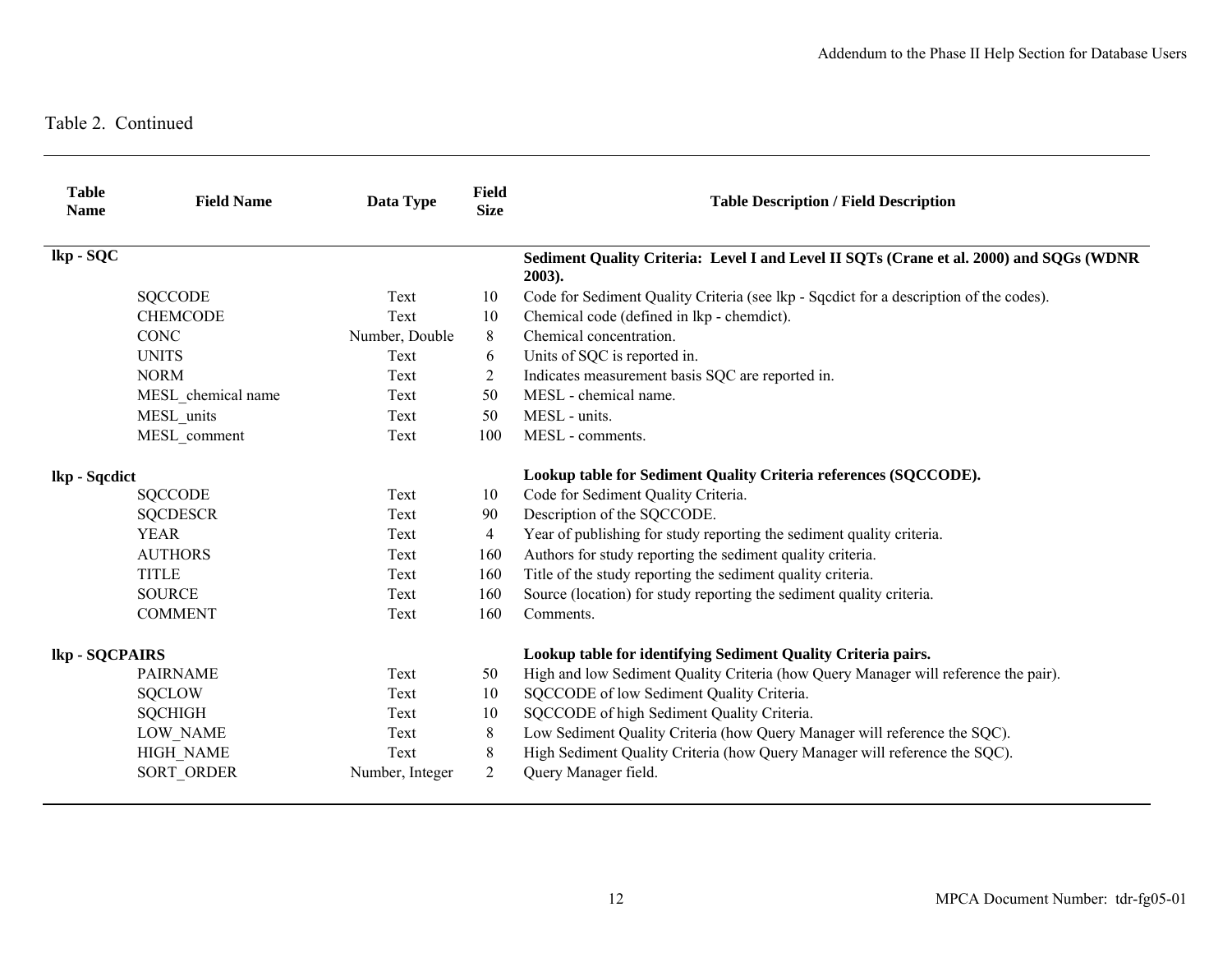| <b>Table</b><br><b>Name</b> | <b>Field Name</b> | Data Type | <b>Field</b><br><b>Size</b> | <b>Table Description / Field Description</b>                                                                                   |
|-----------------------------|-------------------|-----------|-----------------------------|--------------------------------------------------------------------------------------------------------------------------------|
| lkp - TESTDICT              |                   |           |                             | Lookup table for toxicity test dictionary (TESTID).                                                                            |
|                             | <b>TESTID</b>     | Text      | 12                          | Code describing the bioassay.                                                                                                  |
|                             | <b>MEDIUM</b>     | Text      | 15                          | Medium used in toxicity test (e.g., bulk sediment or pore water).                                                              |
|                             | <b>MEDCODE</b>    | Text      | $\overline{2}$              | Code used to indicate medium used in toxicity test.                                                                            |
|                             | <b>GROUP</b>      | Text      | 20                          | Group of organism used in toxicity test (e.g., bacteria or amphipod).                                                          |
|                             | <b>ALTGROUP</b>   | Text      | 20                          | Group of organism used in toxicity test - alternate.                                                                           |
|                             | <b>SPECIES</b>    | Text      | 40                          | Species used in toxicity test.                                                                                                 |
|                             | <b>SPPCODE</b>    | Text      | 3                           | Code used to indicate species used in toxicity test.                                                                           |
|                             | <b>LHS</b>        | Text      | 10                          | Life stage of organism used in toxicity test.                                                                                  |
|                             | <b>LHSCODE</b>    | Text      | 1                           | Code used to indicate life stage of organism used in toxicity test.                                                            |
|                             | <b>ENDPOINT</b>   | Text      | 30                          | Endpoint of toxicity test (e.g., growth or survival).                                                                          |
|                             | <b>ENDCODE</b>    | Text      | 2                           | Code used to indicate endpoint of toxicity test.                                                                               |
|                             | <b>DURATION</b>   | Text      | 10                          | Duration of toxicity test.                                                                                                     |
|                             | <b>DURCODE</b>    | Text      | 4                           | Code used to indicate duration of toxicity test.                                                                               |
|                             | <b>HABITAT</b>    | Text      | 2                           | Query Manager field.                                                                                                           |
|                             | <b>EDITDATE</b>   | Date/Time | 8                           | Query Manager field.                                                                                                           |
|                             | EDITDATE2         | Text      | 8                           | Query Manager field.                                                                                                           |
|                             | <b>EDITBY</b>     | Text      | 15                          | Query Manager field.                                                                                                           |
| lkp - TISSQUAL              |                   |           |                             | Lookup table for tissue chemistry qualifiers (QUALCODE).                                                                       |
|                             | <b>SITEID</b>     | Text      | 4                           | Site ID code (from Query Manager).                                                                                             |
|                             | <b>STUDYID</b>    | Text      | 2                           | Study ID code.                                                                                                                 |
|                             | <b>QUALCODE</b>   | Text      | 5                           | Qualifier code for concentration value, modified to be compatible with Query Manager (all ND<br>data has a "U" in this field). |
|                             | <b>QUALIFIERS</b> | Text      | 30                          | Qualifier code for concentration value, as designated in report.                                                               |
|                             | <b>DESCRIPT</b>   | Text      | 80                          | Description of the meaning of the qualifier, as indicated in the original report or data file.                                 |
|                             | MESL_LIBNO        | Text      | 50                          | MESL - library number.                                                                                                         |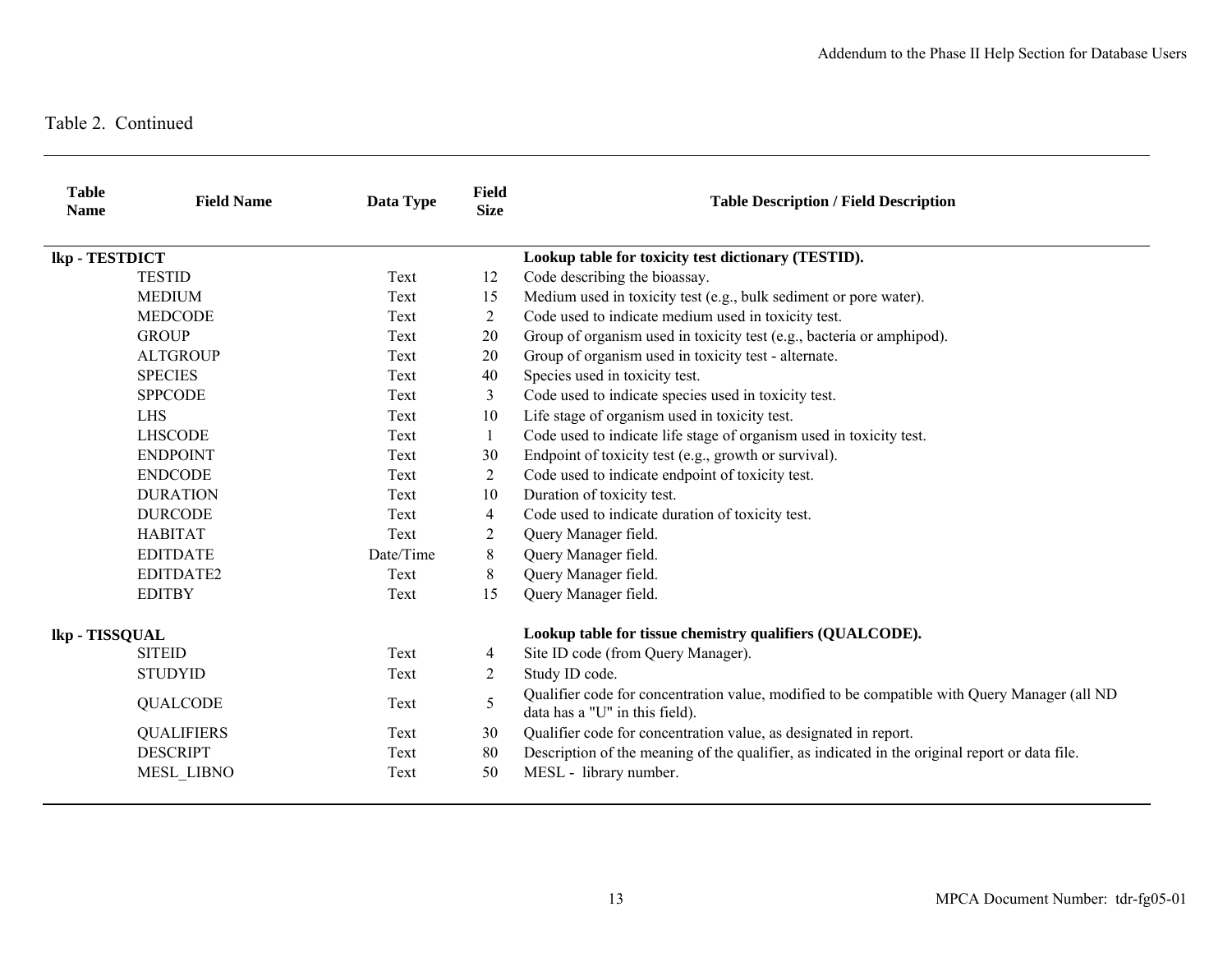| <b>Table</b><br><b>Name</b> | <b>Field Name</b> | Data Type      | <b>Field</b><br><b>Size</b> | <b>Table Description / Field Description</b>                                                                                                                    |
|-----------------------------|-------------------|----------------|-----------------------------|-----------------------------------------------------------------------------------------------------------------------------------------------------------------|
| lkp - TISSTYPE              |                   |                |                             | Lookup table for tissue sample tissue types (TISSCODE).                                                                                                         |
|                             | <b>TISSCODE</b>   | Text           | 6                           | Tissue type code.                                                                                                                                               |
|                             | <b>DESCRIPT</b>   | Text           | 50                          | Description of tissue type.                                                                                                                                     |
|                             | <b>EDITDATE</b>   | Date/Time      | 8                           | Query Manager field.                                                                                                                                            |
|                             | EDITDATE2         | Text           | 8                           | Query Manager field.                                                                                                                                            |
|                             | <b>EDITBY</b>     | Text           | 15                          | Query Manager field.                                                                                                                                            |
| ptbl - AVS_SEM              |                   |                |                             | Sediment chemistry results for Acid Volatile Sulfides and Simultaneously Extracted Metals<br>(units of $\mu$ mol/g).                                            |
|                             | <b>SITEID</b>     | Text           | 4                           | Site ID code (from Query Manager).                                                                                                                              |
|                             | <b>STUDYID</b>    | Text           | 2                           | Study ID code.                                                                                                                                                  |
|                             | <b>STATIONID</b>  | Text           | 10                          | Station ID code (this is the MESL STATIONID, unless it exceeded 6 characters, then the<br>QM STATIONID was substituted).                                        |
|                             | <b>SAMPLEID</b>   | Text           | 6                           | Sample ID code.                                                                                                                                                 |
|                             | <b>FIELDREP</b>   | Text           | 2                           | Identifies field replicate samples (samples collected in close proximity).                                                                                      |
|                             | <b>LABREP</b>     | Text           | $\overline{2}$              | This field will not be populated (lab dups will be averaged and the MESL LABREP AVG field<br>identifies these averaged results).                                |
|                             | <b>CHEMCODE</b>   | Text           | 10                          | Chemical code (defined in lkp - CHEMDICT).                                                                                                                      |
|                             | <b>QUALCODE</b>   | Text           | 5                           | Qualifier code for concentration value, modified to be compatible with Query Manager (all ND<br>data has a "U" in this field).                                  |
|                             | <b>CONC</b>       | Number, Double | 8                           | Chemical concentration (dry weight basis).                                                                                                                      |
|                             | <b>UNITS</b>      | Text           | 6                           | Units of chemical concentration.                                                                                                                                |
|                             | <b>MEASBASIS</b>  | Text           | 2                           | Measurement basis - dry weight (DW).                                                                                                                            |
|                             | <b>MISSINGVAL</b> | Yes/No         | 1                           | 'Yes' indicates a missing value (i.e., not reported, not sampled, lost, etc; -9 entered in CONC<br>field).                                                      |
|                             | <b>MESL LIBNO</b> | Text           | 20                          | MESL - library number.                                                                                                                                          |
|                             | MESL STATIONID    | Text           | 50                          | MESL - station ID (retains the Station ID code as it appears in the original data files and/or<br>reports).                                                     |
|                             | MESL UNITS        | Text           | 7                           | MESL - units of concentration value.                                                                                                                            |
|                             | MESL QUAL CALC    | Text           | 10                          | MESL - qualifier code for concentration value - used for calculation purposes (NUM - value, U -<br>less than detect value; X - do not include in calculations). |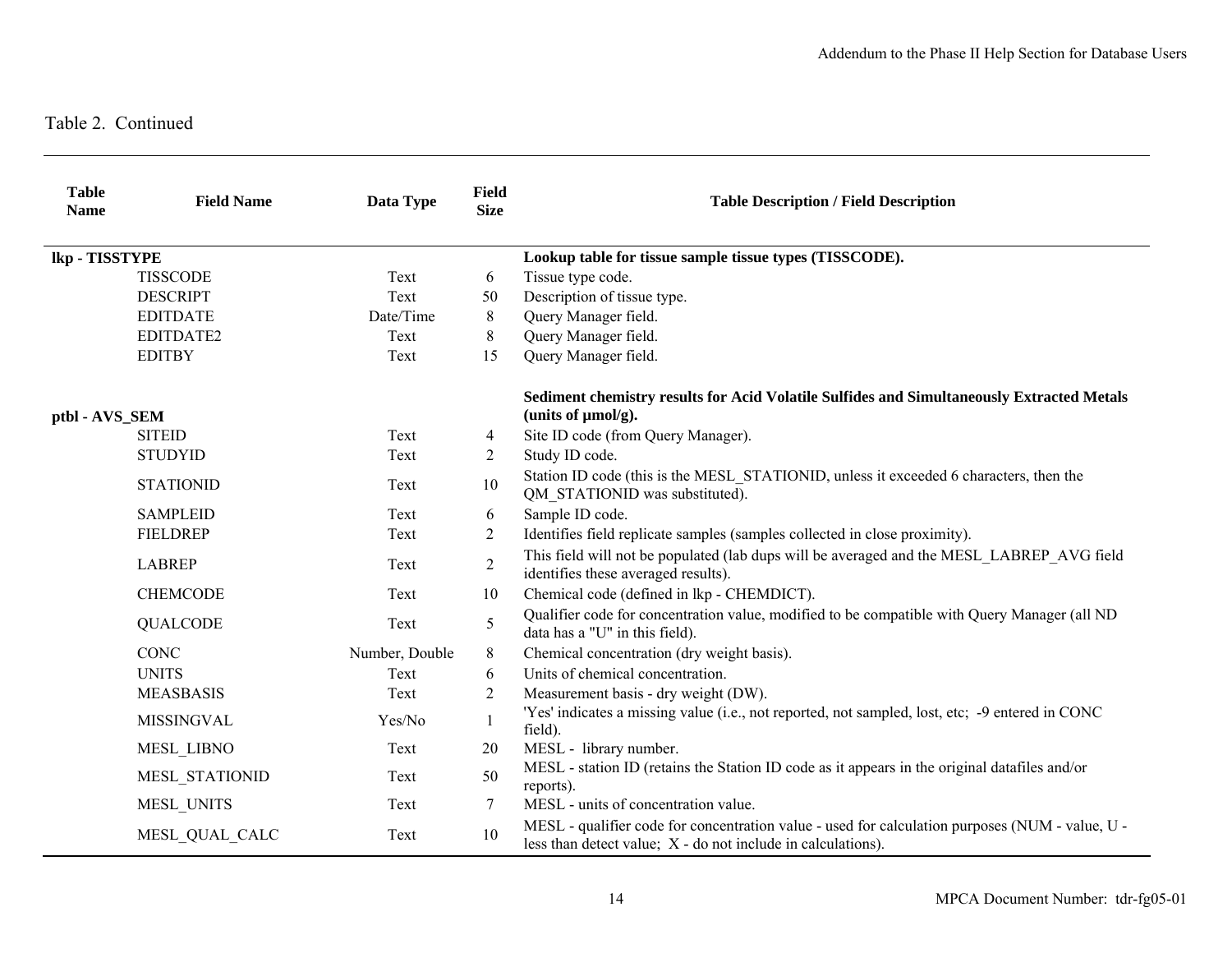| <b>Table</b><br><b>Name</b> | <b>Field Name</b>      | Data Type      | Field<br><b>Size</b>                                                        | <b>Table Description / Field Description</b>                                                                                                                                              |
|-----------------------------|------------------------|----------------|-----------------------------------------------------------------------------|-------------------------------------------------------------------------------------------------------------------------------------------------------------------------------------------|
|                             | ptbl - AVS SEM (cont.) |                |                                                                             | Sediment chemistry results for Acid Volatile Sulfides and Simultaneously Extracted Metals<br>(units of $\mu$ mol/g).                                                                      |
|                             | MESL QUALCODE          | Text           | 5                                                                           | MESL - qualifier code for concentration value, as designated in report, with modifications.                                                                                               |
|                             | MESL semqual           | Text           | 50                                                                          | MESL - qualifier code to indicate whether to use SEM metal conc. or total metal conc. (B entered<br>in this field indicates that both are measured, therefore do not use the SEM result.) |
|                             | MESL C TXT             | Text           | 50                                                                          | MESL - concentration value represented in a text field (nondetected results include a "<").                                                                                               |
|                             | MESL LABDUP AVG        | Yes/No         | 1                                                                           | MESL - indicates if results for laboratory duplicate samples were averaged.                                                                                                               |
|                             | MESL C CALC            | Number, Double | 8                                                                           | MESL - concentration value represented in a number field (nondetected results included as 1/2 the<br>detection limit).                                                                    |
|                             | MESL EXCLUDE HIGH ND   | Text           | 50                                                                          | MESL - X entered in this field indicates a nondetected result with a detection limit greater than the<br>Level II SQT.                                                                    |
|                             | MESL comment           | Text           | 250                                                                         | MESL - comments.                                                                                                                                                                          |
| ptbl - BENTHOSAMPLE         |                        |                | Benthic infaunal data including mean, standard deviation, and summary data. |                                                                                                                                                                                           |
|                             | <b>SITEID</b>          | Text           | 4                                                                           | Site ID code (from Query Manager).                                                                                                                                                        |
|                             | <b>STUDYID</b>         | Text           | 2                                                                           | Study ID code.                                                                                                                                                                            |
|                             | <b>STATIONID</b>       | Text           | 10                                                                          | Station ID code (this is the MESL STATIONID, unless it exceeded 6 characters, then the<br>QM STATIONID was substituted).                                                                  |
|                             | <b>SAMPLEID</b>        | Text           | 6                                                                           | Sample ID code.                                                                                                                                                                           |
|                             | <b>LABREP</b>          | Text           | 2                                                                           | This field will not be populated, necessary to link to sample table.                                                                                                                      |
|                             | <b>BENTHICCODE</b>     | Text           | $\overline{4}$                                                              | Benthic code, linked to lkp - BenthosMetrics.                                                                                                                                             |
|                             | <b>UNIT</b>            | Text           | 10                                                                          | Unit for the benthic metric.                                                                                                                                                              |
|                             | <b>MEAN</b>            | Number, Single | $\overline{4}$                                                              | Mean value.                                                                                                                                                                               |
|                             | <b>STDDEV</b>          | Number, Single | $\overline{4}$                                                              | Standard deviation of the mean value.                                                                                                                                                     |
|                             | <b>SUM</b>             | Number, Single | $\overline{4}$                                                              | Abundance sum for the sample.                                                                                                                                                             |
|                             | <b>VALUE TXT</b>       | Text           | 35                                                                          | Text result value (if applicable).                                                                                                                                                        |
|                             | <b>COMMENT</b>         | Text           | 35                                                                          | Comment                                                                                                                                                                                   |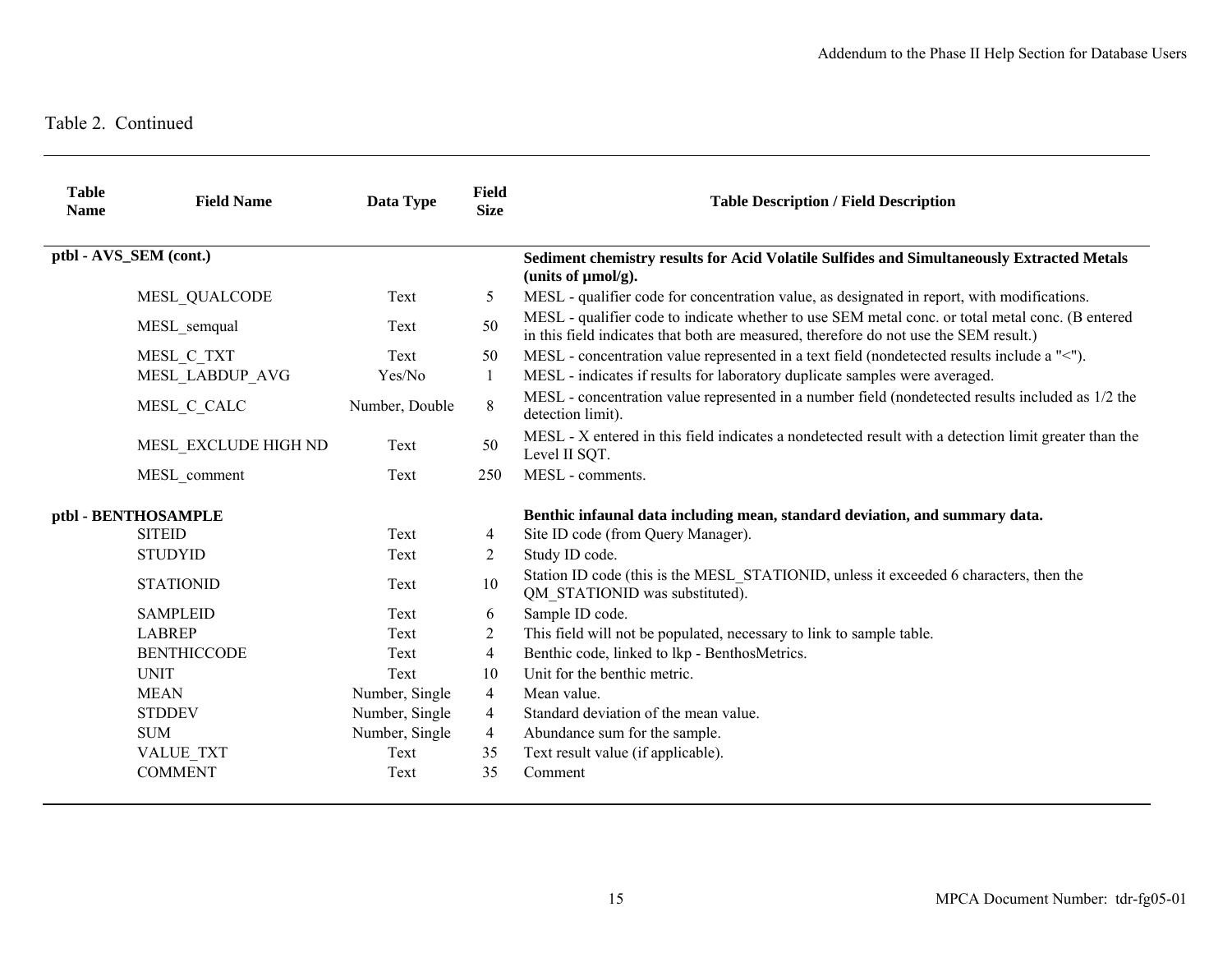| <b>Table</b><br><b>Name</b> | <b>Field Name</b>  | Data Type      | <b>Field</b><br><b>Size</b> | <b>Table Description / Field Description</b>                                                                                                                               |
|-----------------------------|--------------------|----------------|-----------------------------|----------------------------------------------------------------------------------------------------------------------------------------------------------------------------|
|                             | ptbl - BENTHOSREP  |                |                             | Benthic infaunal replicate data.                                                                                                                                           |
|                             | <b>SITEID</b>      | Text           | 4                           | Site ID code (from Query Manager).                                                                                                                                         |
|                             | <b>STUDYID</b>     | Text           | 2                           | Study ID code.                                                                                                                                                             |
|                             | <b>STATIONID</b>   | Text           | $10\,$                      | Station ID code (this is the MESL_STATIONID, unless it exceeded 6 characters, then the<br>QM_STATIONID was substituted).                                                   |
|                             | <b>SAMPLEID</b>    | Text           | 6                           | Sample ID code.                                                                                                                                                            |
|                             | <b>REP</b>         | Text           | 2                           | Replicate designator.                                                                                                                                                      |
|                             | <b>BENTHICCODE</b> | Text           | $\overline{4}$              | Benthic code, linked to lkp - BenthosMetrics.                                                                                                                              |
|                             | <b>UNIT</b>        | Text           | 10                          | Unit for the benthic metric.                                                                                                                                               |
|                             | <b>VALUE</b>       | Number, Single | $\overline{4}$              | Numeric result.                                                                                                                                                            |
|                             | <b>VALUE TXT</b>   | Text           | 35                          | Text result value (if applicable).                                                                                                                                         |
| ptbl - BIOSUMM              |                    |                |                             | Sediment toxicity test and bioaccumulation test results.                                                                                                                   |
|                             | <b>SITEID</b>      | Text           | 4                           | Site ID code (from Query Manager).                                                                                                                                         |
|                             | <b>STUDYID</b>     | Text           | 2                           | Study ID code.                                                                                                                                                             |
|                             | <b>STATIONID</b>   | Text           | 10                          | Station ID code (this is the MESL STATIONID, unless it exceeded 6 characters, then the<br>QM STATIONID was substituted).                                                   |
|                             | <b>SAMPLEID</b>    | Text           | 6                           | Sample ID code.                                                                                                                                                            |
|                             | <b>FIELDREP</b>    | Text           | $\overline{2}$              | Identifies field replicate samples (samples collected in close proximity).                                                                                                 |
|                             | <b>TESTID</b>      | Text           | 12                          | Code describing the bioassay (see lkp - TESTDICT table for a description of the codes).                                                                                    |
|                             | <b>GROUP</b>       | Text           | 2                           | Query Manager field.                                                                                                                                                       |
|                             | <b>SERIES</b>      | Text           | 2                           | Associates control sample results with test results.                                                                                                                       |
|                             | <b>EFFECTVAL</b>   | Number, Double | $\,8\,$                     | Toxicity test result (e.g., percent survival).                                                                                                                             |
|                             | <b>SIGEFFECT</b>   | Yes/No         | 1                           | Toxic $(-1)$ or Not toxic $(0)$ .                                                                                                                                          |
|                             | <b>NEG</b>         | Yes/No         |                             | Negative control sample? Yes $(-1)$ or No $(0)$ .                                                                                                                          |
|                             | <b>REF</b>         | Yes/No         | 1                           | Reference sample? Yes $(-1)$ or No $(0)$ .                                                                                                                                 |
|                             | <b>STAT</b>        | Yes/No         |                             | Identifies sample used to determine significance (T/NT) - ND results (i.e., growth endpoint not<br>measured because of low survival) from SQT database added as NOT TOXIC. |
|                             | SIG ORIGIN         | Text           | 50                          | Original significance designations - from Query Manager.                                                                                                                   |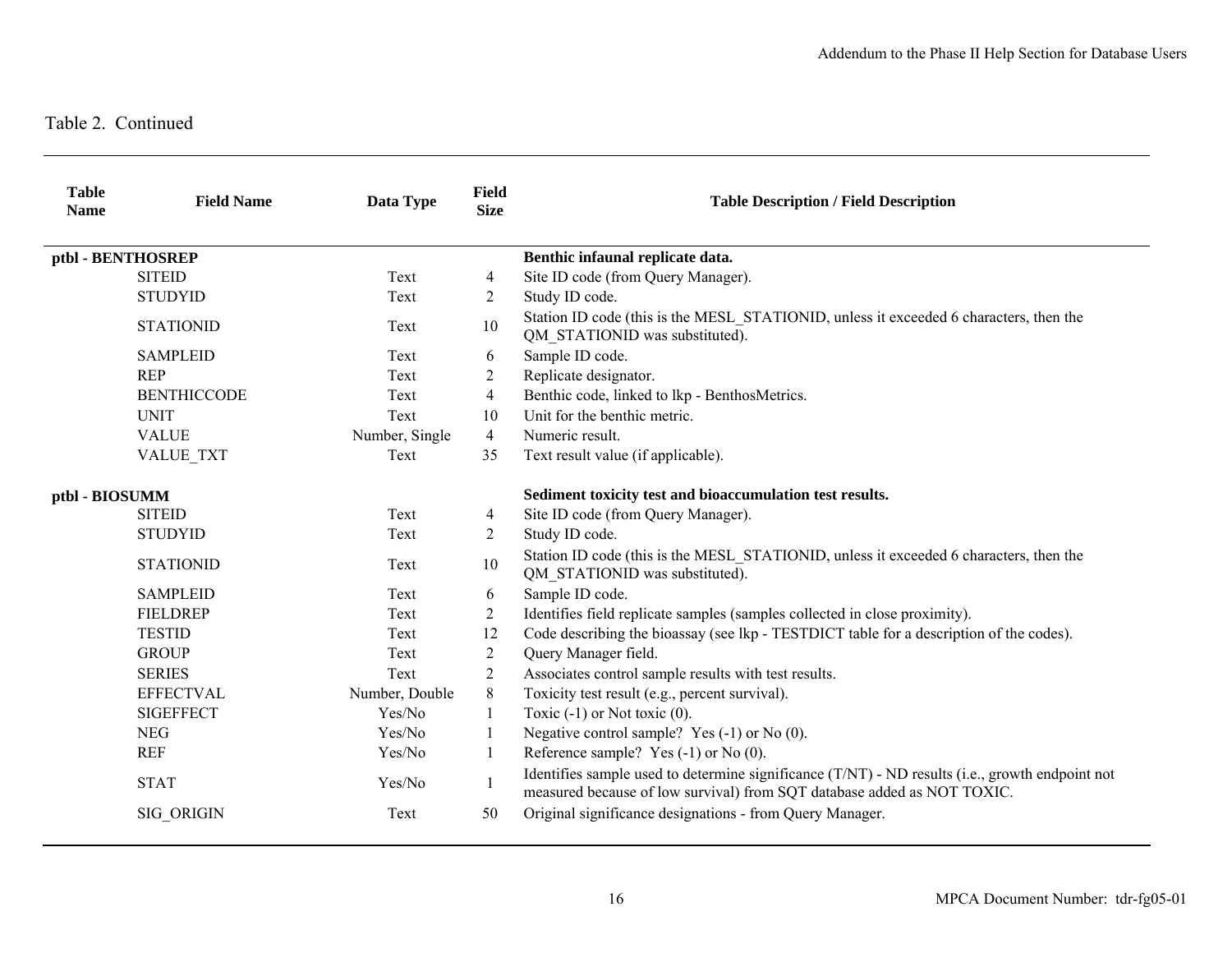| <b>Table</b><br><b>Name</b> | <b>Field Name</b>      | Data Type      | <b>Field</b><br><b>Size</b> | <b>Table Description / Field Description</b>                                                                                     |
|-----------------------------|------------------------|----------------|-----------------------------|----------------------------------------------------------------------------------------------------------------------------------|
|                             | ptbl - BIOSUMM (cont.) |                |                             | Sediment toxicity test and bioaccumulation test results.                                                                         |
|                             | <b>CTRLADJ</b>         | Number, Double | 8                           | Control adjusted result (test result/control result*100).                                                                        |
|                             | <b>TOXCODE</b>         | Text           | 1                           | Query Manager field.                                                                                                             |
|                             | MESL LIBNO             | Text           | 50                          | MESL - library number.                                                                                                           |
|                             | MESL STATIONID         | Text           | 50                          | MESL - Station ID (retains the Station ID code as it appears in the original datafiles and/or<br>reports).                       |
|                             | MESL TOXIC             | Text           | $\overline{2}$              | Toxic (T), Not toxic (NT), or ND (growth endpoint not measured because of low survival).                                         |
|                             | MESL_comment           | Text           | 250                         | MESL - comments.                                                                                                                 |
| ptbl - CHEM                 |                        |                |                             | Chemistry results for sediment samples.                                                                                          |
|                             | <b>SITEID</b>          | Text           | 4                           | Site ID code (from Query Manager).                                                                                               |
|                             | <b>STUDYID</b>         | Text           | $\overline{2}$              | Study ID code.                                                                                                                   |
|                             | <b>STATIONID</b>       | Text           | 10                          | Station ID code (this is the MESL STATIONID, unless it exceeded 6 characters, then the<br>QM_STATIONID was substituted).         |
|                             | <b>SAMPLEID</b>        | Text           | 6                           | Sample ID code.                                                                                                                  |
|                             | <b>FIELDREP</b>        | Text           | 2                           | Identifies field replicate samples (samples collected in close proximity).                                                       |
|                             | <b>LABREP</b>          | Text           | $\overline{c}$              | This field will not be populated (lab dups will be averaged and the MESL LABREP AVG field<br>identifies these averaged results). |
|                             | <b>CHEMCODE</b>        | Text           | 10                          | Chemical code (defined in lkp - CHEMDICT).                                                                                       |
|                             | <b>QUALCODE</b>        | Text           | 5                           | Qualifier code for concentration value, modified to be compatible with Query Manager (all ND<br>data has a "U" in this field).   |
|                             | CONC                   | Number, Double | 8                           | Chemical concentration (dry weight basis).                                                                                       |
|                             | <b>UNITS</b>           | Text           | 6                           | Units of chemical concentration.                                                                                                 |
|                             | <b>MEASBASIS</b>       | Text           | $\overline{2}$              | Measurement basis - dry weight (DW).                                                                                             |
|                             | <b>MISSINGVAL</b>      | Yes/No         | 1                           | 'Yes' indicates a missing value (i.e., not reported, not sampled, lost, etc; -9 entered in CONC<br>field).                       |
|                             | <b>MESL LIBNO</b>      | Text           | 20                          | MESL - library number.                                                                                                           |
|                             | MESL STATIONID         | Text           | 50                          | MESL - station ID (retains the Station ID code as it appears in the original datafiles and/or<br>reports).                       |
|                             | MESL_UNITS             | Text           | 7                           | MESL - units of concentration value.                                                                                             |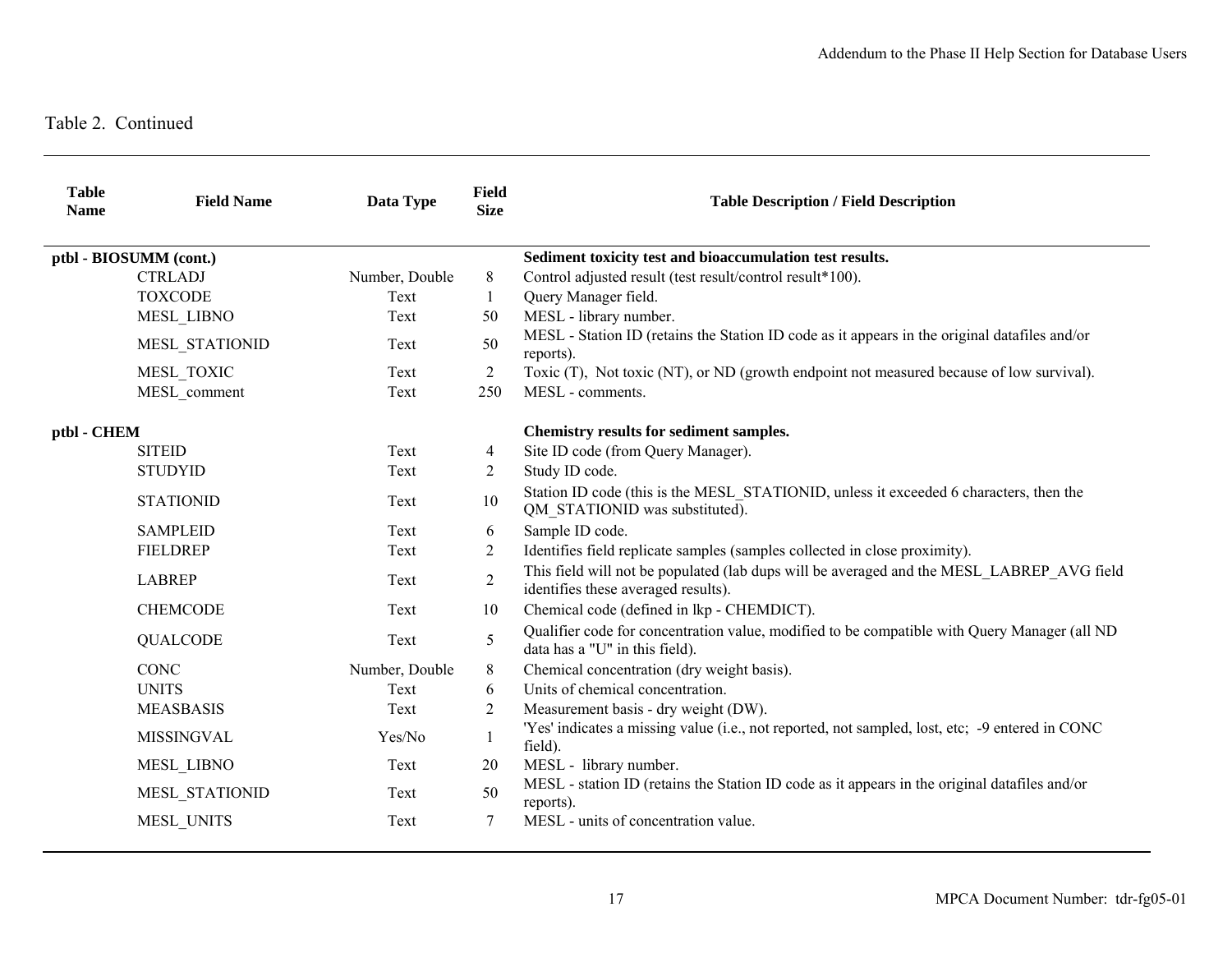| <b>Table</b><br><b>Name</b> | <b>Field Name</b>    | Data Type      | Field<br><b>Size</b> | <b>Table Description / Field Description</b>                                                                                                                                              |
|-----------------------------|----------------------|----------------|----------------------|-------------------------------------------------------------------------------------------------------------------------------------------------------------------------------------------|
| ptbl - CHEM (cont.)         |                      |                |                      | Chemistry results for sediment samples.                                                                                                                                                   |
|                             | MESL QUAL CALC       | Text           | 10                   | MESL - qualifier code for concentration value - used for calculation purposes (NUM - value, U -<br>less than detect value; $X$ - do not include in calculations).                         |
|                             | MESL semqual         | Text           | 50                   | MESL - qualifier code to indicate whether to use SEM metal conc. or total metal conc. (B entered<br>in this field indicates that both are measured, therefore do not use the SEM result.) |
|                             | MESL C TXT           | Text           | 50                   | MESL - concentration value represented in a text field (nondetected results include a "<").                                                                                               |
|                             | MESL_LABDUP_AVG      | Yes/No         | 1                    | MESL - indicates if results for laboratory duplicate samples were averaged.                                                                                                               |
|                             | MESL C CALC          | Number, Double | 8                    | MESL - concentration value represented in a number field (nondetected results included as 1/2 the<br>detection limit).                                                                    |
|                             | MESL EXCLUDE HIGH ND | Text           | 50                   | MESL - X entered in this field indicates a nondetected result with a detection limit greater than the<br>Level II SQT.                                                                    |
|                             | MESL comment         | Text           | 250                  | MESL - comments.                                                                                                                                                                          |
| ptbl - CHEMTISS             |                      |                |                      | Chemistry results for tissue samples.                                                                                                                                                     |
|                             | <b>SITEID</b>        | Text           | 4                    | Site ID code (from Query Manager).                                                                                                                                                        |
|                             | <b>STUDYID</b>       | Text           | 2                    | Study ID code.                                                                                                                                                                            |
|                             | <b>STATIONID</b>     | Text           | 10                   | Station ID code (this is the MESL STATIONID, unless it exceeded 6 characters, then the<br>QM STATIONID was substituted).                                                                  |
|                             | <b>SAMPLEID</b>      | Text           | 6                    | Sample ID code.                                                                                                                                                                           |
|                             | <b>FIELDREP</b>      | Text           | 2                    | Identifies field replicate samples (samples collected in close proximity).                                                                                                                |
|                             | <b>LABREP</b>        | Text           | $\overline{2}$       | Not populated (lab dups will be averaged and the MESL LABREP AVG field identifies these<br>averaged results).                                                                             |
|                             | <b>CHEMCODE</b>      | Text           | 10                   | Chemical code (defined in lkp - chemdict).                                                                                                                                                |
|                             | <b>CONC</b>          | Number, Double | 8                    | Chemical concentration (wet weight basis).                                                                                                                                                |
|                             | <b>QUALCODE</b>      | Text           | 5                    | Qualifier code for concentration value, as designated in report (see lkp TISSQUAL table for a<br>description of the codes).                                                               |
|                             | <b>UNITS</b>         | Text           | 6                    | Units of chemical concentration.                                                                                                                                                          |
|                             | <b>MEASBASIS</b>     | Text           | $\overline{2}$       | Measurement basis - wet weight (WW).                                                                                                                                                      |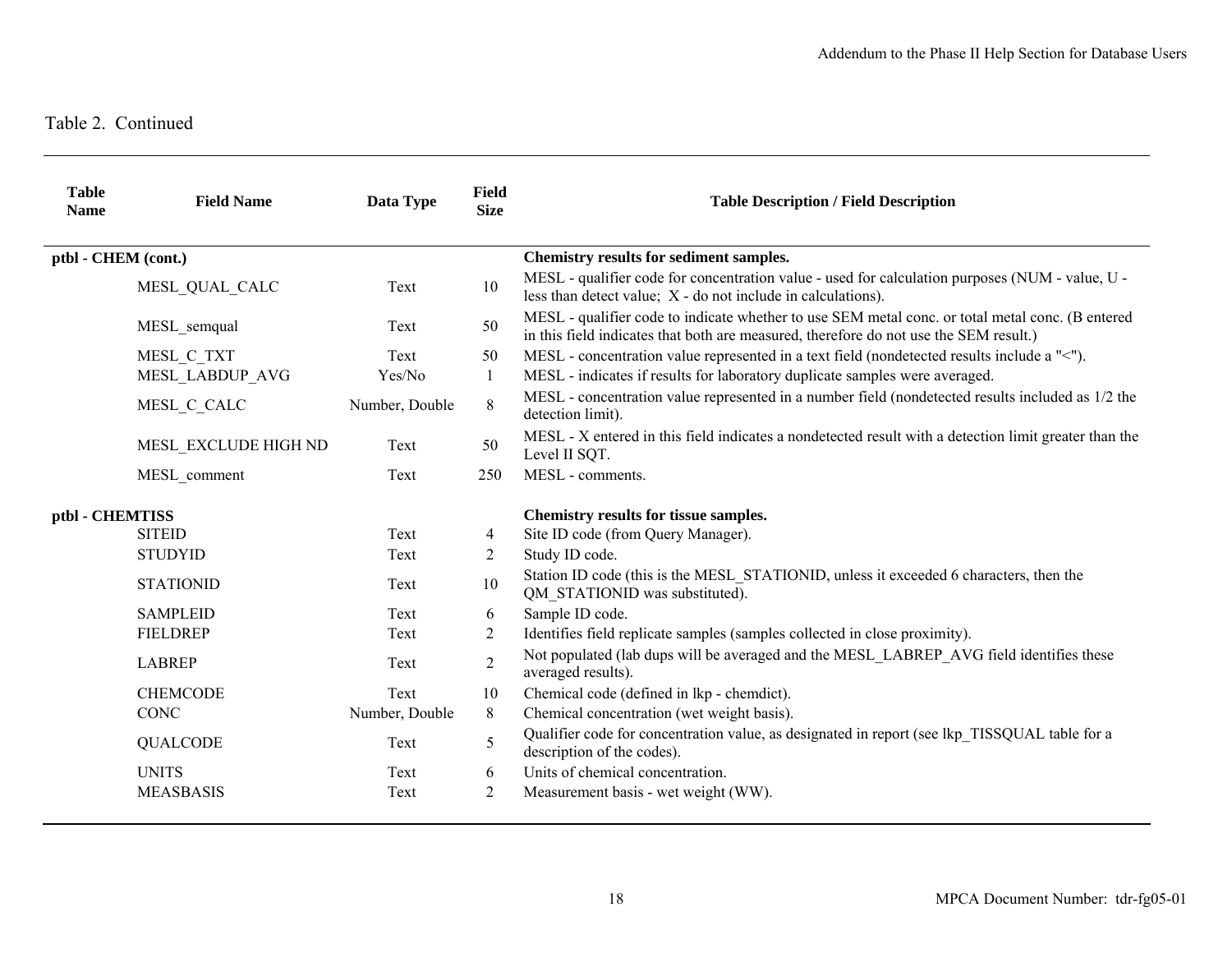| <b>Table</b><br><b>Name</b> | <b>Field Name</b>       | Data Type      | <b>Field</b><br><b>Size</b>                                | <b>Table Description / Field Description</b>                                                                                                                                                    |
|-----------------------------|-------------------------|----------------|------------------------------------------------------------|-------------------------------------------------------------------------------------------------------------------------------------------------------------------------------------------------|
|                             | ptbl - CHEMTISS (cont.) |                |                                                            | Chemistry results for tissue samples.                                                                                                                                                           |
|                             | MISSINGVAL              | Yes/No         |                                                            | 'Yes' indicates a missing value (i.e., not reported, not sampled, lost, etc; -9 entered in CONC<br>field).                                                                                      |
|                             | <b>MESL LIBNO</b>       | Text           | 20                                                         | MESL-library number.                                                                                                                                                                            |
|                             | MESL_STATIONID          | Text           | 50                                                         | MESL- Station ID (retains the Station ID code as it appears in the original datafiles and/or reports).                                                                                          |
|                             | MESL UNITS              | Text           | 7                                                          | MESL - units of concentration value.                                                                                                                                                            |
|                             | MESL QUAL CALC          | Text           | $10\,$                                                     | MESL - qualifier code for concentration value - used for calculation purposes (NUM - value, U -<br>less than detect value; X - do not include in calculations; UX - less than MDL, DL unknown). |
|                             | MESL comment            | Text           | 250                                                        | MESL - comments.                                                                                                                                                                                |
|                             | MESL_CONC_TXT           | Text           | 50                                                         | MESL - concentration value represented in a text field (nondetected results include a "<").                                                                                                     |
|                             | MESL LABREP AVG         | Yes/No         | 1                                                          | MESL - indicates if results for laboratory duplicate samples were averaged.                                                                                                                     |
| ptbl - Mean PEC-Q           |                         |                | Mean Probable Effect Concentration-Quotients (Mean PEC-Q). |                                                                                                                                                                                                 |
|                             | <b>SITEID</b>           | Text           | 4                                                          | Site ID code (from Query Manager).                                                                                                                                                              |
|                             | <b>STUDYID</b>          | Text           | 2                                                          | Study ID code.                                                                                                                                                                                  |
|                             | <b>STATIONID</b>        | Text           | $10\,$                                                     | Station ID code (this is the MESL STATIONID, unless it exceeded 6 characters, then the<br>QM STATIONID was substituted).                                                                        |
|                             | <b>SAMPLEID</b>         | Text           | 6                                                          | Sample ID code.                                                                                                                                                                                 |
|                             | <b>FIELDREP</b>         | Text           | 2                                                          | Identifies field replicate samples (samples collected in close proximity).                                                                                                                      |
|                             | <b>LABREP</b>           | Text           | $\sqrt{2}$                                                 | This field will not be populated (lab dups will be averaged and the MESL LABREP AVG field<br>identifies these averaged results).                                                                |
|                             | PECQ met                | Number, Double | 8                                                          | PEC quotient for metals.                                                                                                                                                                        |
|                             | PECQ pah                | Number, Double | 8                                                          | PEC quotient for PAHs.                                                                                                                                                                          |
|                             | PECQ pcb                | Number, Double | 8                                                          | PEC quotient for PCBs.                                                                                                                                                                          |
|                             | MeanPECQ                | Number, Double | 8                                                          | Mean PEC quotient (as calculated).                                                                                                                                                              |
|                             | MeanPECQ (3 sf)         | Number, Double | 8                                                          | Mean PEC quotient (3 significant figures).                                                                                                                                                      |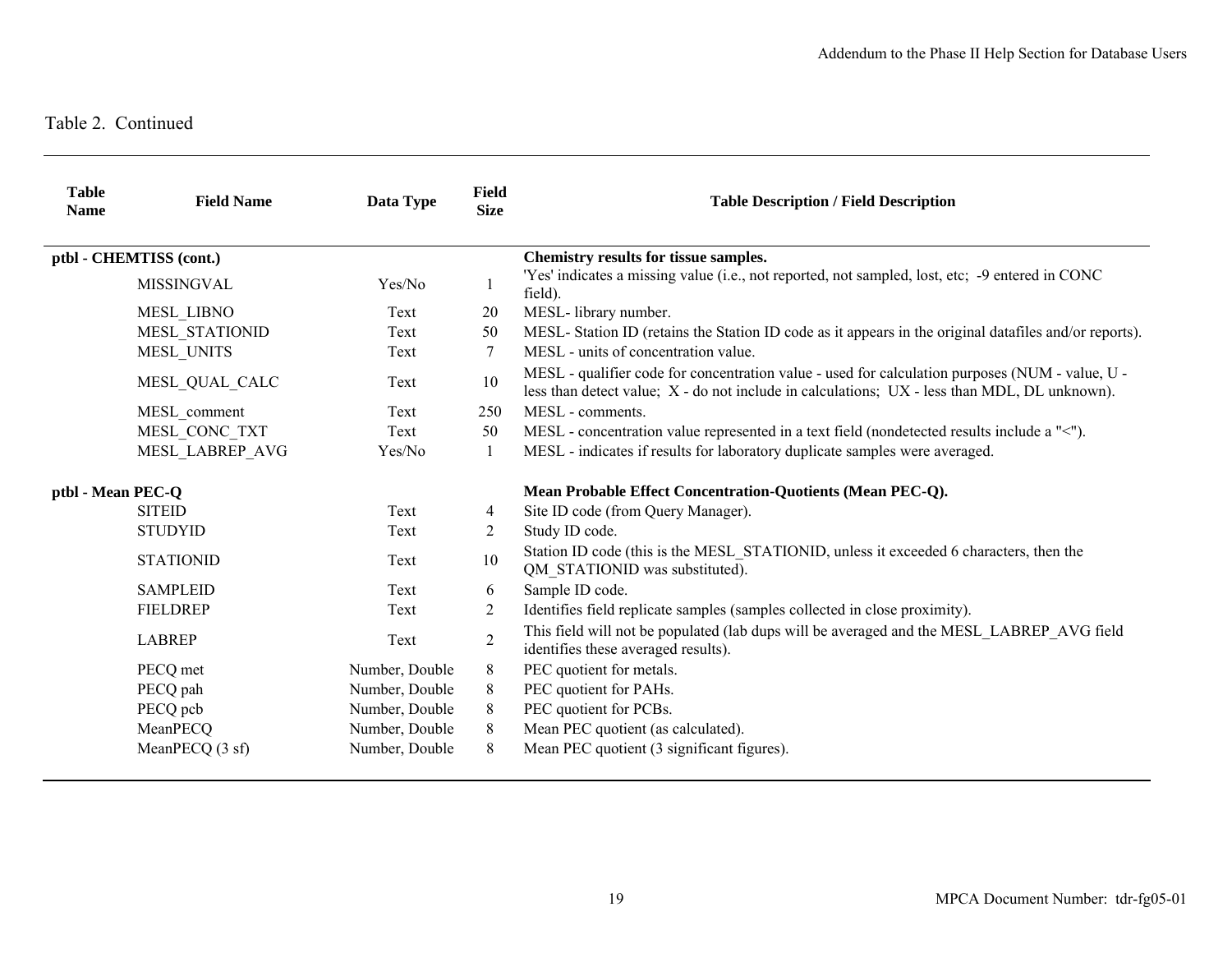| <b>Table</b><br><b>Name</b> | <b>Field Name</b>   | Data Type      | <b>Field</b><br><b>Size</b> | <b>Table Description / Field Description</b>                                                                                                                                  |
|-----------------------------|---------------------|----------------|-----------------------------|-------------------------------------------------------------------------------------------------------------------------------------------------------------------------------|
| ptbl - SAMPLE               |                     |                |                             | Sediment sample information.                                                                                                                                                  |
|                             | <b>SITEID</b>       | Text           | $\overline{4}$              | Site ID code (from Query Manager).                                                                                                                                            |
|                             | <b>STUDYID</b>      | Text           | $\overline{2}$              | Study ID code.                                                                                                                                                                |
|                             | <b>STATIONID</b>    | Text           | 10                          | Station ID code (this is the MESL STATIONID, unless it exceeded 6 characters, then the<br>QM STATIONID was substituted).                                                      |
|                             | <b>SAMPLEID</b>     | Text           | 6                           | Sample ID code.                                                                                                                                                               |
|                             | FIELDREP            | Text           | 2                           | Identifies field replicate samples (samples collected in close proximity).                                                                                                    |
|                             | <b>LABREP</b>       | Text           | $\sqrt{2}$                  | This field will not be populated (lab dups will be averaged and the MESL LABREP AVG field<br>identifies these averaged results).                                              |
|                             | <b>UDEPTH</b>       | Number, Single | $\overline{4}$              | Upper sampling depth (cm).                                                                                                                                                    |
|                             | <b>LDEPTH</b>       | Number, Single | $\overline{4}$              | Lower sampling depth (cm).                                                                                                                                                    |
|                             | <b>SAMPDATE</b>     | Text           | 8                           | Sample date (YYYYMMDD).                                                                                                                                                       |
|                             | <b>SAMPTIME</b>     | Text           | 5                           | Sample time.                                                                                                                                                                  |
|                             | <b>TOC</b>          | Number, Single | $\overline{4}$              | Total organic carbon (%).                                                                                                                                                     |
|                             | <b>PCTFINES</b>     | Number, Single | $\overline{4}$              | Percent fines (sand + clay), the micron diameter used to define PCTFINES is $\leq$ 53 $\mu$ m, unless<br>otherwise noted in the MESL_comments field.                          |
|                             | <b>UAN PW</b>       | Number, Single | $\overline{4}$              | Unionized ammonia in pore water.                                                                                                                                              |
|                             | H <sub>2</sub> S PW | Number, Single | $\overline{4}$              | Hydrogen sulfide in pore water.                                                                                                                                               |
|                             | <b>EXSAMPID</b>     | Text           | 30                          | Original station ID reported in study or data file.                                                                                                                           |
|                             | MESL_LIBNO          | Text           | 50                          | MESL - library number.                                                                                                                                                        |
|                             | MESL STATIONID      | Text           | 50                          | MESL - station ID (retains the Station ID code as it appears in the original datafiles and/or<br>reports).                                                                    |
|                             | MESL Mean PEC-Q     | Number, Single | $\overline{4}$              | MESL - Mean PEC-Q (3 significant figures).                                                                                                                                    |
|                             | MESL MATCH          | Text           | 50                          | MESL - indicates if the sample has matching sediment chemistry and toxicity data.                                                                                             |
|                             | MESL WATERDEPTH     | Text           | 50                          | MESL - water depth at the point of sediment sampling $(m)$ . NR = not reported.                                                                                               |
|                             | MESL SOFTDEPTH      | Text           | 50                          | $MESL$ - soft sediment depth (m). $NR = not$ reported.                                                                                                                        |
|                             | MESL SEDDESC        | Text           | 255                         | MESL - sediment description (have included the sediment description if this data was available<br>electronically). $NA = not available$ .                                     |
|                             | MESL SURF SUB       | Text           | 50                          | MESL - indicates if the sample is designated as surficial or sub-surface, according to NOAA's<br>Query Manager rules. NA indicates that the sampling depth was not specified. |
|                             | MESL comments       | Text           | 255                         | MESL - comments.                                                                                                                                                              |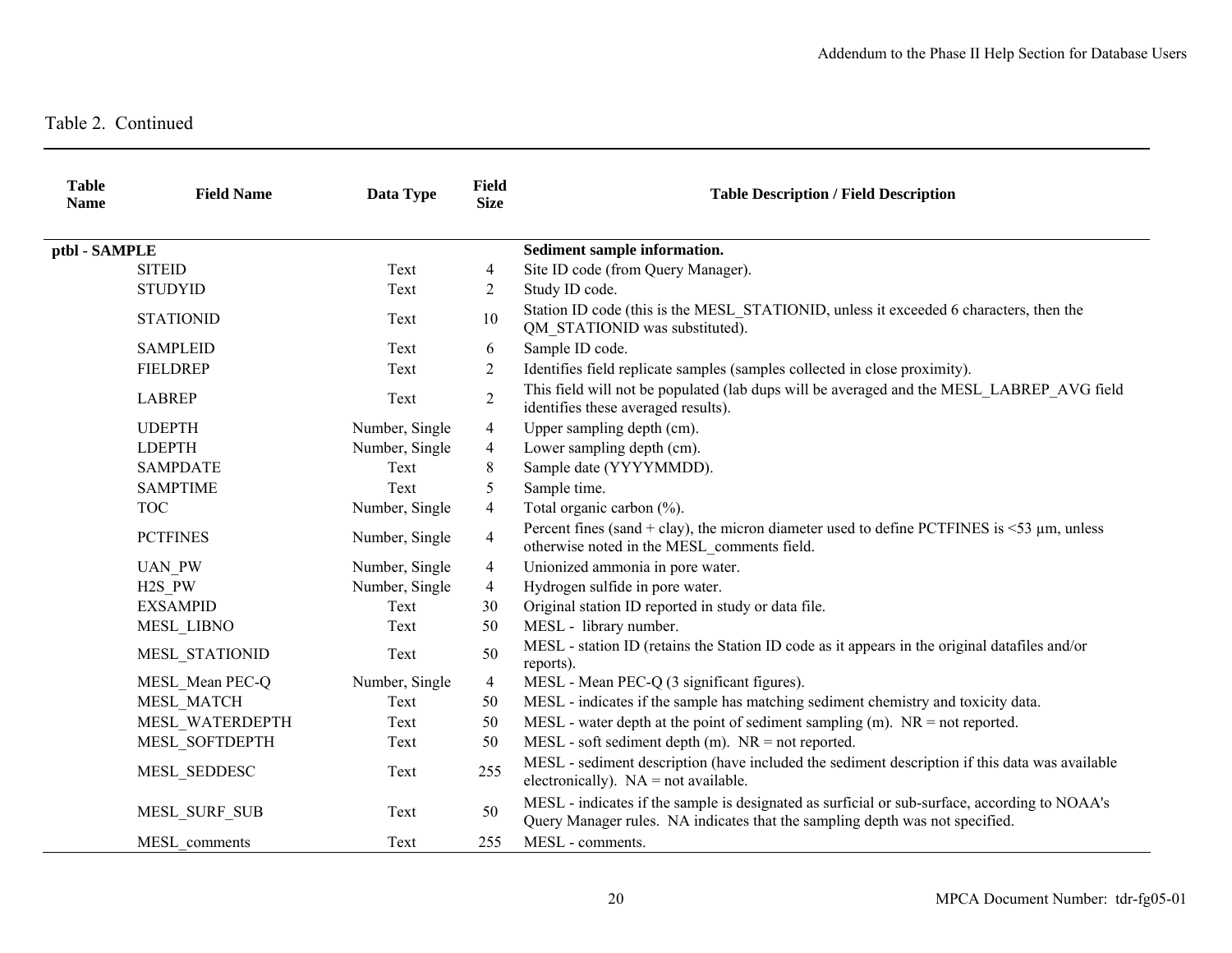| <b>Table</b><br><b>Name</b> | <b>Field Name</b> | Data Type       | <b>Field</b><br><b>Size</b> | <b>Table Description / Field Description</b>                                                                             |
|-----------------------------|-------------------|-----------------|-----------------------------|--------------------------------------------------------------------------------------------------------------------------|
| ptbl - SITE                 |                   |                 |                             | Site Identification (Query Manager table).                                                                               |
|                             | <b>SITEID</b>     | Text            | $\overline{4}$              | Site ID code (from Query Manager).                                                                                       |
|                             | <b>SITENAME</b>   | Text            | 40                          | Descriptive name for site (from Query Manager).                                                                          |
|                             | <b>EPAREGION</b>  | Number, Integer | $\overline{2}$              | Region for site location; 11 for Canada (from Query Manager).                                                            |
|                             | <b>COUNTY</b>     | Text            | 25                          | County where site is located (from Query Manager).                                                                       |
|                             | <b>STATE</b>      | Text            | 2                           | State where site is located (from Query Manager).                                                                        |
|                             | <b>CERCLIS</b>    | Text            | 12                          | CERCLIS number for site (from Query Manager).                                                                            |
|                             | <b>REACH</b>      | Text            | 8                           | Reach number for site (from Query Manager).                                                                              |
|                             | <b>REACHSEG</b>   | Text            | 11                          | Reach segment number for site (from Query Manager).                                                                      |
|                             | <b>LATITUDE</b>   | Number, Double  | 8                           | General latitude for site location (from Query Manager).                                                                 |
|                             | <b>LONGITUDE</b>  | Number, Double  | 8                           | General longitude for site location (from Query Manager).                                                                |
|                             | <b>WATERSHED</b>  | Text            | 20                          | Watershed name for site location (from Query Manager).                                                                   |
| ptbl - SMPTISS              |                   |                 | Tissue sample information.  |                                                                                                                          |
|                             | <b>SITEID</b>     | Text            | $\overline{4}$              | Site ID code (from Query Manager).                                                                                       |
|                             | <b>STUDYID</b>    | Text            | 2                           | Study ID code.                                                                                                           |
|                             | <b>STATIONID</b>  | Text            | 10                          | Station ID code (this is the MESL STATIONID, unless it exceeded 6 characters, then the<br>QM_STATIONID was substituted). |
|                             | <b>SAMPLEID</b>   | Text            | 6                           | Sample ID code.                                                                                                          |
|                             | <b>FIELDREP</b>   | Text            | 2                           | Identifies field replicate samples (samples collected in close proximity).                                               |
|                             | <b>LABREP</b>     | Text            | $\overline{2}$              | Not populated (lab dups will be averaged and the MESL_LABREP_AVG field identifies these<br>averaged results).            |
|                             | <b>SAMPDATE</b>   | Text            | 8                           | Date sample collected (YYYYMMDD).                                                                                        |
|                             | <b>SAMPTIME</b>   | Text            | 5                           | Time sample collected.                                                                                                   |
|                             | <b>SPECIES</b>    | Text            | 5                           | Species from which the tissue sample was collected (see the lkp_SPECIES table for a description<br>of the codes).        |
|                             | <b>SPP</b>        | Text            | 5                           | Species code (see the lkp SPECIES table for a description of the codes).                                                 |
|                             | <b>TISSUE</b>     | Text            | 30                          | Tissue type analyzed (see the lkp TISSTYPE table for a description of the codes).                                        |
|                             | <b>TISSCODE</b>   | Text            | 6                           | Tissue type code (see the lkp TISSTYPE table for a description of the codes).                                            |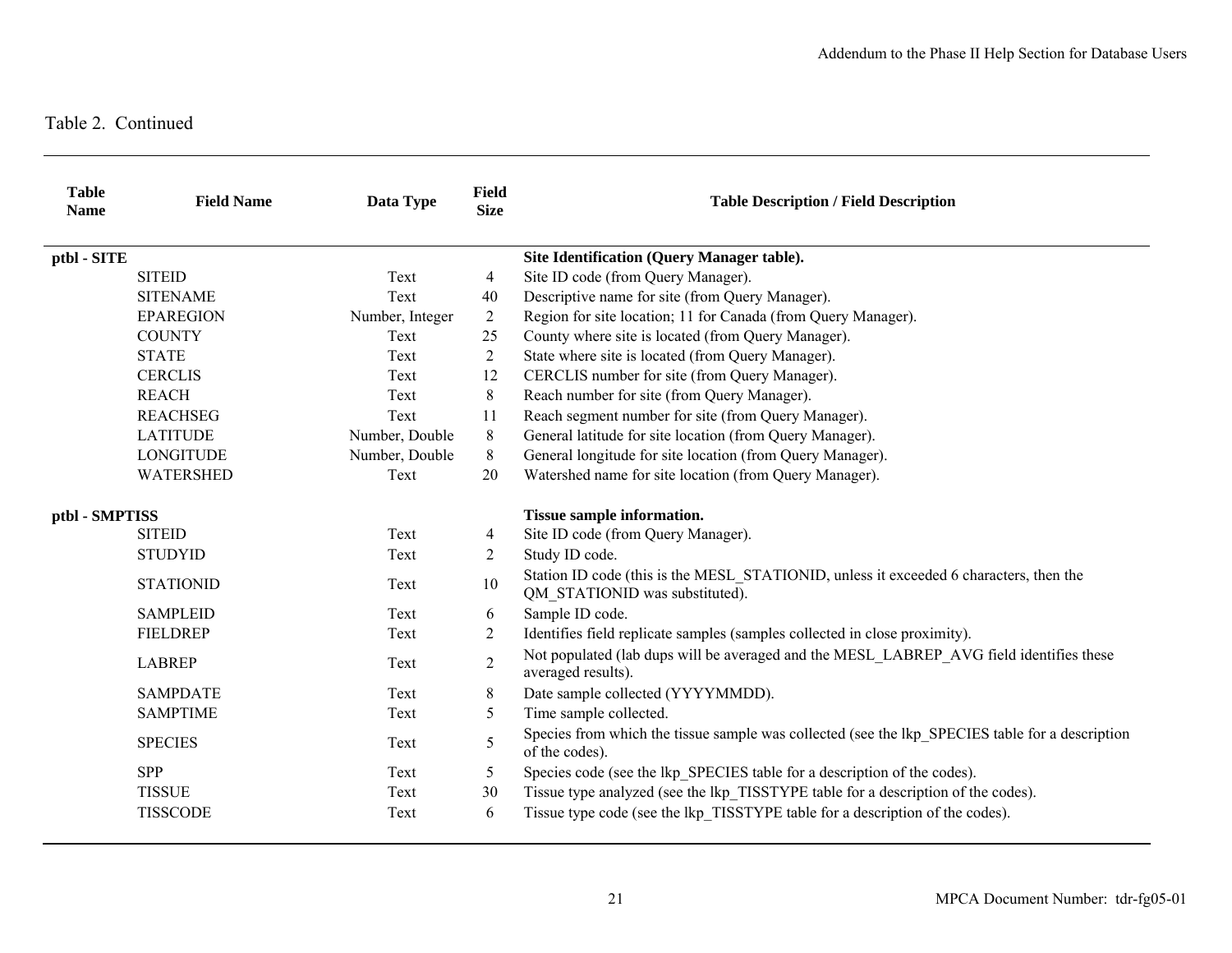| <b>Table</b><br><b>Name</b> | <b>Field Name</b>      | Data Type       | <b>Field</b><br><b>Size</b> | <b>Table Description / Field Description</b>                                                                                                                                                              |
|-----------------------------|------------------------|-----------------|-----------------------------|-----------------------------------------------------------------------------------------------------------------------------------------------------------------------------------------------------------|
|                             | ptbl - SMPTISS (cont.) |                 |                             | Tissue sample information.                                                                                                                                                                                |
|                             | <b>LIFESTAGE</b>       | Text            | 1                           | Lifestage of the organism at the time of sampling.                                                                                                                                                        |
|                             | <b>NOINCOMP</b>        | Number, Integer | 2                           | Number of individuals in a composite sample.                                                                                                                                                              |
|                             | <b>LENGTH</b>          | Number, Single  | 4                           | Length (cm) of individual organisms collected for tissue analysis.                                                                                                                                        |
|                             | <b>WEIGHT</b>          | Number, Single  | $\overline{4}$              | Weight of individual organisms collected for tissue analysis.                                                                                                                                             |
|                             | <b>SEX</b>             | Text            | 1                           | Sex of individual organisms collected for tissue analysis.                                                                                                                                                |
|                             | <b>AGE</b>             | Number, Integer | $\overline{2}$              | Age of individual organisms collected for tissue analysis.                                                                                                                                                |
|                             | <b>PCTLIPID</b>        | Number, Single  | $\overline{4}$              | Percent lipids (%).                                                                                                                                                                                       |
|                             | <b>EXSAMPID</b>        | Text            | 15                          | Query Manager field.                                                                                                                                                                                      |
|                             | <b>MESL LIBNO</b>      | Text            | 50                          | MESL-library number.                                                                                                                                                                                      |
|                             | MESL STATIONID         | Text            | 50                          | MESL- Station ID (retains the Station ID code as it appears in the original datafiles and/or reports).                                                                                                    |
|                             | MESL COMMENT           | Text            | 255                         | MESL - comments.                                                                                                                                                                                          |
| ptbl - STATION              |                        |                 |                             | Station information (sediment and tissue samples).                                                                                                                                                        |
|                             | <b>SITEID</b>          | Text            | 4                           | Site ID code (from Query Manager).                                                                                                                                                                        |
|                             | <b>STUDYID</b>         | Text            | $\overline{2}$              | Study ID code.                                                                                                                                                                                            |
|                             | <b>STATIONID</b>       | Text            | 10                          | Station ID code (this is the MESL STATIONID, unless it exceeded 6 characters, then the<br>QM STATIONID was substituted).                                                                                  |
|                             | <b>AREA</b>            | Text            | 50                          | Waterbody (corresponds with 'DB AREA' theme in GIS projects).                                                                                                                                             |
|                             | <b>LOCDESC</b>         | Text            | 50                          | Reach (corresponds with 'Location Description' theme in GIS projects).                                                                                                                                    |
|                             | EST STN                | Text            | 50                          | Code indicating how the geographic coordinates were obtained $(R = reported; P = plotted in GIS)$<br>based on a map from the report; $E =$ estimated using site descriptions from report; $U =$ unknown). |
|                             | <b>LATITUDE</b>        | Number, Double  | 8                           | Geographical coordinates (decimal degrees).                                                                                                                                                               |
|                             | <b>LONGITUDE</b>       | Number, Double  | 8                           | Geographical coordinates (decimal degrees).                                                                                                                                                               |
|                             | X-coord                | Number, Double  | 8                           | Geographical coordinates (UTM Zone 15 NAD83 datum).                                                                                                                                                       |
|                             | Y-coord                | Number, Double  | 8                           | Geographical coordinates (UTM Zone 15 NAD83 datum).                                                                                                                                                       |
|                             | <b>MESL LIBNO</b>      | Text            | 50                          | MESL - library number.                                                                                                                                                                                    |
|                             | MESL_EST_STN           | Text            | 50                          | MESL - description of how the geographic coordinates were obtained.                                                                                                                                       |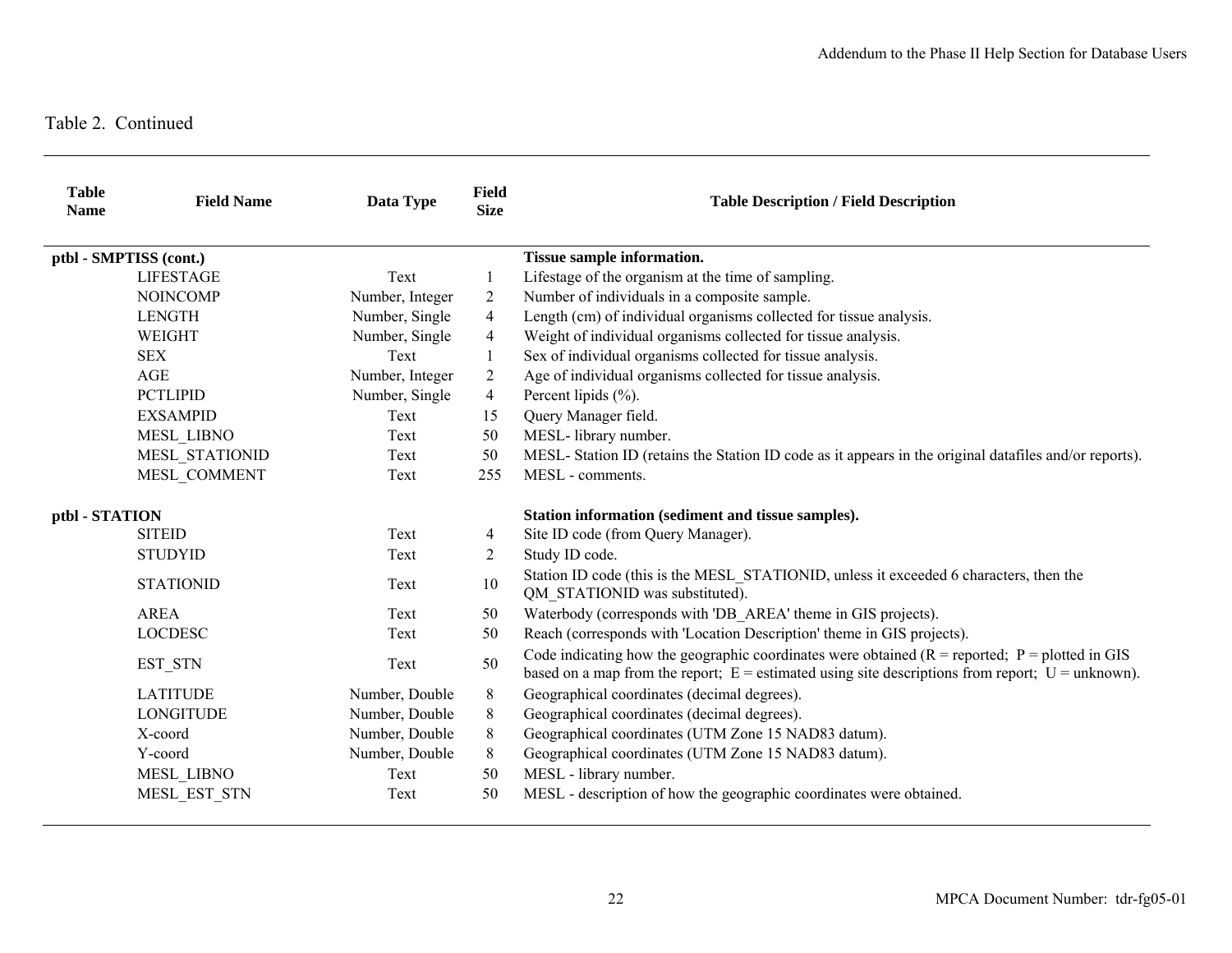| <b>Table</b><br><b>Name</b> | <b>Field Name</b>      | Data Type      | Field<br><b>Size</b> | <b>Table Description / Field Description</b>                                                                                                                   |
|-----------------------------|------------------------|----------------|----------------------|----------------------------------------------------------------------------------------------------------------------------------------------------------------|
|                             | ptbl - STATION (cont.) |                |                      | Station information (sediment and tissue samples).                                                                                                             |
|                             | MESL CORELENGTH        | Text           | 50                   | MESL - core length (units are in meters). Note that this field has only been populated when the<br>information has been readily available (electronic format). |
|                             | MESL_Habitat class     | Text           | 50                   | MESL - relevant to REMAP studies only (STUDYID 04 & 06). Codes: $1 =$ Shallow area; $2 =$<br>Channel; $3 =$ Reservoir.                                         |
|                             | MESL LOCDESC2          | Text           | 50                   | MESL - additional station location descriptions.                                                                                                               |
|                             | MESL_COMMENTS          | Text           | 150                  | MESL - comments.                                                                                                                                               |
|                             | ORIGINALX              | Number, Single | $\overline{4}$       | Draft: Originally reported X coordinate.                                                                                                                       |
|                             | ORIGINALY              | Number, Single | $\overline{4}$       | Draft: Originally reported Y coordinate.                                                                                                                       |
|                             | <b>ORIGINALCOORDS</b>  | Text           | 50                   | Draft: Original coordinate system.                                                                                                                             |
| ptbl - STUDY                |                        |                |                      | Study names and the types of data associated with each study.                                                                                                  |
|                             | <b>SITEID</b>          | Text           | 4                    | Site ID code (from Query Manager).                                                                                                                             |
|                             | <b>STUDYID</b>         | Text           | 2                    | Study ID code.                                                                                                                                                 |
|                             | <b>STUDYNAME</b>       | Text           | 40                   | Study name.                                                                                                                                                    |
|                             | <b>CONTACT</b>         | Text           | 40                   | Contact person/agency.                                                                                                                                         |
|                             | <b>SEDCHEM</b>         | Yes/No         | 1                    | Indicates if the study has surficial sediment chemistry data incorporated in the database.                                                                     |
|                             | <b>SEDTOX</b>          | Yes/No         |                      | Indicates if the study has sediment toxicity data incorporated in the database.                                                                                |
|                             | <b>SUBSURF</b>         | Yes/No         | 1                    | Indicates if the study has sub-surface sediment chemistry data incorporated in the database.                                                                   |
|                             | <b>LABACCUM</b>        | Yes/No         |                      | Indicates if the study has bioaccumulation test data incorporated in the database.                                                                             |
|                             | <b>TISSCHEM</b>        | Yes/No         |                      | Indicates if the study has tissue chemistry data incorporated in the database.                                                                                 |
|                             | <b>BENTHIC</b>         | Yes/No         |                      | Indicates if the study has benthic infaunal data incorporated in the database.                                                                                 |
|                             | Location/Sampling Year | Text           | 40                   | Location and sampling year.                                                                                                                                    |
|                             | MESL_LIBNO             | Text           | 50                   | MESL- library number.                                                                                                                                          |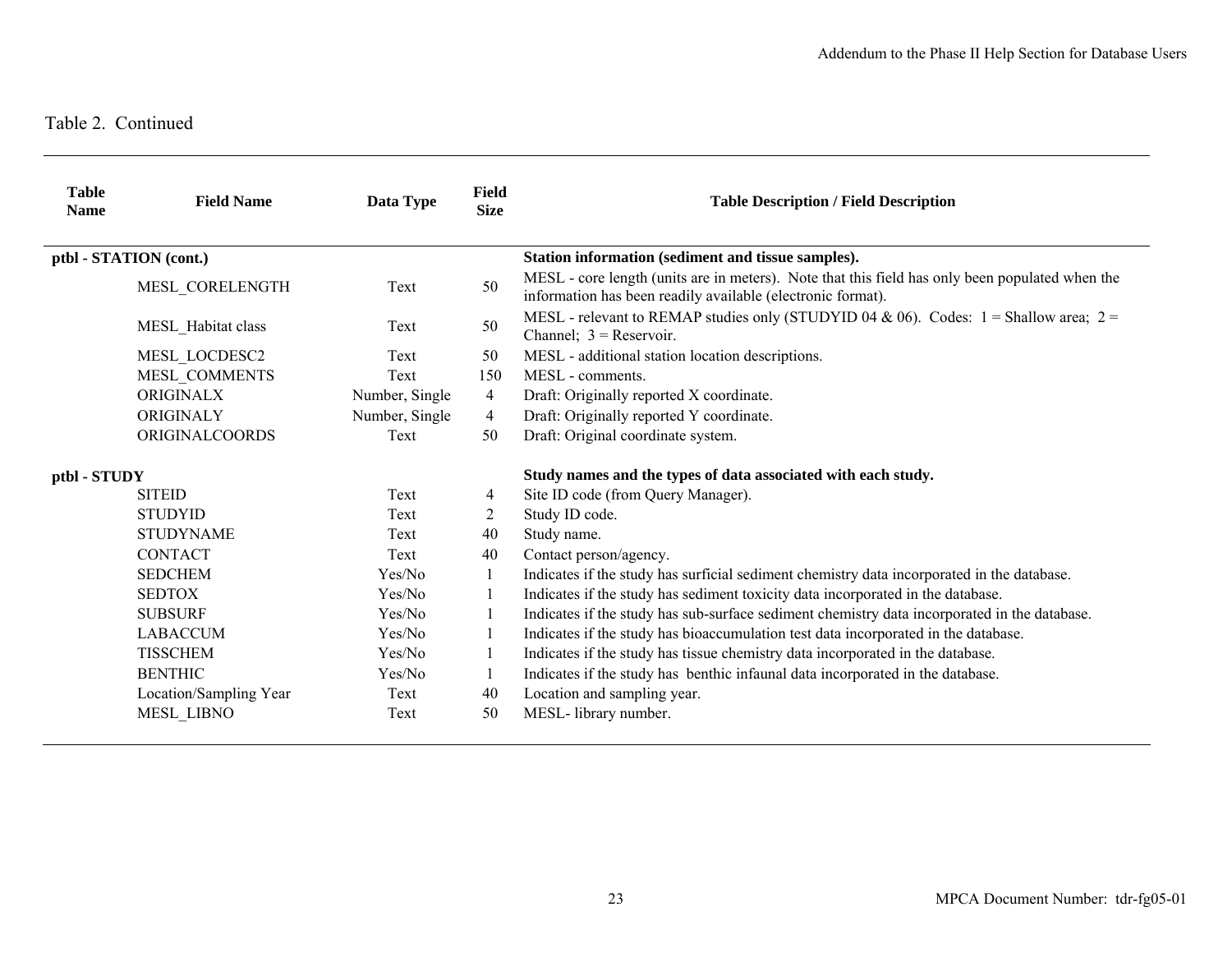| <b>Table</b><br><b>Name</b> | <b>Field Name</b> | Data Type | <b>Field</b><br><b>Size</b> | <b>Table Description / Field Description</b> |
|-----------------------------|-------------------|-----------|-----------------------------|----------------------------------------------|
| ptbl - STUDYNOT             |                   |           |                             | Study notes.                                 |
|                             | <b>SITEID</b>     | Text      | 4                           | Site ID code (from Query Manager).           |
|                             | <b>STUDYID</b>    | Text      | 2                           | Study ID code.                               |
|                             | <b>NOTES</b>      | Memo      | $\theta$                    | Notes.                                       |
|                             | <b>MESL LIBNO</b> | Text      | 50                          | MESL - library number.                       |
| ptbl - STUDYREF             |                   |           |                             | Bibliographic references for each study.     |
|                             | <b>SITEID</b>     | Text      | 4                           | Site ID code (from Query Manager).           |
|                             | <b>STUDYID</b>    | Text      | 2                           | Study ID code.                               |
|                             | DOC NO            | Text      | 50                          | Unique document number.                      |
|                             | <b>MESL LIBNO</b> | Text      | 50                          | MESL - library number.                       |
|                             | YEAR              | Text      | 4                           | Publish year for report.                     |
|                             | <b>AUTHORS</b>    | Text      | 160                         | Authors of the report.                       |
|                             | <b>TITLE</b>      | Text      | 180                         | Title of the report.                         |
|                             | <b>SOURCE</b>     | Text      | 160                         | Source (locations).                          |
|                             | <b>STUDYCOMM</b>  | Text      | 160                         | Comments.                                    |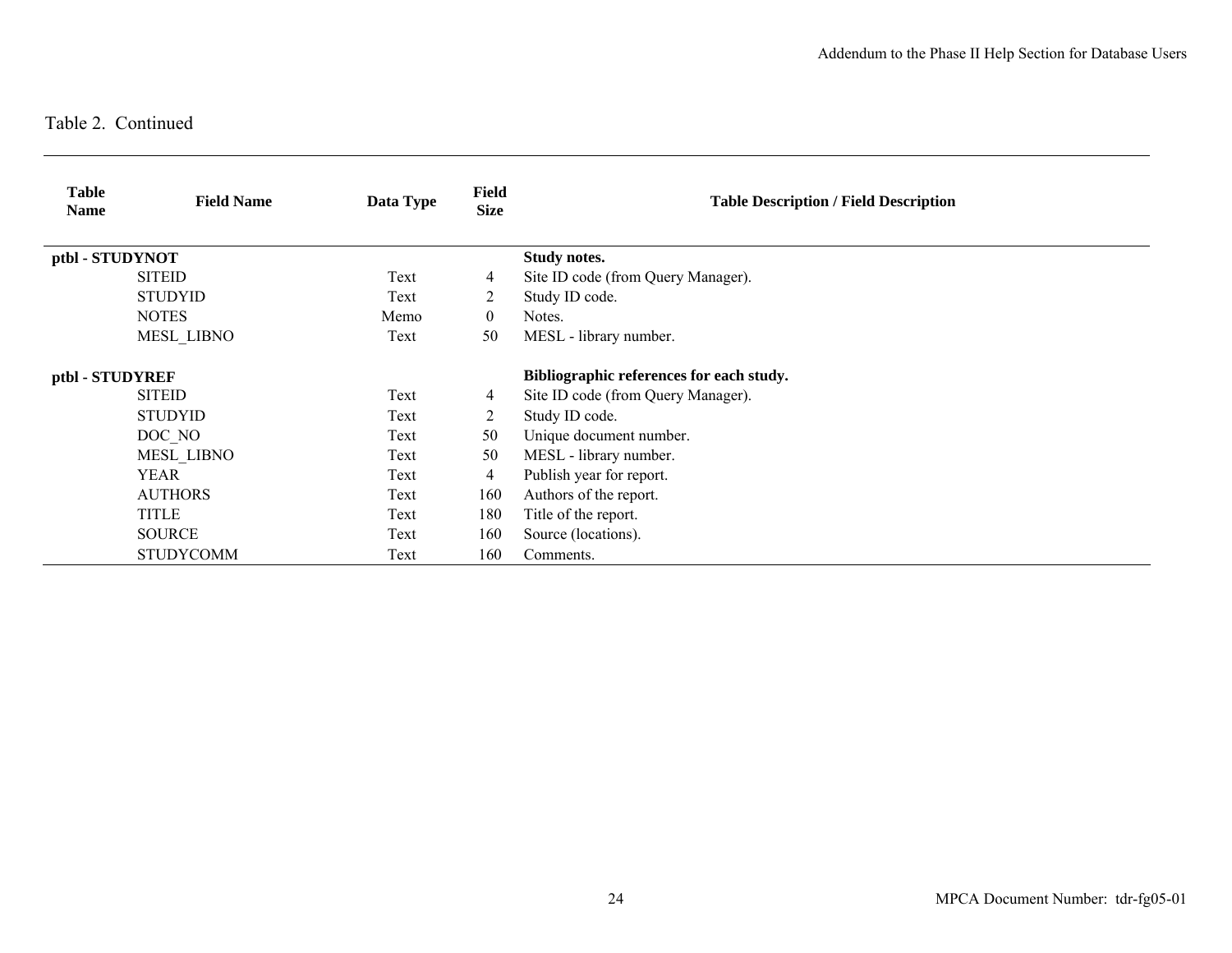## **CHAPTER 3**

### **PHASE III DATABASE ISSUES**

### **3.1 INTERPRETATION OF MEAN PEC-Q DATA**

Two types of narrative SQTs have been adopted by the MPCA for the Minnesota side of the St. Louis River AOC (Crane *et al*. 2000, 2002). The Level I SQTs are intended to identify contaminant concentrations below which harmful effects on sediment-dwelling organisms are unlikely to be observed. In contrast, the Level II SQTs are intended to identify contaminant concentrations above which harmful effects on sediment-dwelling organisms are likely to be observed. The narrative objectives for both levels of SQTs do not address the potential for bioaccumulation nor the associated effects on those species that consume aquatic organisms (i.e., wildlife and humans, for which the MPCA has adopted separate SQT values; see Table 15 in Crane *et al.* 2000).

Most of the Level I and Level II SQTs were adopted from the consensus-based threshold effect concentrations (TECs) and probable effect concentrations (PECs), respectively, of MacDonald *et al.* (2000; Crane *et al.* 2000). Because sediments in the St. Louis River AOC are known to contain complex mixtures of contaminants (Schubauer-Berigan and Crane 1996, 1997; Crane *et al.* 1997; Breneman *et al.* 2000; Crane *et al.* 2005), the predictive ability of the SQTs to predict sediment toxicity is likely to increase when the SQTs are used together to classify these sediments. The procedure for calculating Level II SQT quotients (i.e., mean PEC-Qs) is provided on page 36 of Crane *et al.* (2000). In short, the mean PEC-Q is calculated for the three main classes of chemicals (i.e., metals, total PAHs, and total polychlorinated biphenyls; PCBs) with reliable PECs. In this context, the term reliable is defined as the ability of the sediment quality guidelines (PECs in this case) to correctly classify sediments as toxic or nontoxic based on the data used to derive the guidelines (Long and MacDonald 1998). Based on a matching sediment chemistry and toxicity database for the St. Louis River AOC, the incidence of sediment toxicity to amphipods (*Hyalella azteca*) and midges (*Chironomus tentans*) within five ranges of mean PEC-Qs was found to increase as the mean PEC-Q ranges increased (Crane *et al.* 2002). Thus, the mean PEC-Qs provide a reliable basis for classifying sediments as toxic or not toxic in the St. Louis River AOC (Crane *et al.* 2002).

The numerical SQTs provide useful tools for making sediment management decisions in the Minnesota side of the St. Louis River AOC, especially when considered as part of a weight-ofevidence approach that includes other sediment quality indicators, such as sediment contaminant chemistry and geochemical characteristics, sediment toxicity, and benthic invertebrate community structure (Crane and MacDonald 2003). The recommended applications of using the numerical SQTs in the St. Louis River AOC include: designing monitoring programs, interpreting sediment chemistry data, conducting ecological risk assessments, and developing site-specific sediment quality remediation targets for small, simple sites where adverse biological effects are likely (Crane and MacDonald 2003).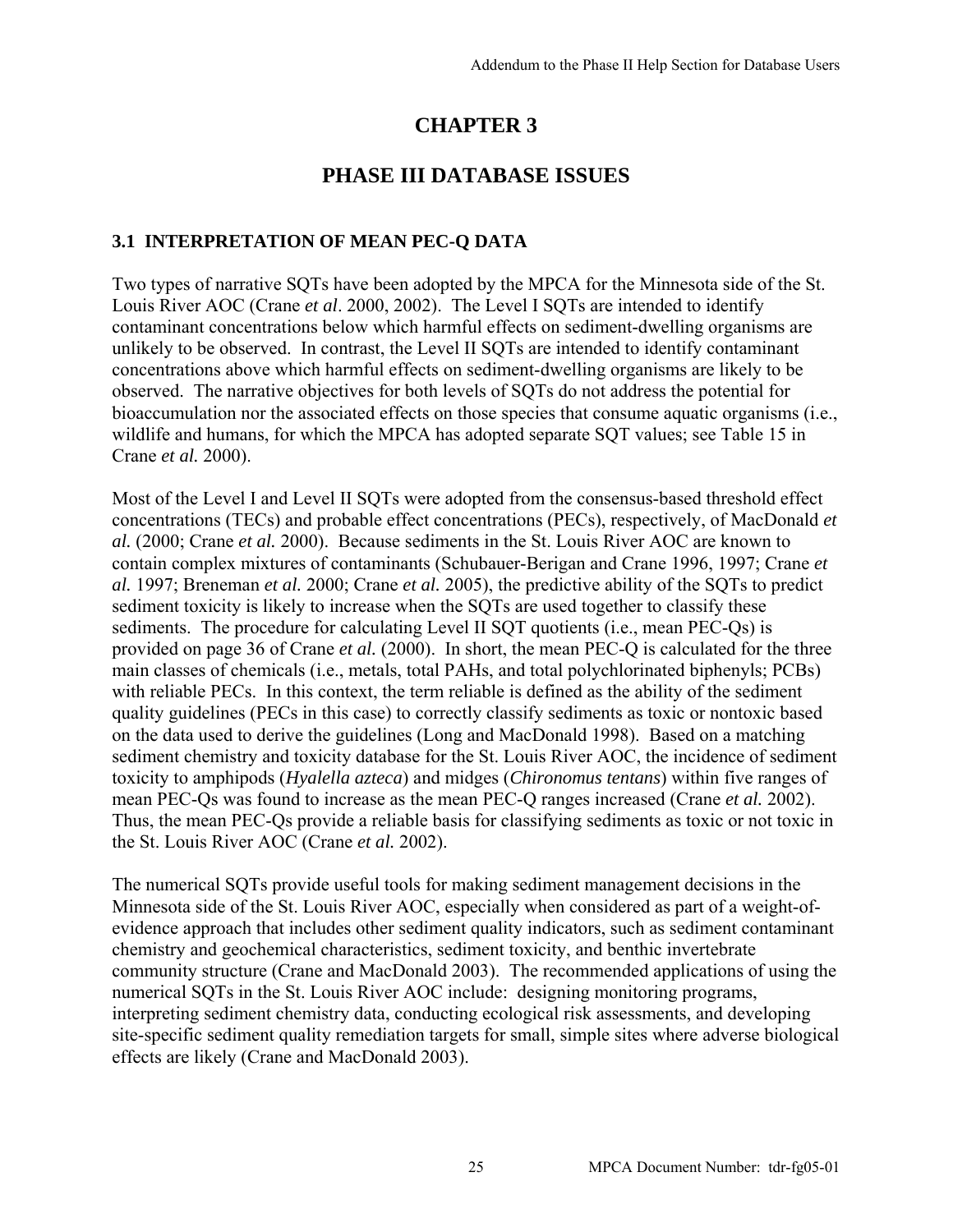Limitations on the use of Level I and Level II SQTs and mean PEC-Qs in the St Louis River AOC have been discussed previously (Crane *et al.* 2002; Crane and MacDonald 2003). Of particular note with regards to the Phase III MS Access and Query Manager-compatible database files is that a mixture of sediment chemistry data was not available for the calculation of mean PEC-Qs for all samples. Thus, some mean PEC-Q values may only represent one chemical class (i.e., metals, total PAHs, or total PCBs). Furthermore, some mean PEC-Q values in the database may only represent one reliable metal [e.g., lead was the only component of the mean PEC-Q values for some of the recently entered samples from StudyID's 47 and 48, for which the corresponding total PCB data were excluded because the sum of the undetected Aroclor PCBs exceeded the Level II SQT (i.e., PEC) value for total PCBs]. Thus, users should be careful of interpretations they make about sediment chemistry data from StudyID's 47 and 48 based on only the mean PEC-Q values. Users may want to analyze the mean PEC-Q data further to flag values that are composed of only one chemical, and in particular, only one metal. As a reminder, mercury is not included in the calculation of mean PEC-Qs, because this metal does not have a reliable PEC value (Crane *et al.* 2000).

### **3.2 DISPLAY OF SEDIMENT QUALITY DATA ON GIS APPLICATIONS**

Sediment quality data from either the Phase III MS<sup>™</sup> Access '97/2000 or Query Managercompatible databases can be plotted on the Phase II GIS applications if the data have associated geographical coordinates. Chapter 6 of the Phase II Help Section for Database Users (Smorong and Crane 2004) explains how to plot queried data in either the Phase II ArcView 3.2 projects or ArcMap 8.3 map documents.

These GIS applications have a line and polygon basemap (i.e., water boundary shapefile) for the St. Louis River AOC that is inaccurate when viewed at larger scales. This discrepancy is evident when comparing the water boundary shapefile to the orthographic aerial photographs and/or topographic maps that users can also choose to plot data on (Smorong et al. 2004a). During previous phases of the database, when station locations appeared to be falling outside the water boundaries (i.e., on land), the water boundary shapefile was compared to the orthographic aerial photograph to determine whether the geographic coordinates of the station location were inaccurate, or if the water boundary shapefile was inaccurate. If the later situation existed, the water boundary shapefile was edited to match the aerial photograph for the section of the shoreline adjacent to the station location. However, for the Phase III sediment quality database, a large number of samples for the St. Louis River Interlake/Duluth Tar Superfund site appeared to be offset from the water boundary shapefile (especially for StudyID's 41 and 42, as well as some sites from StudyID's 37-40 along Slip 7; Figure 4). These samples appeared to plot correctly on the orthographic aerial photograph for this site (Figure 5). Due to the limited resources of this project, the water boundary shapefile was not adjusted for the Phase III project. Users should consider plotting data from this site on the accompanying aerial photograph.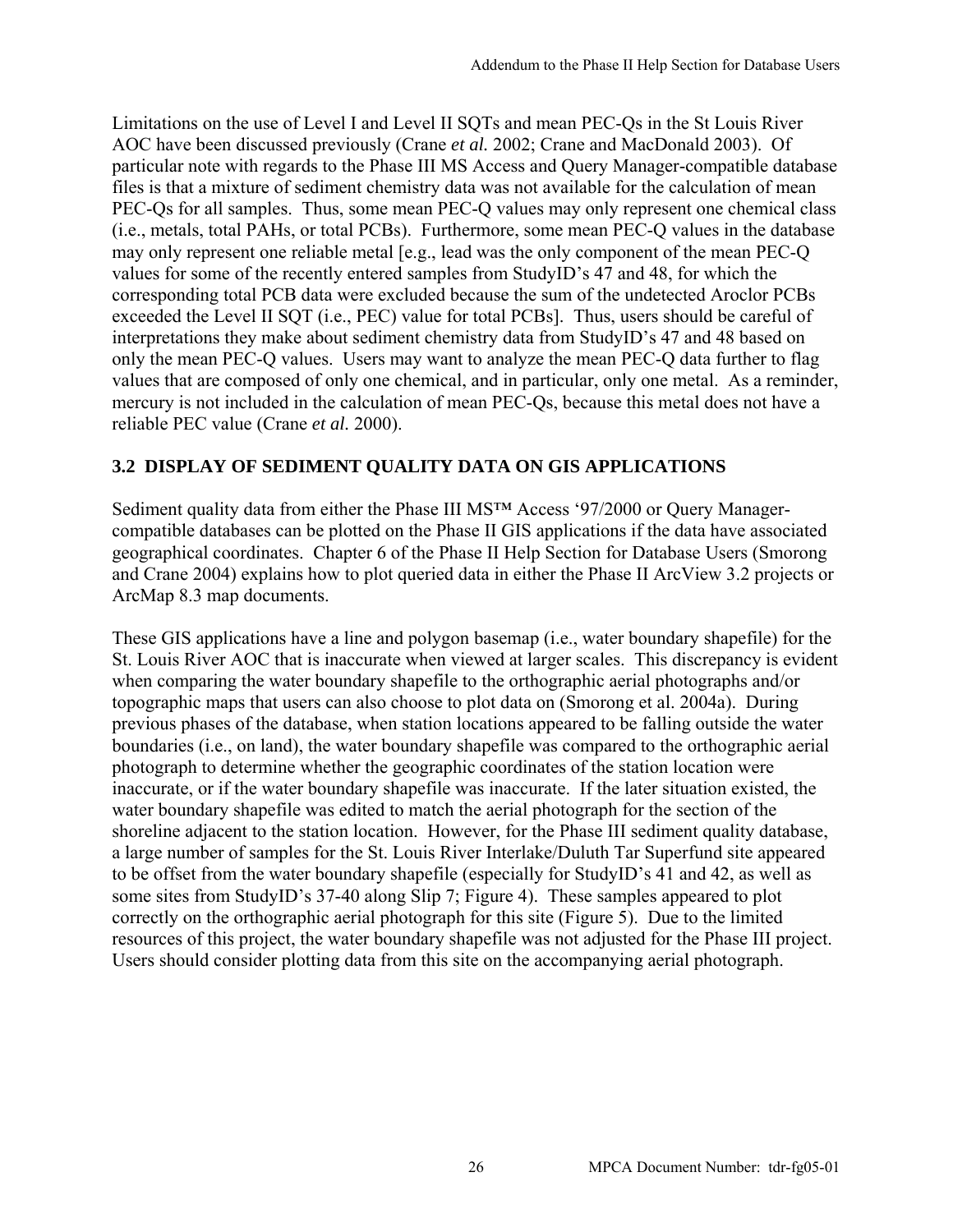

Figure 4. Sample locations (by StudyID) plotted on the water boundaries basemap for the St. Louis River Interlake/Duluth Tar Superfund site. Note the mislocation of sites on land, particularly by Slip 7 (middle slip).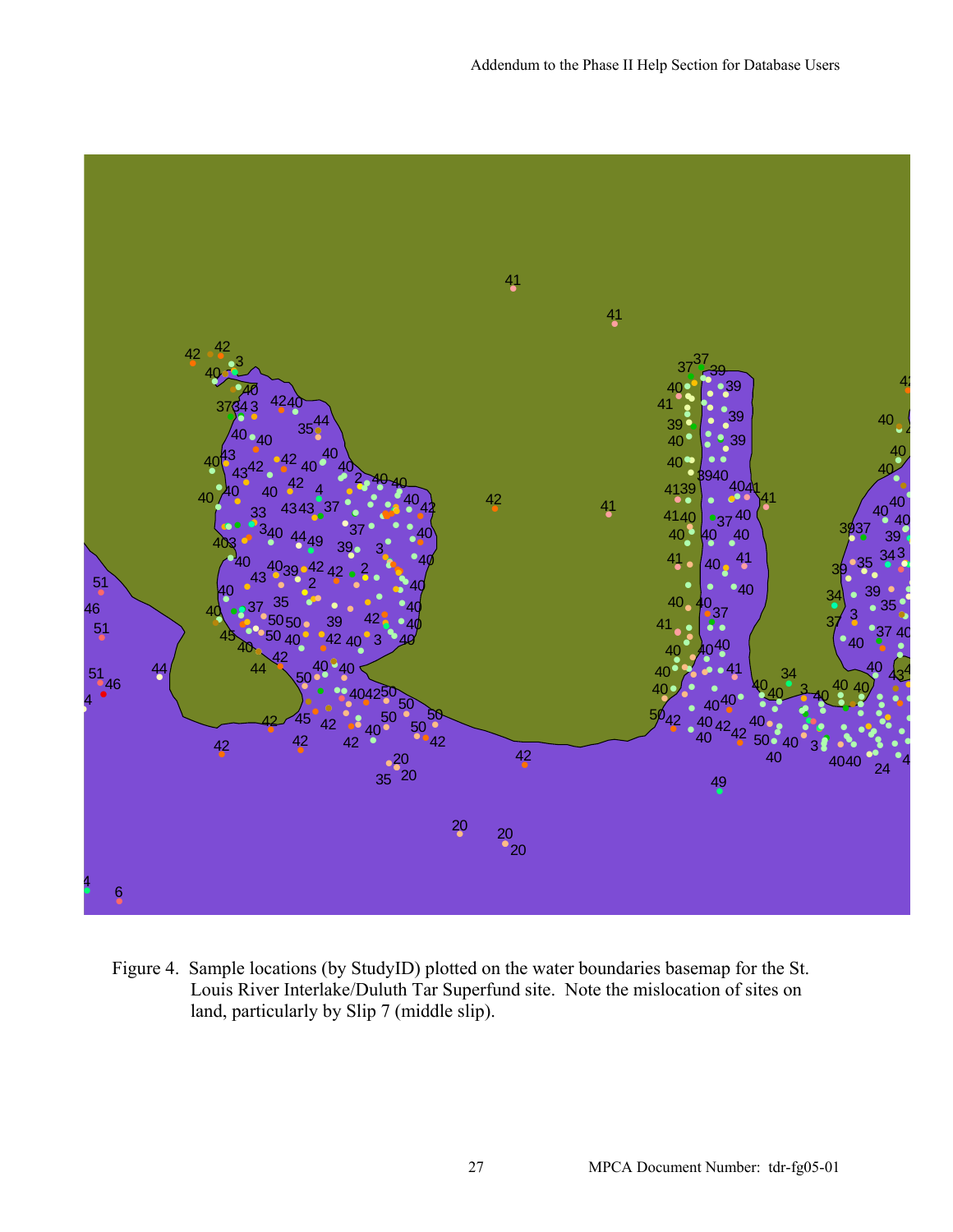

Figure 5. Location of sample sites for the St. Louis River Interlake/Duluth Tar Superfund site plotted on the accompanying orthographic aerial photograph. The data appear to be plotted in the correct locations.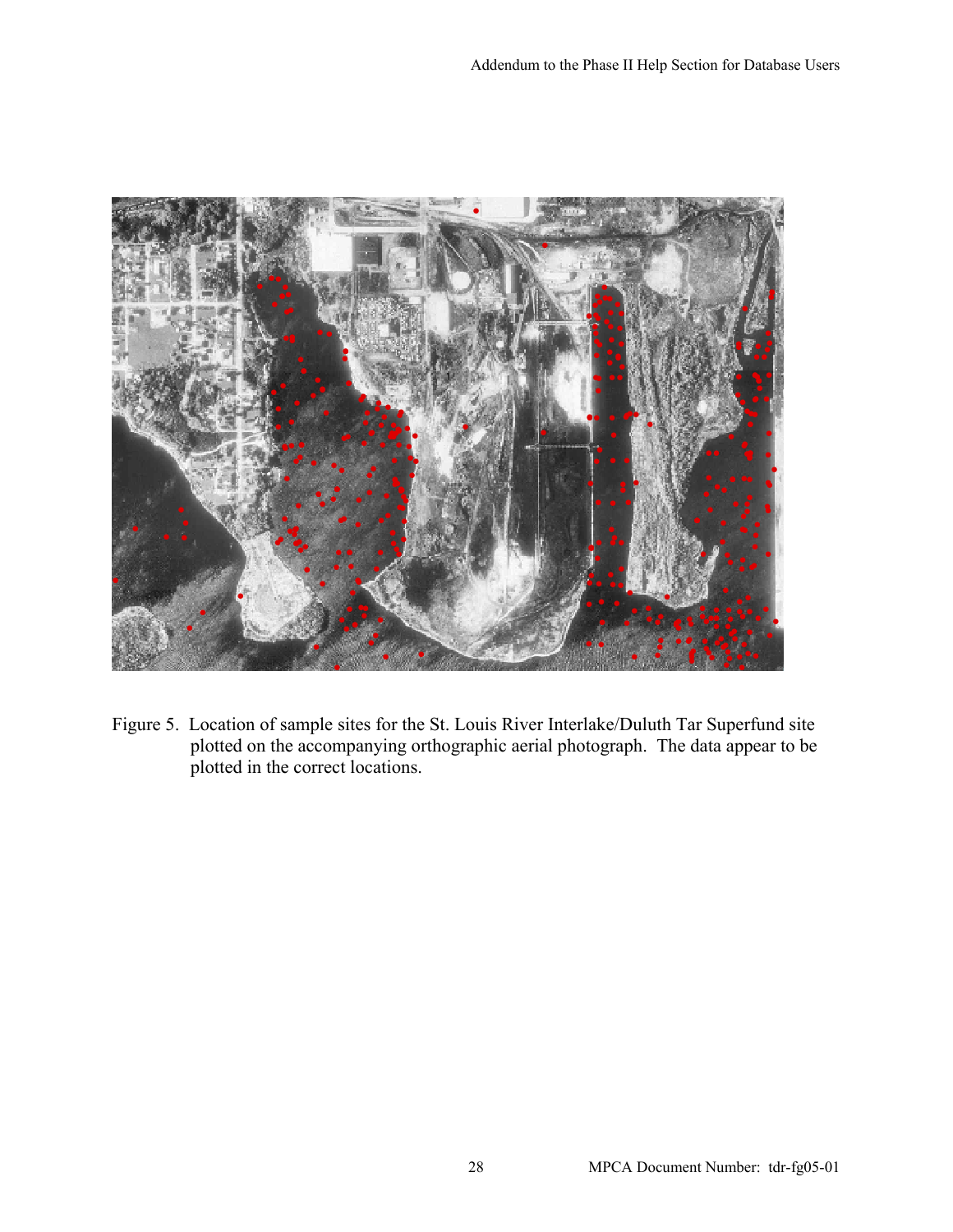## **CHAPTER 4**

## **INSTRUCTIONS FOR OBTAINING PHASE III DATABASE FILES**

The Phase III database products will be available on the MPCA's File Transfer Protocol (FTP) server until the Phase IV database products are completed during Spring 2006. The MPCA's FTP server provides a convenient way to make electronic files available to collaborators, stakeholders, and other interested parties. User's lacking internet access should contact Judy Crane at 651-297-4068 (voice) or by email at judy.[crane@pca.state.mn.us to](mailto:crane@pca.state.mn.us) request a CD of the database files. Otherwise, the database files can be obtained by separately copying and pasting the below FTP addresses into the user's web browser (such as Internet Explorer). Users with MS™ Access 2000 software should not download the MS™ Access '97 file.

- *Phase III MS™ Access 2000 sediment quality database:* [ftp://files.pca.state.mn.us/pub/tmp/STLR\\_SED\\_DB\\_PH3\\_FinEdited.zip](ftp://files.pca.state.mn.us/pub/tmp/STLR_SED_DB_PH3_FinEdited.zip)
- *Phase III MS™ Access '97 sediment quality database* (for those users lacking MS™ Access 2000): [ftp://files.pca.state.mn.us/pub/tmp/STLR\\_SED\\_DB\\_PH3\\_97.zip](ftp://files.pca.state.mn.us/pub/tmp/STLR_SED_DB_PH3_97.zip)
- *Query Manager-compatible database files* (i.e., 23 files): [ftp://files.pca.state.mn.us/pub/tmp/STLR\\_SEDB\\_QM\\_Final.zip.](ftp://files.pca.state.mn.us/pub/tmp/STLR_SEDB_QM_Final.zip) This version of the database contains a number of user-friendly queries developed by NOAA which allow users to quickly obtain information from the database.

After linking to the FTP server, a "File Download" box will appear with the option of either opening or saving the file. Choose "Save". Next, users need to save the file to a directory of their choosing on their computer. Please put the MS™ Access database and Query Managercompatible files in separate folders. Do not change the file name or type of file (it is a WinZip file). Press "Save".

Next, navigate to the directory where the file(s) were just saved. The files have been zipped to reduce their size. They will need to be unzipped in order to use the databases. For users with WinZip software, double-click on the file to open WinZip. Users lacking WinZip software should consider purchasing this inexpensive software from the internet. Click the "Extract" button, and view the "Extract" box. Select the directory to store the extracted file(s) to, and press the "Extract" button. The files are now available to use as "working" files. Retain the zipped file(s) as the "master" file(s) that can be utilized in case portions of the "working" file(s) are accidently deleted or mistakenly modified.

A few extra steps need to be followed before the Query Manager-compatible database files can be used within NOAA's Query Manager software. Users who downloaded previous versions of NOAA's Query Manager software should delete it from their C: drive as NOAA recently updated Query Manager to version 2.56 (as described at:

[http://response.restoration.noaa.gov/cpr/watershed/watershedtools.html \).](http://response.restoration.noaa.gov/cpr/watershed/watershedtools.html) NOAA will release a slightly updated version of Query Manager 2.56 during the fall of 2005. Follow the directions on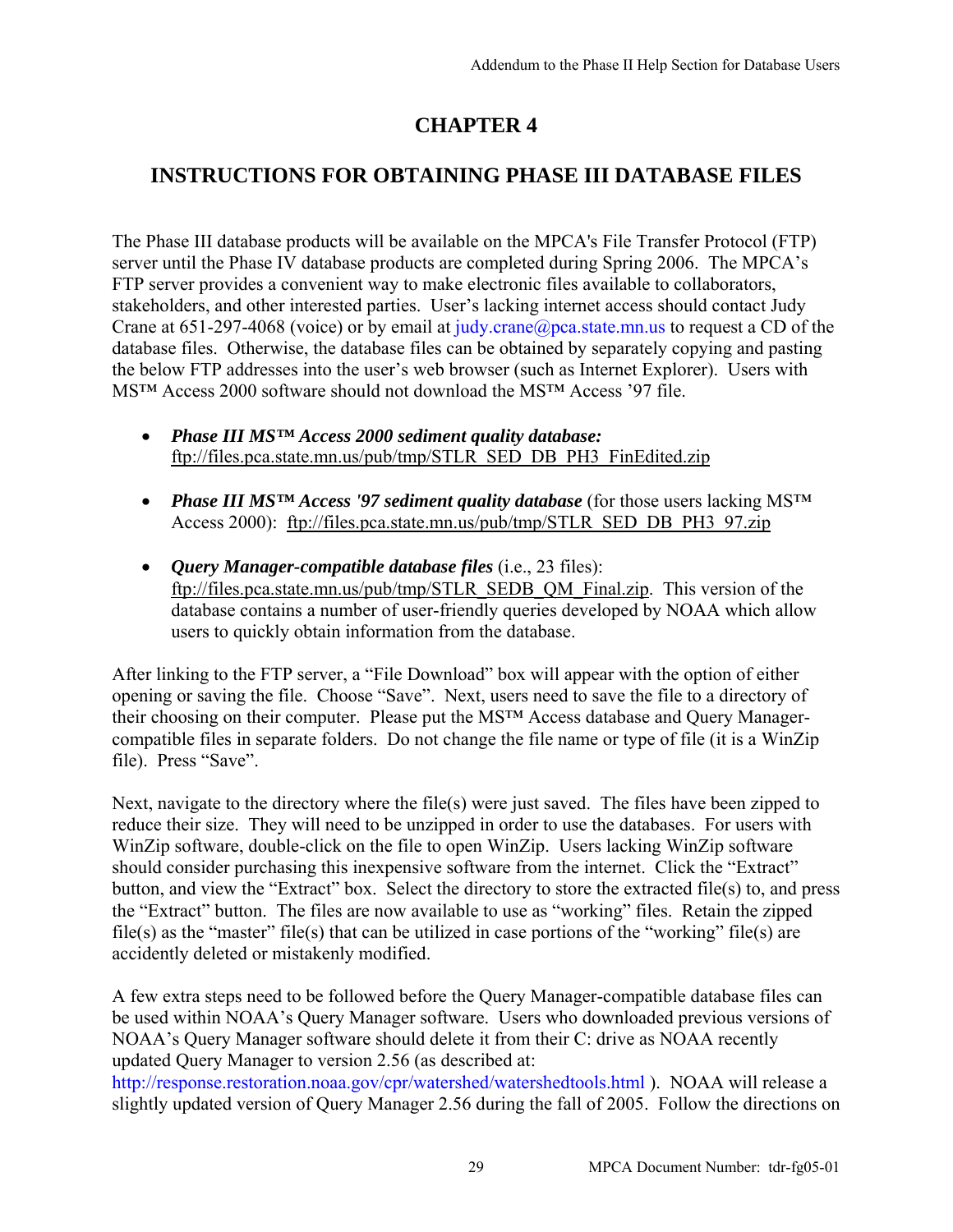NOAA's Watershed Database and Mapping Projects Web page to download the current version of Query Manager to the users C:drive (see

[http://response.restoration.noaa.gov/cpr/qm/qmmpinstall.html \).](http://response.restoration.noaa.gov/cpr/qm/qmmpinstall.html) NOAA's Query Manager files will be automatically downloaded to the "C:\qm25win\" folder created on the users computer. Next, create a subfolder called "C:\qm25win\stlouis\sl\_data". Note: the following directions supersede those given in Section 7.3 of the Phase II Help Section for Database Users (Smorong and Crane 2004). Copy the following Query Manager-compatible files from the Phase III project to the "C:\qm25win\stlouis\sl\_data" folder:

- bmaster.DBF
- bmaster.FPT
- biosum.DBF
- chem.DBF
- chemsb.DBF
- chemtiss DBF
- qualify.DBF
- sample.DBF
- site.DBF
- smpsedsb.DBF
- smptiss.DBF
- station.DBF
- study.DBF
- studynot.DBF
- studynot.FPT
- studyref.DBF

Copy the remainder of the Phase III Query Manager-compatible files to the "C:\qm25win" folder. Note: this action will result in the replacement of existing NOAA files with the files listed below that are applicable to the Phase III database project.

- chemdict.DBF
- species.DBF
- sqc.DBF
- sqcdict.DBF
- sqcpairs.DBF
- testdict.DBF
- tisstype.DBF

When the Query Manager files were downloaded from NOAA's web site, a Query Manager icon (QM) was automatically placed on the users desktop. Click on the QM icon to start it up. The first time Query Manager is started, it will provide a list of Phase III files it "prepared". Users can then conduct a number of queries from the drop down menu in Query Manager for the following categories:

• All Data Types;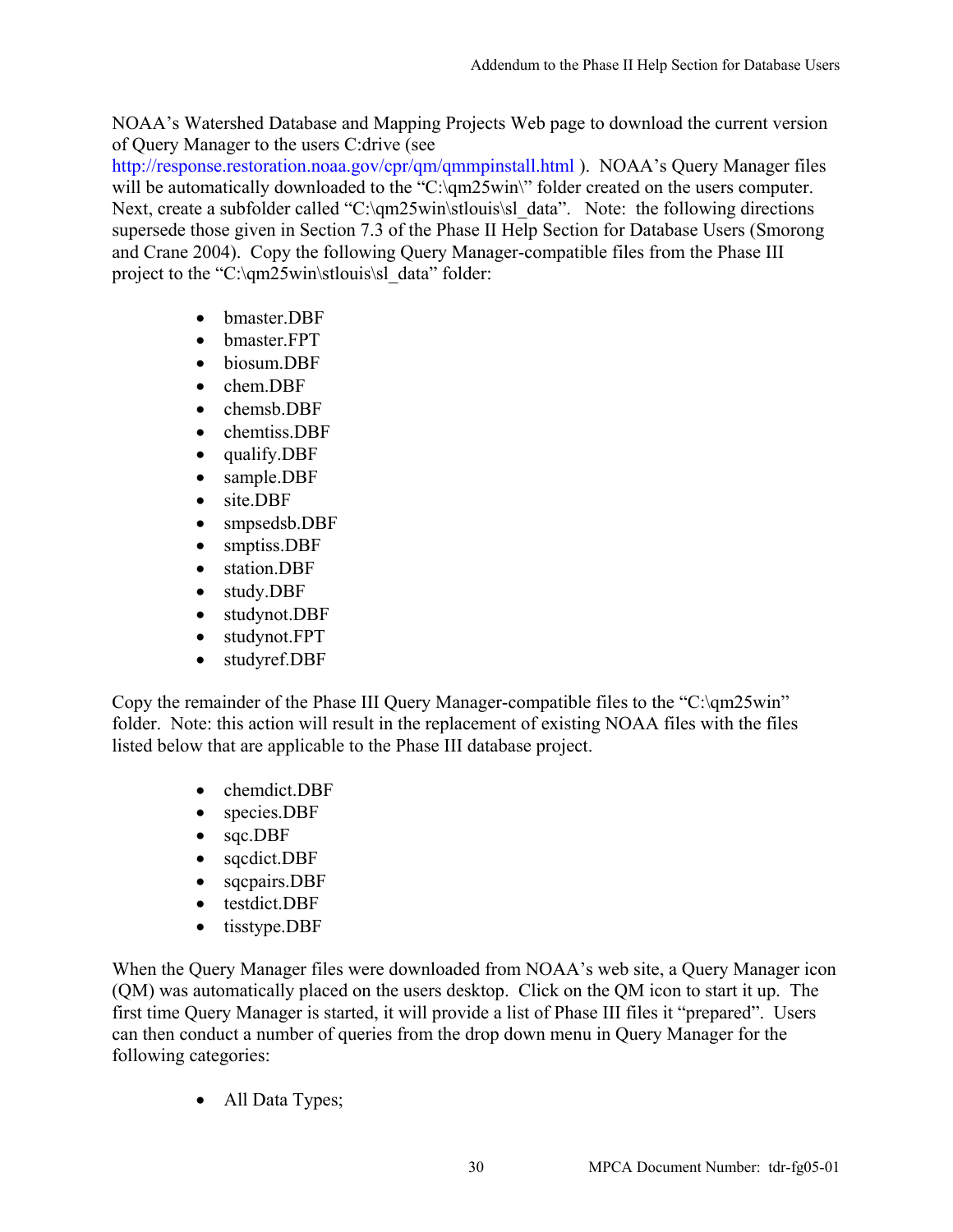- Sediment Chemistry (surface);
- Sediment Chemistry (subsurface);
- Tissue Chemistry; and
- Sediment Bioassay.

Refer to Chapter 5 of the Phase II Help Section for ArcView Users (Smorong *et al.* 2004a) for instructions on linking query output from the MS™ Access 2000 database and Query Manager database to the Phase II ArcMap 8.3 map documents. Since ArcMap 8.3 has been replaced by ArcMap 9 at the MPCA, all MPCA users will need to save the files as ArcMap 9 map documents. The Phase II GIS files will be updated with new GIS watershed data as part of the Phase IV database project; these ArcMap 9 updates should be completed by February 2006.

Please contact Judy Crane at  $651-297-4068$  (voice) or by email at judy.crane@pca.state.mn.us if any problems are encountered with downloading the Phase III database files from the MPCA's FTP server. In addition, new users of the database should provide their contact information to Dr. Crane so she can inform them when the Phase IV database files, ArcMap 9 map documents, and associated reports are ready for distribution.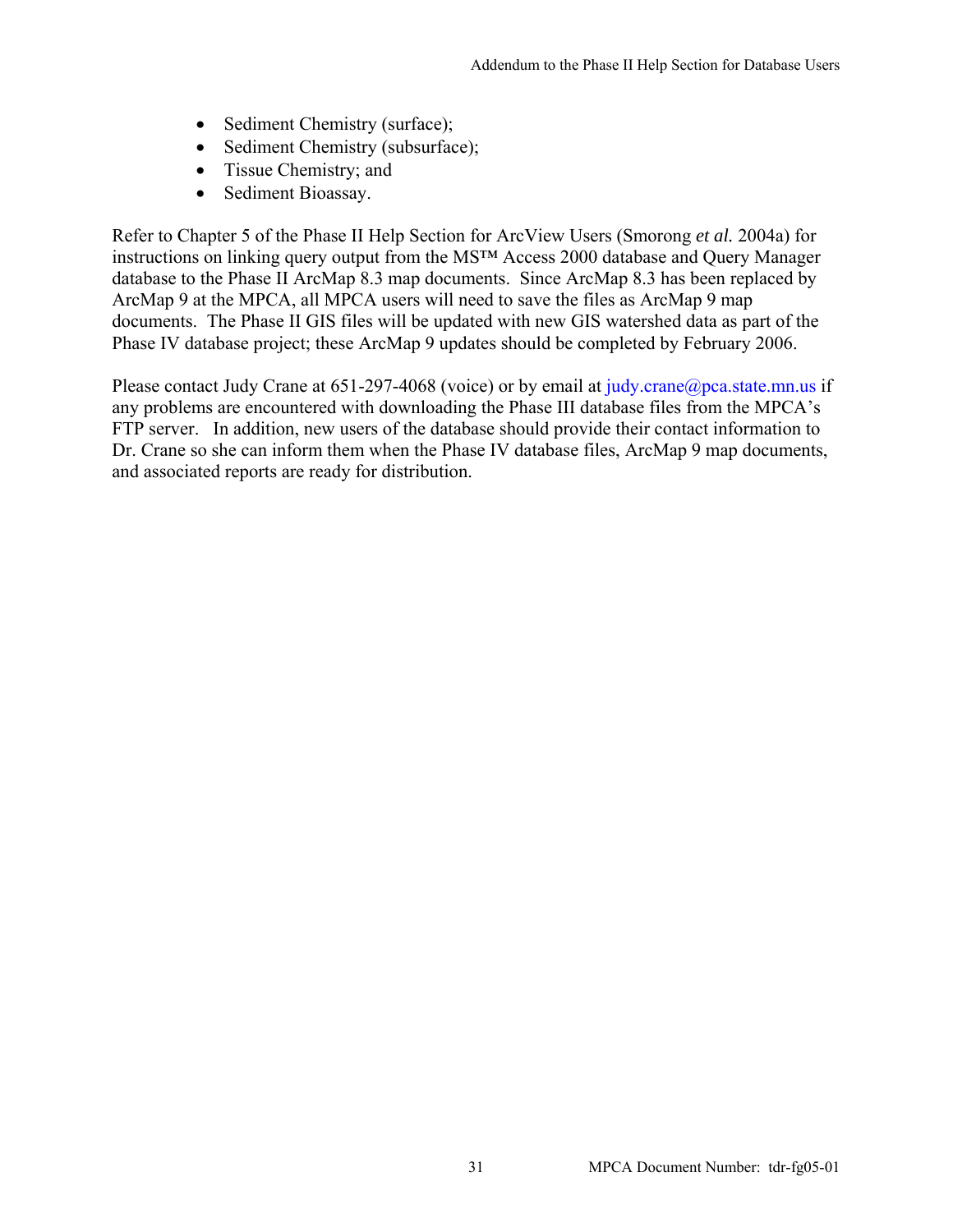## **CHAPTER 5**

## **PROJECT CONTACT**

For further information about the Phase III MS™ Access '97/2000 or Query Managercompatible sediment quality databases for the St. Louis River AOC—Minnesota focus, contact Judy Crane at:

Judy L. Crane, Ph.D., Research Scientist 3 Environmental Analysis and Outcomes Division MPCA 520 Lafayette Road North St. Paul, MN 55155-4194 Ph: 651-297-4068 Fax: 651-297-7709 Email: judy[.crane@pca.state.mn.us](mailto:crane@pca.state.mn.us)

Documents from the Phase III project will be posted on the MPCA's Contaminated Sediments Web page at: http://www.pca.state.mn.us/water/sediments/studies-stlouis.html#assessment . Users will be notified when the Phase IV MS™ Access '97/2000 and Query Managercompatible sediment quality databases for the St. Louis River AOC—Wisconsin focus have been completed by the spring of 2006.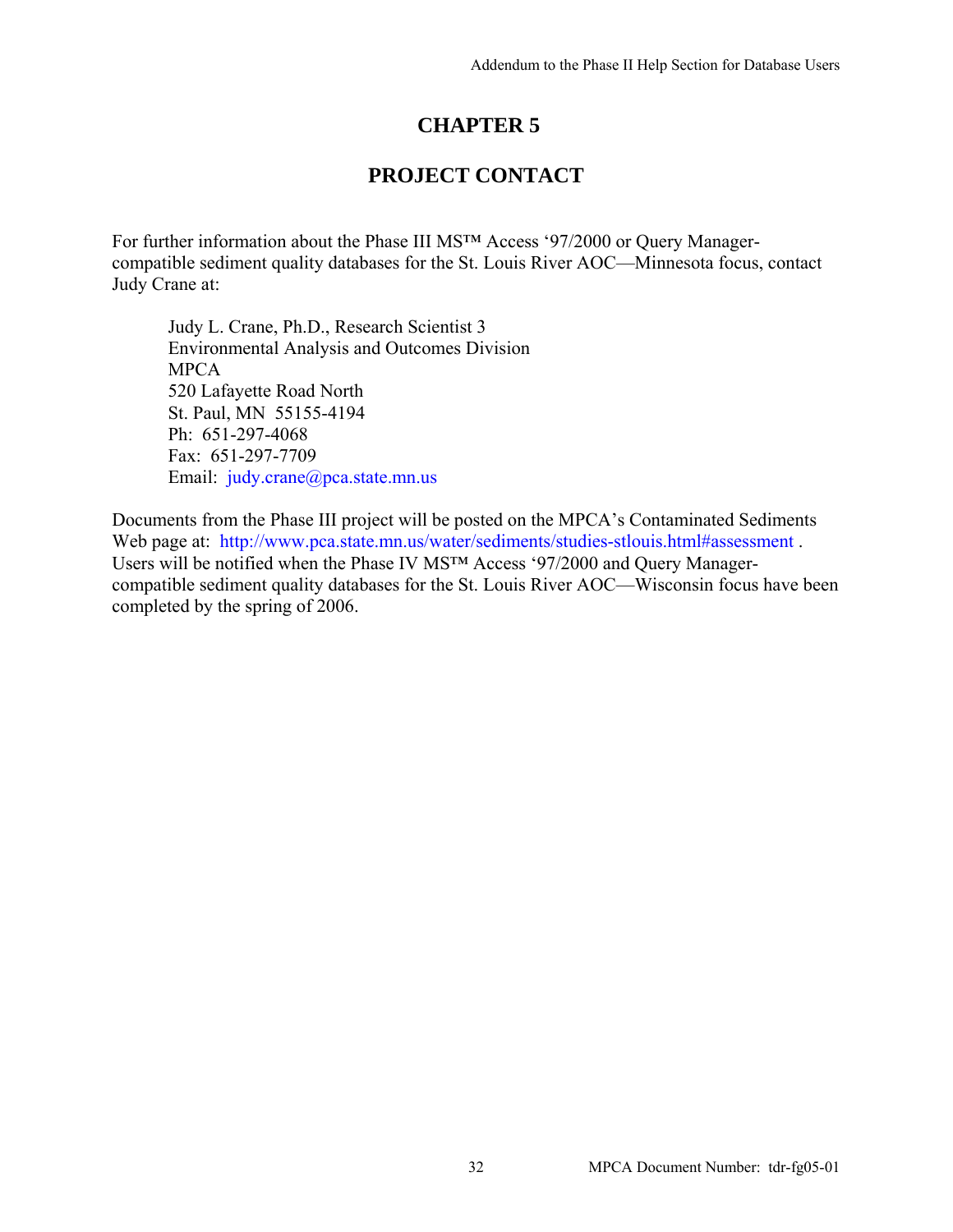### **REFERENCES**

- Breneman, D., C. Richards, and S. Lozano. 2000. Environmental influences on benthic community structure in a Great Lakes embayment. J. Great Lakes Res. 26:287-304.
- Crane, J.L. 2005. Quality assurance project plan (QAPP): Phase III GIS-based sediment quality database for the St. Louis River Area of Concern. Minnesota Pollution Control Agency, Environmental Analysis and Outcomes Division, St. Paul, MN. MPCA Document Number tdr-fg04-05 ( [http://www.pca.state.mn.us/publications/tdr-fg04-05.pdf \).](http://www.pca.state.mn.us/publications/tdr-fg04-05.pdf)
- Crane, J.L. and D.D. MacDonald. 2003. Applications of numerical sediment quality targets for assessing sediment quality conditions in the St. Louis River Area of Concern. Environ. Manage. 32:128-140.
- Crane, J.L. and P.L. Myre. 2005. Phase III GIS-based sediment quality database for the St. Louis River Area of Concern (AOC). Addendum to the Phase II technical documentation. Minnesota Pollution Control Agency, Environmental Analysis and Outcomes Division, St. Paul, MN and Exa Data & Mapping Services, Inc., Port [Townsend, WA. \(to be posted at: http://www.pca.state.mn.us/water/sediments/studies](http://www.pca.state.mn.us/water/sediments/studies-stlouis.MPCA)stlouis.html#assessment ).
- Crane, J.L., M. Schubauer-Berigan, and K. Schmude. 1997. Sediment assessment of hotspot areas in the Duluth/Superior Harbor. U.S. Environmental Protection Agency, Great Lakes National Program Office, Chicago, IL. EPA-905-R97-020 ( [http://www.pca.state.mn.us/water/sediments/94mudpuppy.pdf \)](http://www.pca.state.mn.us/water/sediments/94mudpuppy.pdf).
- Crane, J.L., C. Richards, D. Breneman, S. Lozano, and J.A Schuldt. 2005. Evaluating methods for assessing sediment quality in a Great Lakes embayment. Aquatic Ecosystem Health Manage. 8:1-27.
- Crane, J.L., D.D. MacDonald, C.G. Ingersoll, D.E. Smorong, R.A. Lindskoog, C.G. Severn, T.A. Berger, and L.J. Field. 2000. Development of a framework for evaluating numerical sediment quality targets and sediment contamination in the St. Louis River Area of Concern. U.S. Environmental Protection Agency, Great Lakes National Program Office, [Chicago, IL. EPA 905-R-00-008 \( h](http://www.pca.state.mn.us/water/sediments/sqt-slraoc.pdf)[ttp://www.pca.state.mn.us/water/sedime](http://www.pca.state.mn.us/water/sediments/94mudpuppy.pdf)[nts/sq](http://www.pca.state.mn.us/water/sediments/sqt-slraoc.pdf)tslraoc.[pdf and htt](http://www.pca.state.mn.us/water/sediments/94mudpuppy.pdf)[p://www.pca.state.mn.us/water/sediments/sqt-tables.pdf](http://www.pca.state.mn.us/water/sediments/sqt-tables.pdf)).
- Crane, J.L., D.D. MacDonald, C.G. Ingersoll, D.E. Smorong, R.A. Lindskoog, C.G. Severn, T.A. Berger, and L.J. Field. 2002. Evaluation of numerical sediment quality targets for the St. Louis River Area of Concern. Arch. Environ. Contam. Toxicol. 43:1-10.
- IJC (International Joint Commission). 1989. Great Lakes water quality agreement of 1978 (as amended by Protocol signed November 18, 1987). International Joint Commission, Windsor, ON ( <http://www.ijc.org/rel/agree/quality.html> ).